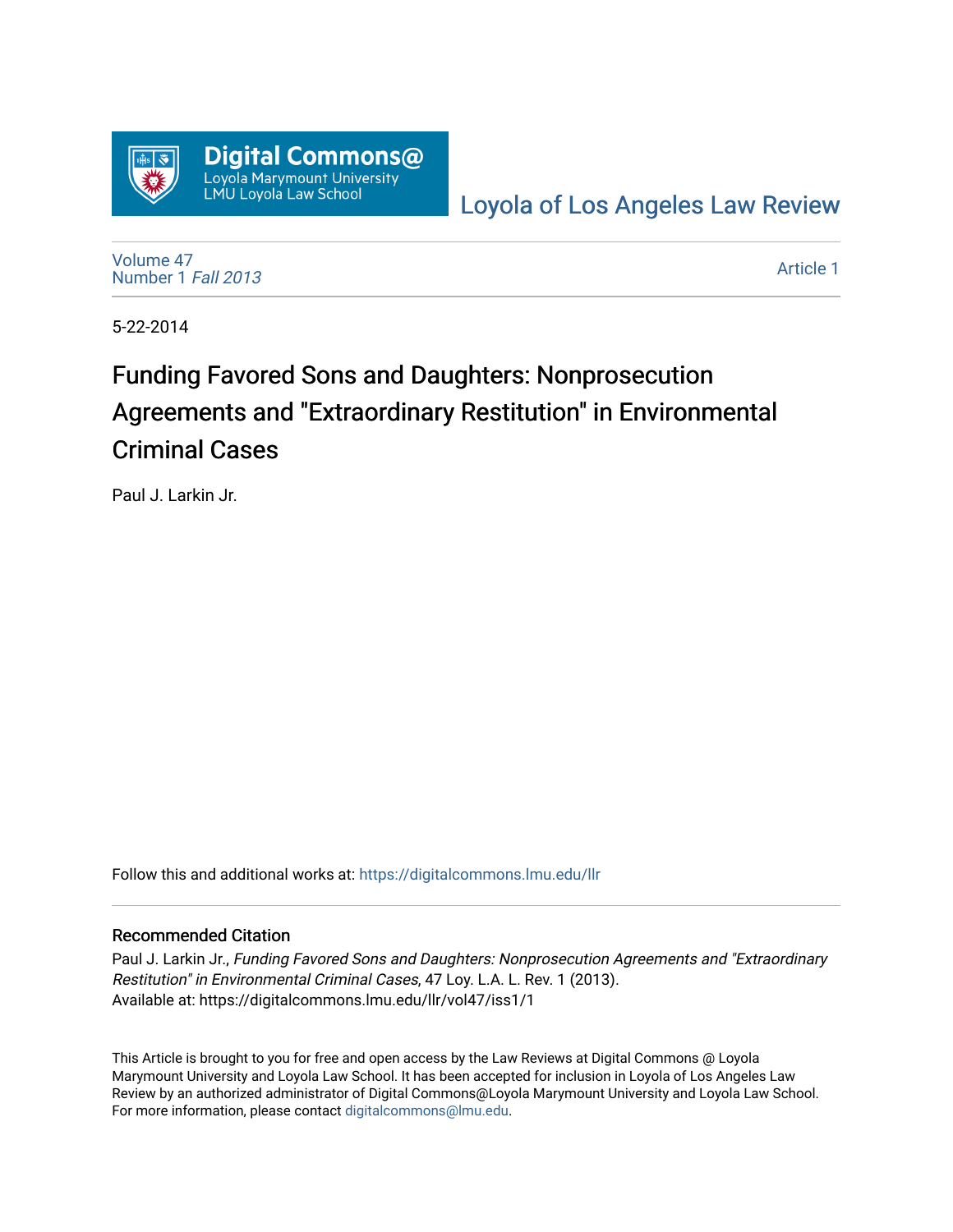# **FUNDING FAVORED SONS AND DAUGHTERS: NONPROSECUTION AGREEMENTS AND "EXTRAORDINARY RESTITUTION" IN ENVIRONMENTAL CRIMINAL CASES**

#### *Paul J. Larkin, Jr.*

*Over the past eight years, the federal government has entered into more than two hundred nonprosecution agreements with corporations in white-collar crime cases. In such agreements the government promises to cease its investigation and forego any potential charges so long as the corporation agrees to certain terms. And there's the rub: given the economic realities of just being charged with a white-collar crime these*  days, corporations are more than willing to accept nonprosecution *agreements. Prosecutors are cognizant of this willingness, as well as of the fact that these agreements are practically insulated from judicial review. This results in the prosecution possessing a seemingly unfettered discretion in choosing the terms of a nonprosecution agreement. The breadth of this discretion is nowhere more apparent than in environmental criminal cases. Nonprosecution agreements in such cases have begun to require corporations to donate monetarily to a nonprofit of the government's choosing. Indeed, in 2012 British Petroleum agreed to pay more than \$2.394 billion to nonprofit agencies. This Article critiques this practice by highlighting the inconsistencies between nonprosecution agreements and plea bargaining—the latter are subject to judicial review while the former are not—and unearthing the differences between these payments and any common-law understanding of restitutionary principles. The Article then suggests that the practical result of these nonprosecution agreements is that prosecutors are diverting money that ought to be paid to the Treasury to government-chosen nonprofit agencies, a power constitutionally granted to legislative actors. Finally, the Article concludes by suggesting a modest reform: judicial review by a United* 

Paul J. Larkin, Jr., Senior Legal Research Fellow, the Heritage Foundation; M.P.P. 2010 George Washington University; J.D. 1980 Stanford Law School; B.A. 1977 Washington & Lee University. The views expressed in this Article are my own and should not be construed as representing any official position of the Heritage Foundation. Tom Buchanan, Daniel Dew, Tom DiBiagio, Isaac Gorodetski, and Joseph Luppino-Esposito offered invaluable comments on an earlier draft. Any errors are mine.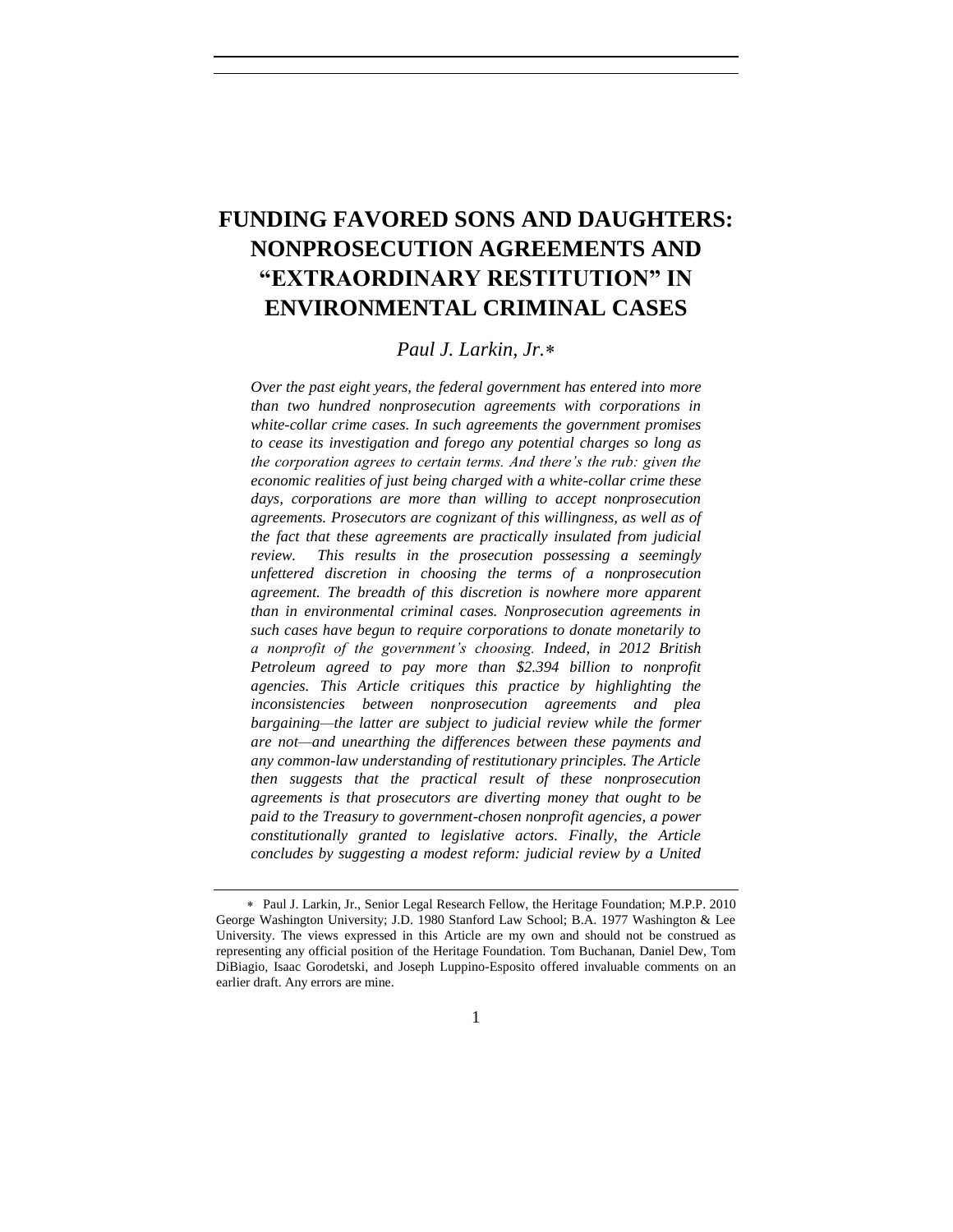*States magistrate judge, so as not to run into any Article III concerns, to ensure that prosecutors do not take advantage of the nonprosecutionagreement process.*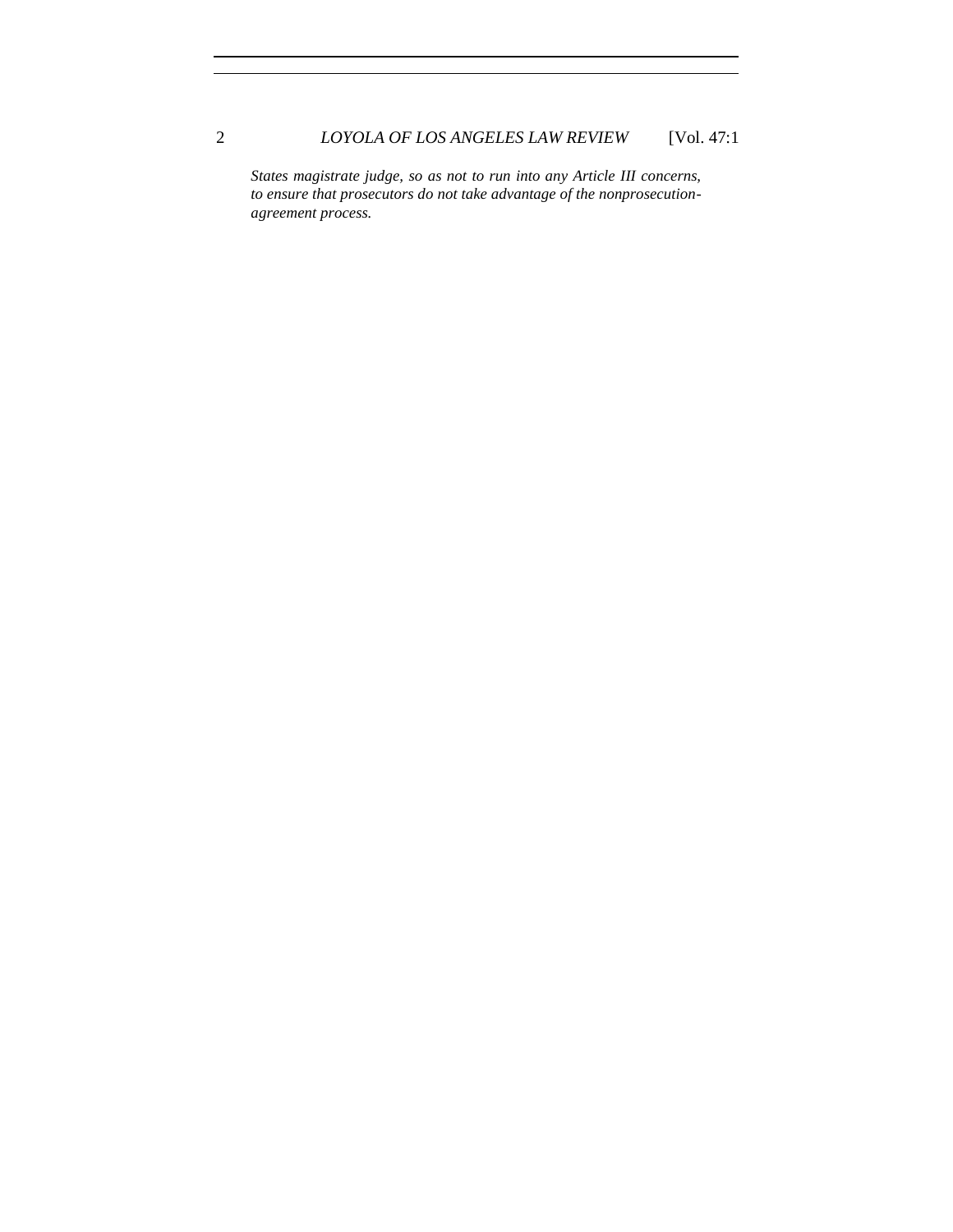## Fall 2013] *FAVORED SONS AND DAUGHTERS* 3

### TABLE OF CONTENTS

| I. INTRODUCTION: THE RISE OF NONPROSECUTION AGREEMENTS   |    |
|----------------------------------------------------------|----|
|                                                          |    |
| II. CORPORATIONS AND THE CRIMINAL JUSTICE PROCESS  11    |    |
| A. The Development of Corporate Criminal Liability 11    |    |
| 1. The Rationale for Having Rules of Corporate           |    |
|                                                          |    |
| 2. The Role of Nonprosecution Agreements in              |    |
|                                                          |    |
|                                                          |    |
| C. The Hidden Issues in Nonprosecution Agreements29      |    |
| III. THE PROBLEMS WITH "EXTRAORDINARY RESTITUTION"       |    |
|                                                          | 33 |
| A. The Justice Department's Treatment of "Extraordinary" |    |
|                                                          |    |
| B. The Unauthorized Disbursement of Public Funds35       |    |
|                                                          |    |
|                                                          |    |
|                                                          |    |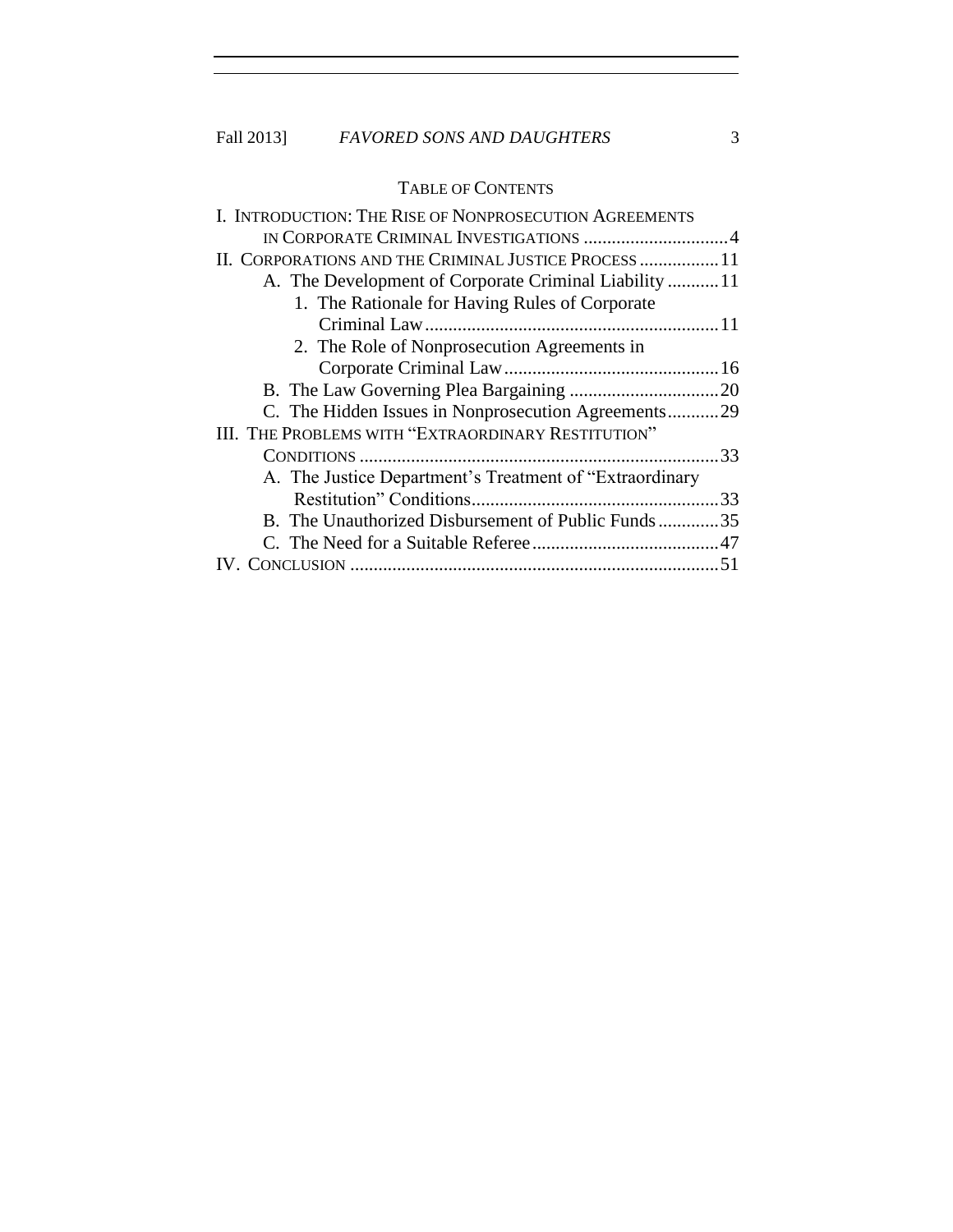#### I. INTRODUCTION: THE RISE OF NONPROSECUTION AGREEMENTS IN CORPORATE CRIMINAL INVESTIGATIONS

Over the last two decades, the federal government has often used "nonprosecution" or "deferred prosecution agreements" to resolve corporate investigations in lieu of a civil (or administrative) settlement and short of a criminal trial.<sup>1</sup> The agreements include a mixture of pretrial diversion, plea bargains, and consent decrees.<sup>2</sup> In these undertakings, the government agrees to close an investigation and dismiss any outstanding charges in return for the target's acceptance of certain conditions demanded by the government.<sup>3</sup> This

<sup>1.</sup> These agreements have existed since at least 1993, but they have become numerous only in the past decade. For a list of agreements from 1993 to 2007, refer to Brandon L. Garrett, *Structural Reform Prosecution*, 93 VA. L. REV. 853, 938–57 (2007). The difference between the two agreements, which can be quite important, is that no charges are filed in connection with nonprosecution agreements, whereas when charges already have been filed, if the defendant satisfactorily complies with the agreement, the charges are dismissed in the case of deferred prosecution agreements. *See* U.S. GOV'T ACCOUNTABILITY OFFICE, GAO-09-636T, CORPORATE CRIME: PRELIMINARY OBSERVATIONS ON DOJ'S USE AND OVERSIGHT OF DEFERRED PROSECUTION AND NON-PROSECUTION AGREEMENTS 4, 10–11 (2009) [hereinafter GAO PRELIMINARY OBSERVATIONS], *available at* http://www.gao.gov/assets/130/122853.pdf. The number of nonprosecution and deferred prosecution agreements is approximately the same. *See infra* note 7. For simplicity's sake, I will use the term "nonprosecution agreements" to refer to both types of settlements.

<sup>2.</sup> Because nonprosecution agreements may avoid the need for an indictment and conviction to alter a corporation's behavior, they resemble the type of pretrial diversion practices that once were used to avoid scarring juveniles with a criminal record. *See* Benjamin S. Greenblum, Note, *What Happens to a Prosecution Deferred? Judicial Oversight of Corporate Deferred Prosecution Agreements*, 105 COLUM. L. REV. 1863, 1864, 1866 (2005). Given the quid pro quo exchange between the government and a corporation, the agreements resemble plea bargains, with the (important) exception that nonprosecution agreements do not (and cannot) contemplate incarceration. Insofar as they require a firm to change its business practices and agree to allow an independent third party to monitor the company's compliance with the settlement, these agreements have an affinity for consent decrees. For a discussion of consent decrees in private and public law contexts, refer to RICHARD A. EPSTEIN, ANTITRUST CONSENT DECREES IN THEORY AND PRACTICE: WHY LESS IS MORE (2007); Abram Chayes, *The Role of the Judge in Public Law Litigation*, 89 HARV. L. REV. 1281 (1976).

<sup>3.</sup> There have been informal methods of disposing of criminal cases for as long as there have been criminal cases. A common example may be the practice of making a shoplifter caught in the act pay for whatever he tried to steal and agree not to return to the store for some specified period. *See, e.g.*, Alan T. Harland, *Monetary Remedies for the Victims of Crime: Assessing the Role of the Criminal Courts*, 30 UCLA L. REV. 52, 64 n.78 (1982). The type of nonprosecution agreements discussed in this Article are more formal than that type of settlement, and approach, if not match, the formality associated with plea agreements. For a discussion of alternative dispositions of criminal cases, refer to *Developments in the Law—Alternatives to Incarceration*, 111 HARV. L. REV. 1863 (1998).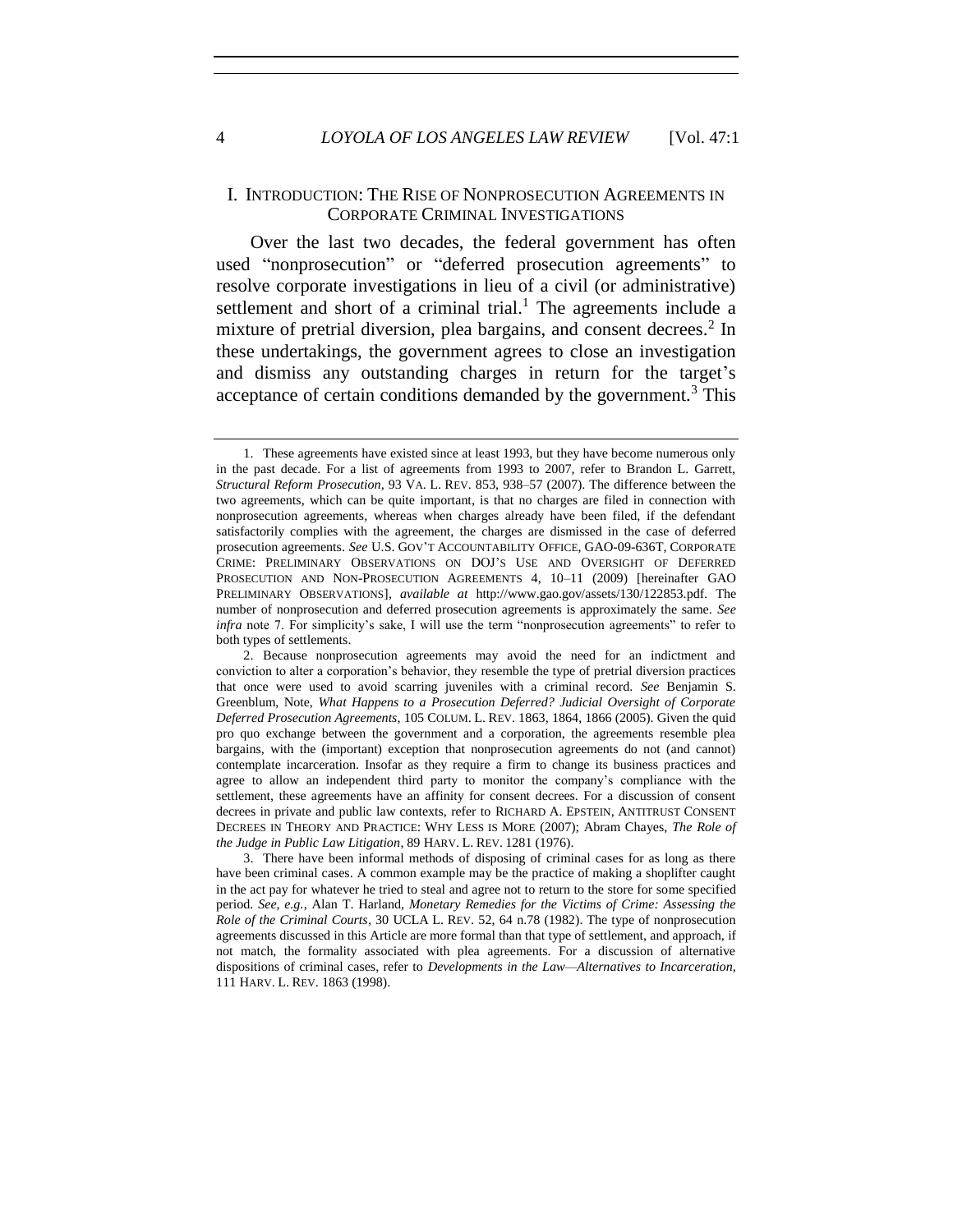quid pro quo may impose a host of requirements on the target: paying a fine and restitution, cooperating with the government in the investigation of particular individuals (e.g., senior management) or other companies (e.g., coconspirators), adopting or beefing up a corporate compliance program, revising the corporation's internal financial procedures, dismissing corporate officers or directors, and agreeing to the appointment of an independent monitor acceptable to the government to oversee the company's compliance efforts.<sup>4</sup> The ostensible purpose of these agreements is to dispose of a particular criminal case, but the Justice Department has also used them to establish a new paradigm of corporate governance.<sup>5</sup> The difference is that the government uses litigation, rather than legislation or regulation, to achieve its goals.<sup>6</sup>

6. Pursuing a legislative remedy to alter corporate conduct would encounter stiff opposition from the business community and its allies in the legislature. The argument that "regulation costs jobs" has a particular salience today, when we still are suffering from the effects of the 2008 economic recession. Criminal prosecution avoids those problems. There is a sufficient populist distrust of "Corporate America" that actual and potential offenders are not likely to generate sympathy among the electorate. Legislators shy away from being perceived as interfering in a criminal investigation, and they fear winding up on the wrong side of a guilty verdict or plea. Unless the Justice Department makes the mistake of pursing a weak case on the facts or law against a sympathetic target, no one on Capitol Hill or in the public will express outrage at the

<sup>4.</sup> James R. Copland, *The Shadow Regulatory State: The Rise of Deferred Prosecution Agreements*, *in* CIVIL JUSTICE REPORT 2012 1, 14 (Ctr. For Legal Policy at the Manhattan Inst., 2012); Richard A. Epstein, *Deferred Prosecution Agreements on Trial: Lessons from the Law of Unconstitutional Conditions*, *in* PROSECUTORS IN THE BOARDROOM: USING CRIMINAL LAW TO REGULATE CORPORATE CONDUCT 52–57 (Anthony S. Barkow & Rachel E. Barkow eds., 2011) [hereinafter PROSECUTORS IN THE BOARDROOM]; GAO PRELIMINARY OBSERVATIONS, *supra* note 1, at 4–5; Assistant Attorney General Lanny Breuer, Remarks as Prepared for Delivery at IBC Legal's World Bribery & Corruption Compliance Forum (Oct. 23, 2012), *transcript available at* http://www.justice.gov/criminal/pr/speeches/2012/crm-speech-121023.html.

<sup>5.</sup> *See* Garrett, *supra* note 1, at 858 ("[S]tructural reform is a new goal for federal criminal law."); Peter J. Henning, *The Organizational Guidelines: R.I.P.?*, 116 YALE L.J. POCKET PART 312, 315 (2007), http://yalelawjournal.org/images/pdfs/528.pdf ("The purpose of corporate prosecutions is not to punish but instead to change corporate cultures through agreements that deal directly with internal governance. While it is questionable whether the government has the expertise to tell corporations how best to govern themselves, the focus on how businesses will operate in the future is now a central feature of corporate criminal investigations."). Commentators have argued that the Justice Department has come to use these agreements more frequently because it learned that the traditional approach to corporate criminal responsibility largely has been unsuccessful. *See, e.g.*, Jennifer Arlen, *Removing Prosecutors from the Boardroom: Limiting Prosecutorial Discretion to Impose Structural Reforms*, *in* PROSECUTORS IN THE BOARDROOM, *supra* note 4, at 68–76; Henning, *supra*, at 313; Peter Spivack & Sujit Raman, *Regulating the "New Regulators": Current Trends in Deferred Prosecution Agreements*, 45 AM. CRIM. L. REV. 159, 180 (2008). The theory is that the government cannot stop "crime in the suites" simply by pursuing individual cases because it can never catch enough white-collar crooks to make a difference. Only reforming the way that companies manage their business and funds will achieve that result. *See, e.g.*, Spivack & Raman, *supra*, at 161 (footnotes omitted).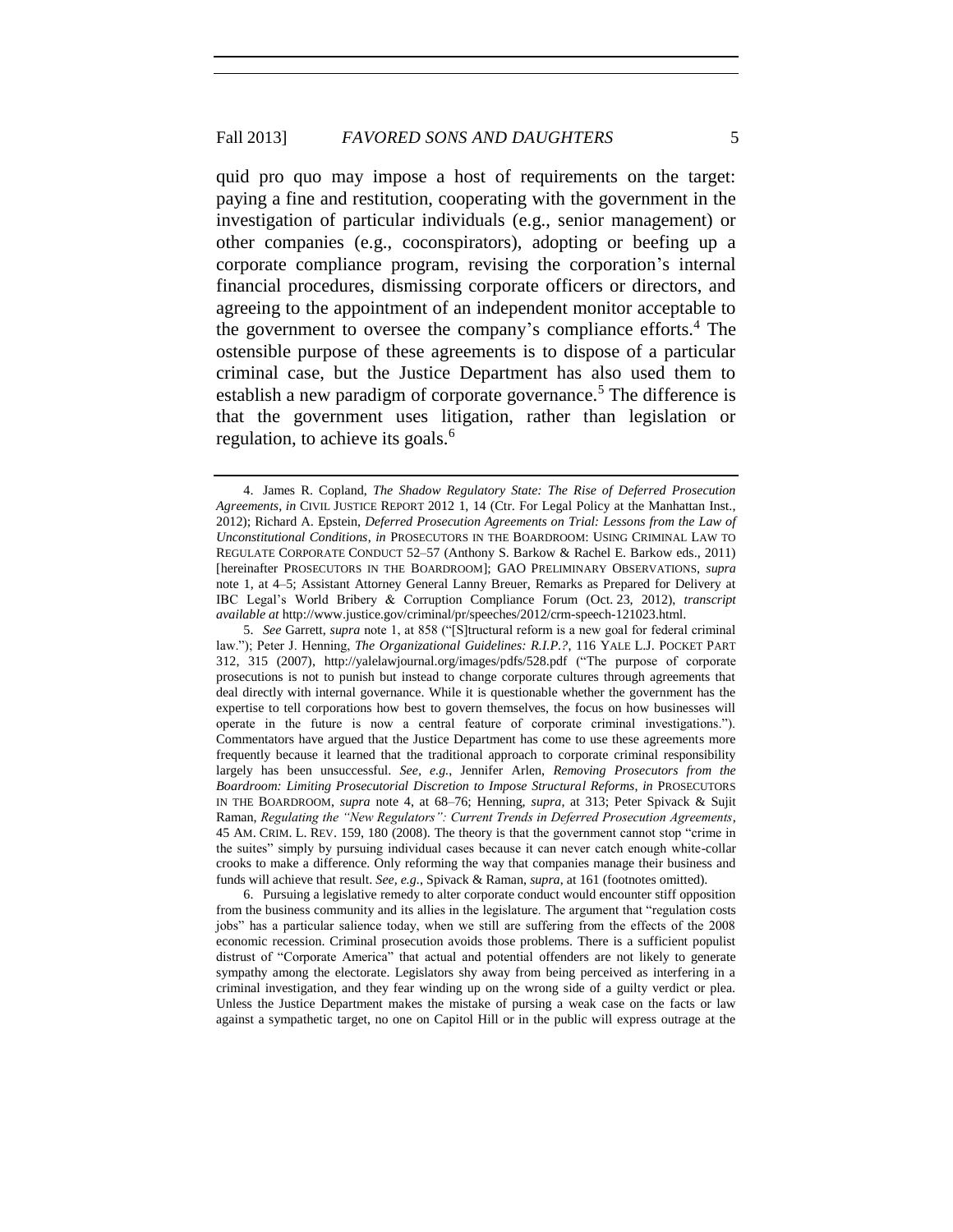The Justice Department has entered into more than two hundred such agreements over the past eight years, principally in white-collar crime cases.<sup>7</sup> The annual dollar value of these agreements has escalated from \$289 million in 2008 to an excess of \$3 billion since 2009.<sup>8</sup> The increasing number of such agreements, as well as the Department's institutionalization of their use, together make evident that this practice has become a permanent feature of federal criminal prosecutions.<sup>9</sup>

Occasionally, nonprosecution agreements contain a rather novel condition. They may require the target of an investigation to engage in some form of community service or to contribute to a charitable entity. Recently, for example, the federal government required the Gibson Guitar Corporation to pay a \$300,000 fine for an alleged violation of an import law and to make a \$50,000 "community service payment" to the National Fish and Wildlife Foundation (NFWF) for the benefit of the environment.<sup>10</sup> But that contribution is

8. Copland, *supra* note 4, at 4.

9*. See* Leonard Orland, *The Transformation of Corporate Criminal Law*, 1 BROOK. J. CORP. FIN. & COM. L. 45, 45 (2006) (footnote omitted) ("Since 2003 (the year of the conviction and disintegration of Arthur Andersen), every major federal case of corporate misconduct has been resolved without filing an indictment against the corporation. The Justice Department now routinely disposes of charges of corporate misconduct by entering into deferred prosecution or non-prosecution agreements with putative corporate defendants.").

10. Letter Containing a Deferred Prosecution Agreement from Jerry E. Martin, U.S. Att'y, M.D. Tenn., et al., to Donald A. Carr 1 (July 27, 2012) (on file with author). For a discussion of the Gibson Guitar case, see for example,, RAND PAUL, GOVERNMENT BULLIES: HOW EVERYDAY AMERICANS ARE BEING HARASSED, ABUSED, AND IMPRISONED BY THE FEDS 105–19 (2012);

resolution of a criminal case agreed to by all parties. That is true even when the agreement contemplates ongoing supervisions by a third party. The public is accustomed to the concept that an offender on probation or parole must report to an officer who monitors the offender's conduct to make sure that he walks the straight and narrow. The idea that a corporation is subject to a similar obligation would trouble few.

<sup>7.</sup> There were only seventeen such agreements from 1993 to 2003, but there have been 207 since 2004. Copland, *supra* note 4, at 3–4. Roughly 45 percent of the settlements have been nonprosecution agreements, and 55 percent have been deferred prosecution agreements. *Id*. at 5. Most agreements involve some form of white-collar crime, such as a violation of the fraud laws, which criminalize companies to offer bribes, kickbacks, or other financial payments to foreign government officials. *See* 18 U.S.C. §§ 1341, 1343 & 1346 (2006); *see also* Foreign Corrupt Practices Act of 1977, 15 U.S.C. § 78dd-1 (2006); Copland, *supra* note 4, at 4. The principal Justice Department components to make use of nonprosecution agreements are the Fraud Section of the Criminal Division, and the U.S. Attorney's Offices for the Southern and Eastern Districts of New York. Copland, *supra* note 4, at 4–5. Beginning in 2010, the Securities and Exchange Commission (SEC) announced that it, too, would use nonprosecution agreements to resolve investigations, and the SEC entered into its first such agreement later that year. *Id.* at 5. Banks, insurance companies, other members of the financial community, and companies involved in the health care industry have been the principal private parties to enter into nonprosecution agreements. *Id.*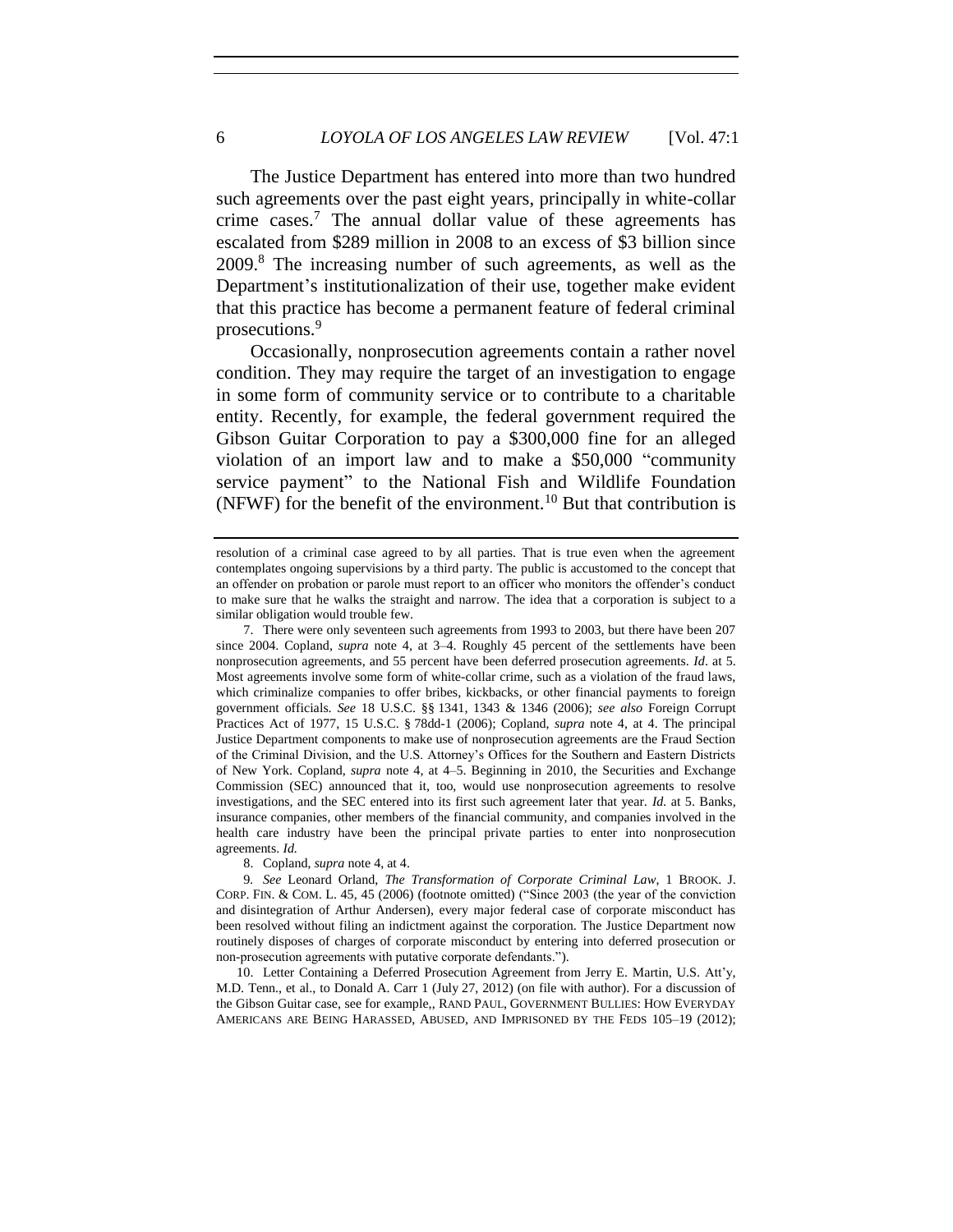chicken feed compared to the one found in the Gulf Oil Spill case agreement. As part of a nonprosecution agreement that disposed of the criminal investigation of the massive 2010 Gulf of Mexico oil spill, British Petroleum agreed to pay approximately \$4 billion in penalties over five years, including *\$2.394 billion* to the NFWF and \$350 million to the National Academy of Sciences.<sup>11</sup> Other nonprosecution agreements have imposed similar obligations on other businesses. <sup>12</sup> This practice is done "off the books" because no

Juliet Eilperin, *Gibson Guitar Ignites Debate Over Environmental Protections,* WASH. POST, Nov. 13, 2011, http://www.washingtonpost.com/national/health-science/gibson-guitar-ignitesdebate-over-environmental-protections/2011/11/11/gIQAACDtIN\_story.html; Kris Maher, *Gibson Guitar to Pay Fine Over Wood Imports*, WALL ST. J., Aug. 7, 2012, http://professional .wsj.com/article/SB10000872396390443792604577573010767171448.html?mod=rss\_law&utm\_ source=feedburner&utm\_medium=feed&utm\_campaign=Feed%3A+wsj%2Fxml%2Frss%2F3\_7 091+%28WSJ.com%3A+Law%29&mg=reno64-wsj; James C. McKinley, Jr., *Gibson Guitar Settles Claim Over Imported Ebony*, N.Y. TIMES, Aug. 6, 2012, http://artsbeat.blogs.nytimes .com/2012/08/06/gibson-guitar-settles-claim-over-imported-ebony/; Andrew Revkin, *A Closer Look at Gibson Guitar's Legal Troubles*, N.Y. TIMES, Aug. 10, 2012, http://dotearth.blogs .nytimes.com/2012/08/10/a-closer-look-at-gibson-guitars-legal-troubles/; Erik Schelzig, *Gibson, Feds Come to Terms on Exotic Woods Case*, WASH. TIMES, Aug. 6, 2012, http://www .washingtontimes.com/news/2012/aug/6/gibson-feds-come-to-terms-on-exotic-wood-case/; Elana Schor, *Logging Law Rocked Hard as Tea Party, Enviros Battle over Gibson Guitar*, N.Y. TIMES, Sept. 27, 2011, http://www.nytimes.com/gwire/2011/09/27/27greenwire-logging-law-rocked-hard -as-tea-party-enviros-b-64213.html?pagewanted=all&gwh=

<sup>42</sup>D7ABDA60ED721A22833F13138813A2; Harvey Silverglate, *Gibson Guitar Is Off the Feds' Hook. Who's Next?*, WALL ST. J., Aug. 19, 2012, http://online.wsj.com/article /SB10000872396390443324404577594890622149010.html?KEYWORDS=gibson+guitar;

*Tennessee: Deal with Gibson Guitar Corporation Ends Case on Illegal Importation of Wood*, N.Y. TIMES, Aug. 7, 2012, http://www.nytimes.com/2012/08/07/us/deal-with-gibson-guitarcorporation-ends-case-on-illegal-import-of-wood.html?\_r=1.

<sup>11</sup>*. See, e.g.*, Juliet Elperin, *BP Settlement a Boon to Conservation Group*, WASH. POST, Nov. 16, 2012, http://www.washingtonpost.com/national/health-science/bp-settlement-a-boon-toconservation-group/2012/11/16/ddcb2790-302b-11e2-a30e-5ca76eeec857\_story.html; Clifford Kraus & John Schwartz, *BP Will Plead Guilty and Pay Over \$4 Billion,* N.Y. TIMES, Nov. 15, 2012, http://www.nytimes.com/2012/11/16/business/global/16iht-bp16.html?pagewanted=all&\_r =0; Campbell Robertson, *Gulf Coast States at Odds on Penalties for Oil Spill*, N.Y. TIMES, Nov. 16, 2012, http://www.nytimes.com/2012/11/17/business/energy-environment/gulf-coaststates-at-odds-on-penalties-for-oil-spill.html.

<sup>12.</sup> In 2006, Operations Management International, Inc., agreed to "donate" \$1 million to the Alumni Association for the United States Coast Guard Academy, and \$1 million to the Greater New Haven Water Pollution Control Authority, as part of a deferred prosecution agreement for an alleged violation of the Clean Water Act. *See* Deferred Prosecution Agreement Between the U.S. Attorney's Office for the Dist. of Conn. and Operations Mgmt. Int'l, Inc. (Jan. 17 & 24, 2006), *available at* http://lib.law.virginia.edu/Garrett/prosecution\_agreements/sites/default/files/pdf /operationsmanagement.pdf. That year, FirstEnergy agreed to pay \$4.3 million to the Ottawa National Wildlife Refuge and to other community service projects in a deferred prosecution agreement regarding allegedly false statements made to the Nuclear Regulatory Commission. *See* Tom Henry, *FirstEnergy to Pay \$28 Million Fine for Lying; David Besse's Punishment Largest in Nuclear Industry,* THE BLADE, Jan. 21, 2006, http://www.toledoblade.com/local/2006/01/21 /FirstEnergy-to-pay-28-million-fine-for-lying-Davis-Besse-s-punishment-largest-in-nuclear-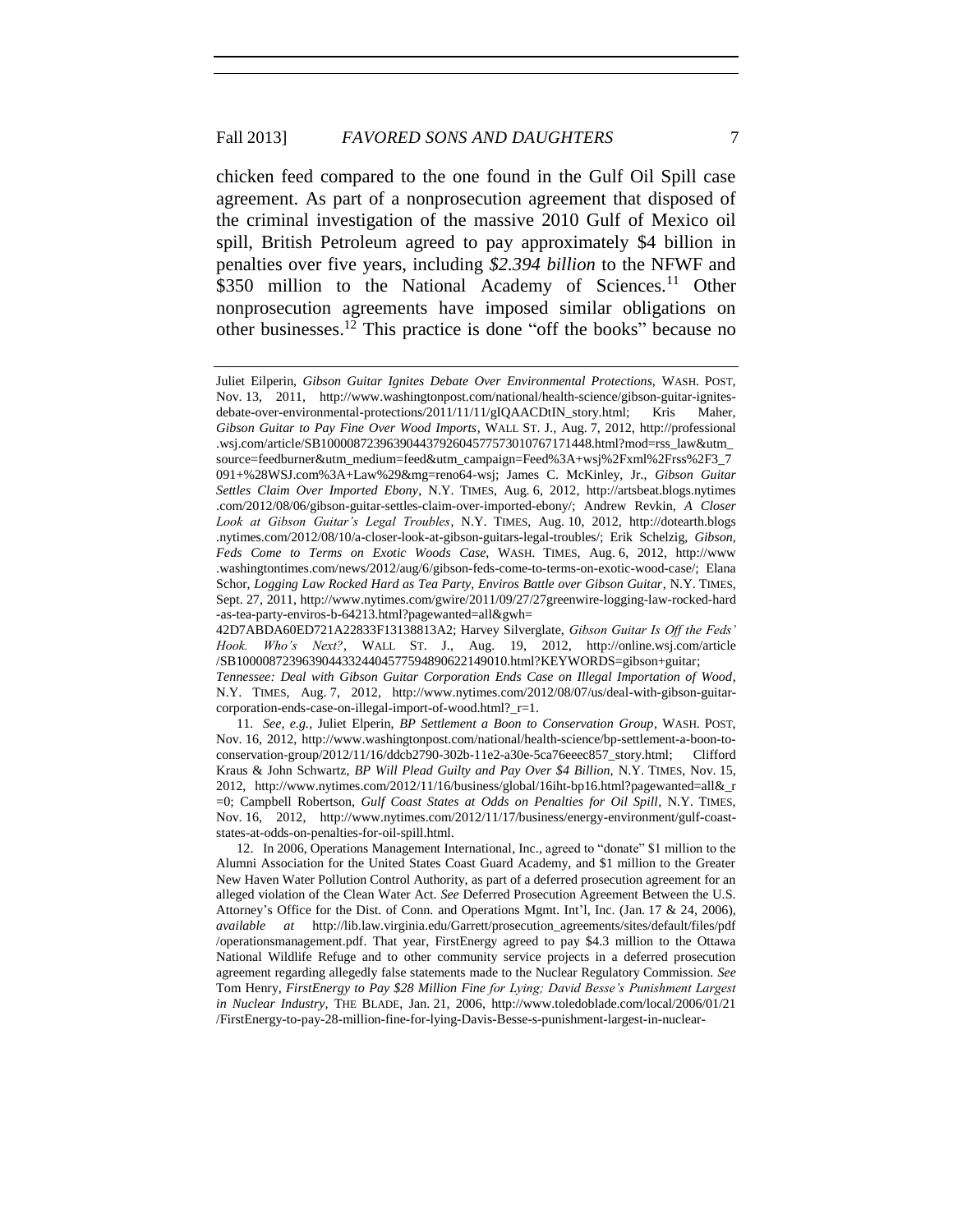federal law authorizes the Justice Department to include such a demand in a nonprosecution agreement, or even empowers a district court to impose one on an offender after a conviction.

At least one U.S. Attorney's Office has termed those payments "extraordinary restitution."<sup>13</sup> That term is half right. The payment is *extraordinary* because it has no common law antecedent and no statutory authorization. But it is *not restitution* within the ordinary meaning of that a term—viz., a compensatory payment made to the victim of a crime. Nonprosecution agreements do not rest on a conviction—they substitute for one—and no money must be paid to a victim. Instead, the government compels a party to contribute to an organization of the government's choosing. The catch, however, is that the target of the investigation cannot claim the income tax deduction otherwise available under federal law for voluntary gifts.<sup>14</sup> In fact, because the payment is a condition of avoiding an indictment or trial, which could be tantamount to capital punishment for some businesses, "extraordinary restitution" payments are no more "voluntary" than shotgun weddings.

Congress,<sup>15</sup> the courts,<sup>16</sup> the academy,<sup>17</sup> and the bar<sup>18</sup> are still in the early stages of examining nonprosecution agreements. Those

industry.html; E. Leslie Hoffman & Stuart Slaven, Jackson Kelly PLLC, *Deferred Prosecution Agreements Offer an Alternative to Trial,* ENERGY & ENV'T MONITOR, May 3, 2008, http://eem.jacksonkelly.com/2008/05/deferred-prosec.html#\_ftnref8; *see also* Henry J. Shea, *A Worthy New Wrinkle in Restitution,* STARTRIBUNE, Mar. 19, 2005, http://www.startribune.com /templates/Print\_This\_Story?sid=11210891 (discussing the use of "extraordinary restitution" in Minnesota). *See generally* Christopher A. Wray & Robert K. Hur, *Corporate Criminal Prosecution in a Post-Enron World: The Thompson Memo in Theory and Practice*, 43 AM. CRIM. L. REV. 1095, 1160–61 (2006) (discussing the deferred prosecution agreements with both FirstEnergy and Operations Management International, Inc., for Clean Water Act violations).

<sup>13.</sup> *See, e.g.*, Shea, *supra* note 12; NEWBERGLAWOFFICE.COM, http://www .newberglawoffice.com/sitebuildercontent/sitebuilderfiles/Extraordinaryrestarticle12-6-05.pdf, (last visited Aug. 14, 2012) (stating that the U.S. Attorney's Office in Minnesota has used that term).

<sup>14.</sup> *See* PETER C. YEAGER, THE LIMITS OF LAW: THE PUBLIC REGULATION OF PRIVATE POLLUTION 1 n.1 (1991) (stating that the district court reduced the criminal fine that Allied Chemical Corp. paid by the same amount that Allied contributed to charity). The rationale for refusing a tax credit for such a payment would be to deny a target the ability to profit from its crimes. *Cf., e.g.*, Simon & Schuster, Inc. v. Members of the N.Y. State Crime Victims Bd., 502 U.S. 105, 119 (1991) (noting the "fundamental equitable principle" that no one should profit by his own wrongdoing).

<sup>15.</sup> *See* H.R. 5086, 110th Cong. (2008) (proposed bill would require the attorney general to issue guidelines regulating use and content of nonprosecution agreements); *Deferred Prosecution: Should Corporate Settlement Agreements be Without Guidelines?: Hearing Before the Subcomm. on Commercial and Admin. Law of the H. Comm. on the Judiciary*, 110th Cong. (2008), *available at* http://judiciary.house.gov/hearings/pdf/Terwiliger080311.pdf [hereinafter *House Deferred*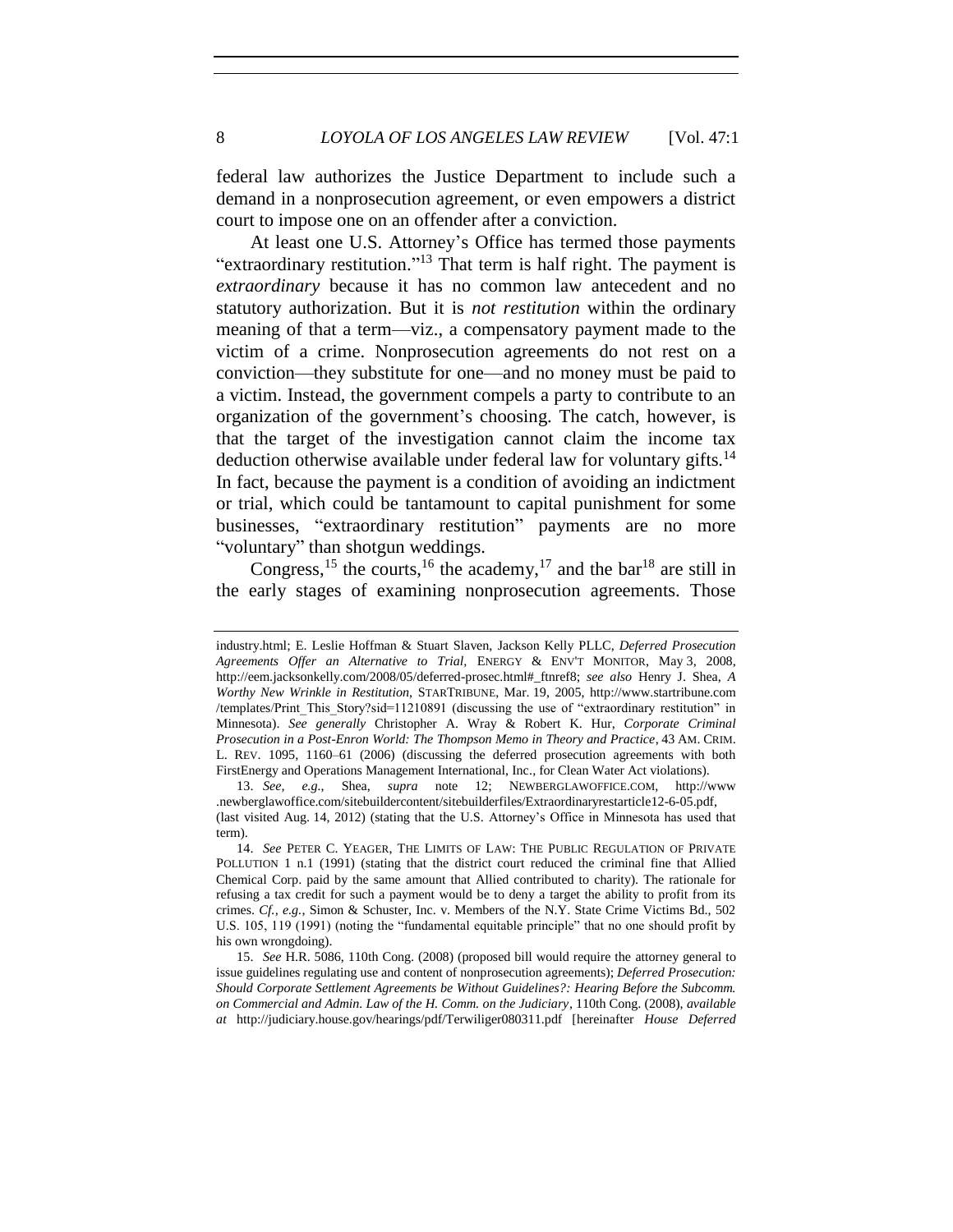discussions have added to an already rich literature about the utility of corporate criminal prosecutions. <sup>19</sup> The practice of forcing a party

16. *See, e.g.*, Downey v. Clauder, 30 F.3d 681 (6th Cir. 1994); United States v. Haile, 795 F.2d 485 (5th Cir. 1986) (holding that the former Federal Probation Act, 18 U.S.C. § 3651 (repealed), does not authorize a district court to require a charitable contribution as a condition of probation); United States v. John A. Beck Co., 770 F.2d 83 (6th Cir. 1985); United States v. John Scher Presents, Inc., 746 F.2d 959 (3d Cir. 1984) (holding that the former Federal Probation Act, 18 U.S.C. § 3651 (repealed), does not authorize a district court to require a charitable contribution as a condition of probation); United States v. Danilow Pastry Co., 563 F. Supp. 1159 (S.D.N.Y. 1983); State v. Pieger, 680 A.2d 1001 (Conn. App. Ct. 1996); State v. Stellato, 523 A.2d 1345 (Conn. App. Ct. 1987); Kopas v. State, 699 N.E.2d 1193 (Ind. Ct. App. 1998); Ratliff v. State, 596 N.E.2d 241 (Ind. Ct. App. 1992); Campbell v. State, 551 N.E.2d 1164 (Ind. Ct. App. 1990); *In re* Storie, 574 S.W.2d 369 (Mo. 1978); *In re* Davis, 946 P.2d 1033 (Nev. 1997); State v. Dominguez, 853 P.2d 147 (N.M. Ct. App. 1993); *In re* Richter, 409 N.Y.S.2d 1013 (N.Y. Ct. Judiciary 1977); State v. Bizzle, 585 N.W.2d 899 (Wis. Ct. App. 1998). *But see, e.g.*, United States v. Restor, 679 F.2d 338 (3d Cir. 1982) (stating in dictum that a district court may require community service as a condition of probation despite any specific authorization in the Federal Probation Act); United States v. Tonry, 605 F.2d 144 (5th Cir. 1979) (upholding probation condition that the defendant not run for political office or engage in political activity); United States v. Arthur, 602 F.2d 660, 664 (4th Cir. 1979) (upholding community service as a condition of probation).

17. *See, e.g.*, PROSECUTORS IN THE BOARDROOM, *supra*, note 4; Copland, *supra* note 4; John C. Coffee, Jr., *Deferred Prosecution: Has It Gone Too Far?*, NAT'L L.J., July 25, 2005, at 13; Christie Ford & David Hess, *Can Corporate Monitorships Improve Corporate Compliance?*, 34 J. CORP. L. 679 (2009); Garrett, *supra* note 1; Greenblum, *supra* note 2; Vikramaditya Khanna & Timothy L. Dickinson, *The Corporate Monitor: The New Corporate Czar?*, 105 MICH. L. REV. 1713 (2007); Jennifer O'Hare, *The Use of the Corporate Monitor in SEC Enforcement Actions*, 1 BROOK. J. CORP. FIN. & COM. L. 89 (2006); Orland, *supra* note 9; Erik Paulsen, Note, *Imposing Limits on Prosecutorial Discretion in Corporate Prosecution Agreements*, 82 N.Y.U. L. REV. 1434 (2007); Sylvia Shaz Shweder, Note, *Donating Debt to Society: Prosecutorial and Judicial Ethics of Plea Agreements and Sentences That Include Charitable Contributions*, 73 FORDHAM L. REV. 377 (2004); Richard A. Epstein, Op-Ed., *The Deferred Prosecution Racket*, WALL ST. J., Nov. 28, 2006, at A14. *Cf.* Joseph A. Colquitt, *Ad Hoc Plea Bargaining*, 75 TUL. L. REV. 695 (2001) (retired state judge discussing the novel sentencing practices in some state courts).

18. *See, e.g.*, *House Deferred Prosecution Hearing*, *supra* note 15, at 1–8 (statement of the Hon. George J. Terwilliger III), *available at* http://judiciary.house.gov/hearings/pdf /Terwilliger080311.pdf; Earl J. Silbert & Demme Doufekias Joannou, *Under Pressure to Catch the Crooks: The Impact of Corporate Privilege Waivers on the Adversarial System*, 43 AM. CRIM. L. REV. 1225 (2006); Spivack & Raman, *supra* note 5; F. Joseph Warin & Jason C. Schwartz, *[Deferred Prosecution: The Need for Specialized Guidelines for Corporate Defendants](http://web2.westlaw.com/find/default.wl?mt=Westlaw&db=1172&tc=-1&rp=%2ffind%2fdefault.wl&findtype=Y&ordoc=0305997221&serialnum=0108636518&vr=2.0&fn=_top&sv=Split&tf=-1&referencepositiontype=S&pbc=17B59725&referenceposition=133&rs=WLW12.07)*[,](http://web2.westlaw.com/find/default.wl?mt=Westlaw&db=1172&tc=-1&rp=%2ffind%2fdefault.wl&findtype=Y&ordoc=0305997221&serialnum=0108636518&vr=2.0&fn=_top&sv=Split&tf=-1&referencepositiontype=S&pbc=17B59725&referenceposition=133&rs=WLW12.07) [23 J.](http://web2.westlaw.com/find/default.wl?mt=Westlaw&db=1172&tc=-1&rp=%2ffind%2fdefault.wl&findtype=Y&ordoc=0305997221&serialnum=0108636518&vr=2.0&fn=_top&sv=Split&tf=-1&referencepositiontype=S&pbc=17B59725&referenceposition=133&rs=WLW12.07) CORP. L. [121 \(1997\);](http://web2.westlaw.com/find/default.wl?mt=Westlaw&db=1172&tc=-1&rp=%2ffind%2fdefault.wl&findtype=Y&ordoc=0305997221&serialnum=0108636518&vr=2.0&fn=_top&sv=Split&tf=-1&referencepositiontype=S&pbc=17B59725&referenceposition=133&rs=WLW12.07) Wray & Hur, *supra* note 12.

19. The literature on corporate criminal liability is enormous. For a sampling of some of the relevant discussion, see, for example, WILLIAM S. LAUFER, CORPORATE BODIES AND GUILTY MINDS (2006); SALLY S. SIMPSON, CORPORATE CRIME, LAW, AND SOCIAL CONTROL (2007);

*Prosecution Hearing*]; U.S. GOV'T ACCOUNTABILITY OFFICE, GAO-10-110, CORPORATE CRIME: DOJ HAS TAKEN STEPS TO BETTER TRACK ITS USE OF DEFERRED AND NON-PROSECUTION AGREEMENTS, BUT SHOULD EVALUATE EFFECTIVENESS (Dec. 2009), *available at* http://www .gao.gov/assets/300/299781.pdf; U.S. GOV'T ACCOUNTABILITY OFFICE, GAO-10-260T, CORPORATE CRIME: PROSECUTORS ADHERED TO GUIDANCE IN SELECTING MONITORS FOR DEFERRED PROSECUTION AND NON-PROSECUTION AGREEMENTS, BUT DOJ COULD BETTER COMMUNICATE ITS ROLE IN RESOLVING CONFLICTS (Nov. 19, 2009), *available at* http://www .gao.gov/assets/130/123772.pdf; GAO PRELIMINARY OBSERVATIONS, *supra* note 1, at 4, 10–11.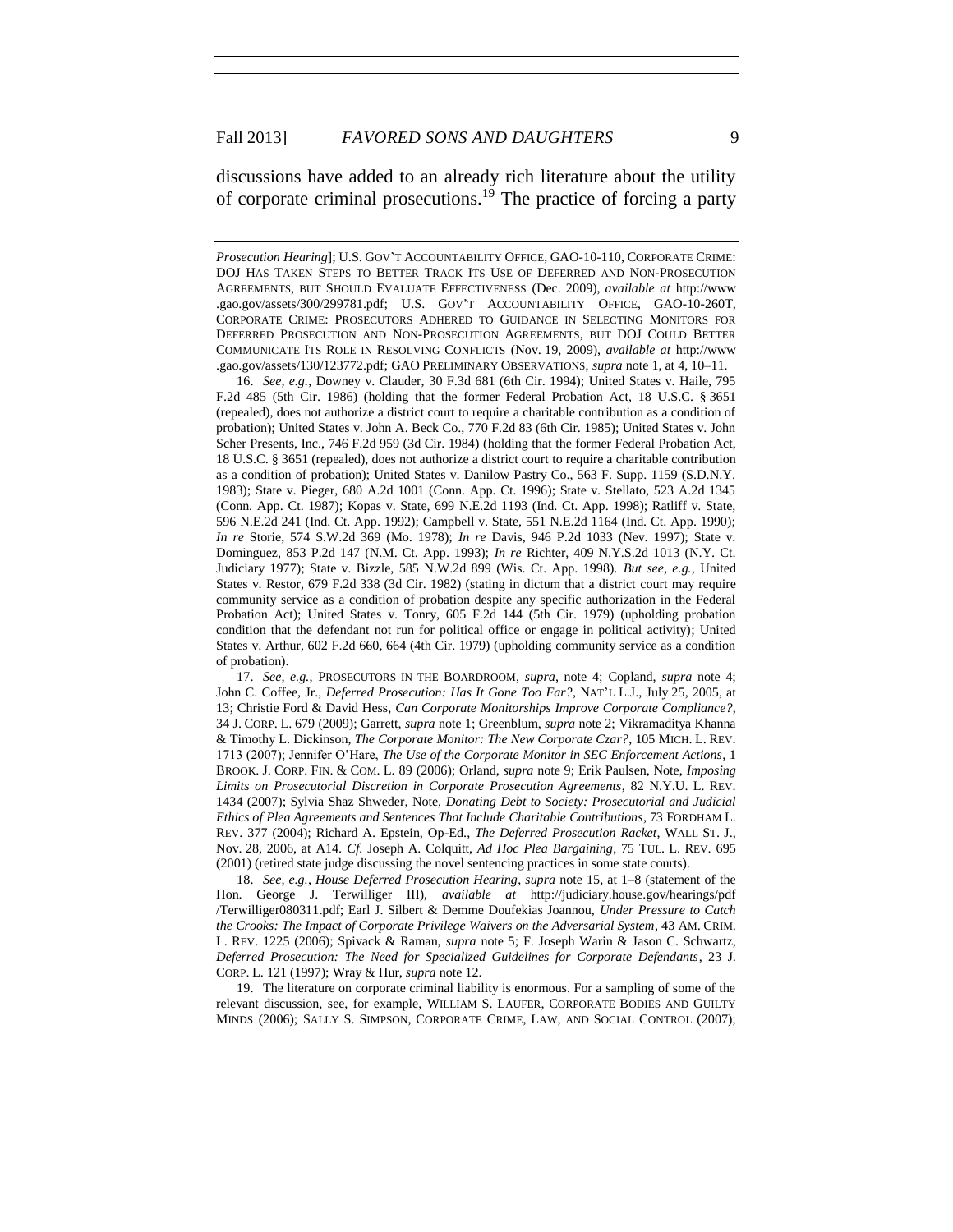that has not been convicted of any crime to underwrite a charity of the government's own choosing is just one of the public policy issues those agreements raise. The burden of this Article is to analyze that subject.

The first step is to understand where nonprosecution agreements fit within the criminal justice system. Two legal doctrines are relevant. The first is corporate criminal liability; the second is plea bargaining. Part II discusses each. The breadth and depth of those doctrines are relevant to the question whether a nonprosecution agreement is a voluntary undertaking that a target can accept or reject without paying an exorbitant price. If that is true, the benefits from such agreements may justify overlooking any warts that they may have. But if that choice puts companies at the risk of extinction, it can lead them to suffer corporate nonprosecution agreements as the only escape from an intolerable predicament. In other words, in order to determine whether nonprosecution agreements are no different from other types of voluntary agreements that the law allows parties to create, we need to know if corporate criminal liability and pleabargaining rules create a background that more closely resembles the TV show *Let's Make a Deal* or the street hoodlum's demand "Your money or your life!" Part II also takes on that task.

Part III then analyzes nonprosecution agreements. It starts by explaining the provenance of these agreements and the legal controversies they raise, as well as the extraordinary restitution conditions that may be included in them. Part III ends by identifying the issues that nonprosecution agreements pose and offers an answer to those questions. It explains that the absence of two features critical to the legality of plea bargaining—legislative authorization of

Jennifer Arlen, *The Potentially Perverse Effects of Corporate Criminal Liability*, 23 J. LEGAL STUD. 833 (1994); John S. Baker, Jr., *Reforming Corporations Through Threats of Federal Prosecution*, 89 CORNELL L. REV. 310 (2004); Michael Block, *Optimal Penalties, Criminal Law and the Control of Corporate Behavior*, 71 B.U. L. REV. 395 (1991); John C. Coffee, Jr., *"No Soul to Damn: No Body to Kick": An Unscandalized Inquiry into the Problem of Corporate Punishment*, 79 MICH. L. REV. 386 (1981); Daniel R. Fischel & Alan O. Sykes, *Corporate Crime*, 25 J. LEGAL STUD. 319 (1996); Lawrence Friedman, *In Defense of Corporate Criminal Liability*, 23 HARV. J.L. & PUB. POL'Y 833 (2000); John Hasnas, *The Centenary of a Mistake: One Hundred Years of Corporate Criminal Liability*, 46 AM. CRIM. L. REV. 1329 (2009); V.S. Khanna, *Corporate Criminal Liability: What Purpose Does It Serve?*, 109 HARV. L. REV. 1477 (1996); Gerard Lynch, *The Role of Criminal Law in Policing Corporate Misconduct*, 60 LAW & CONTEMP. PROBS. 23 (1997); Note, *Developments in the Law—Corporate Crime: Regulating Corporate Behavior Through Criminal Sanctions*, 92 HARV. L. REV. 1227 (1979).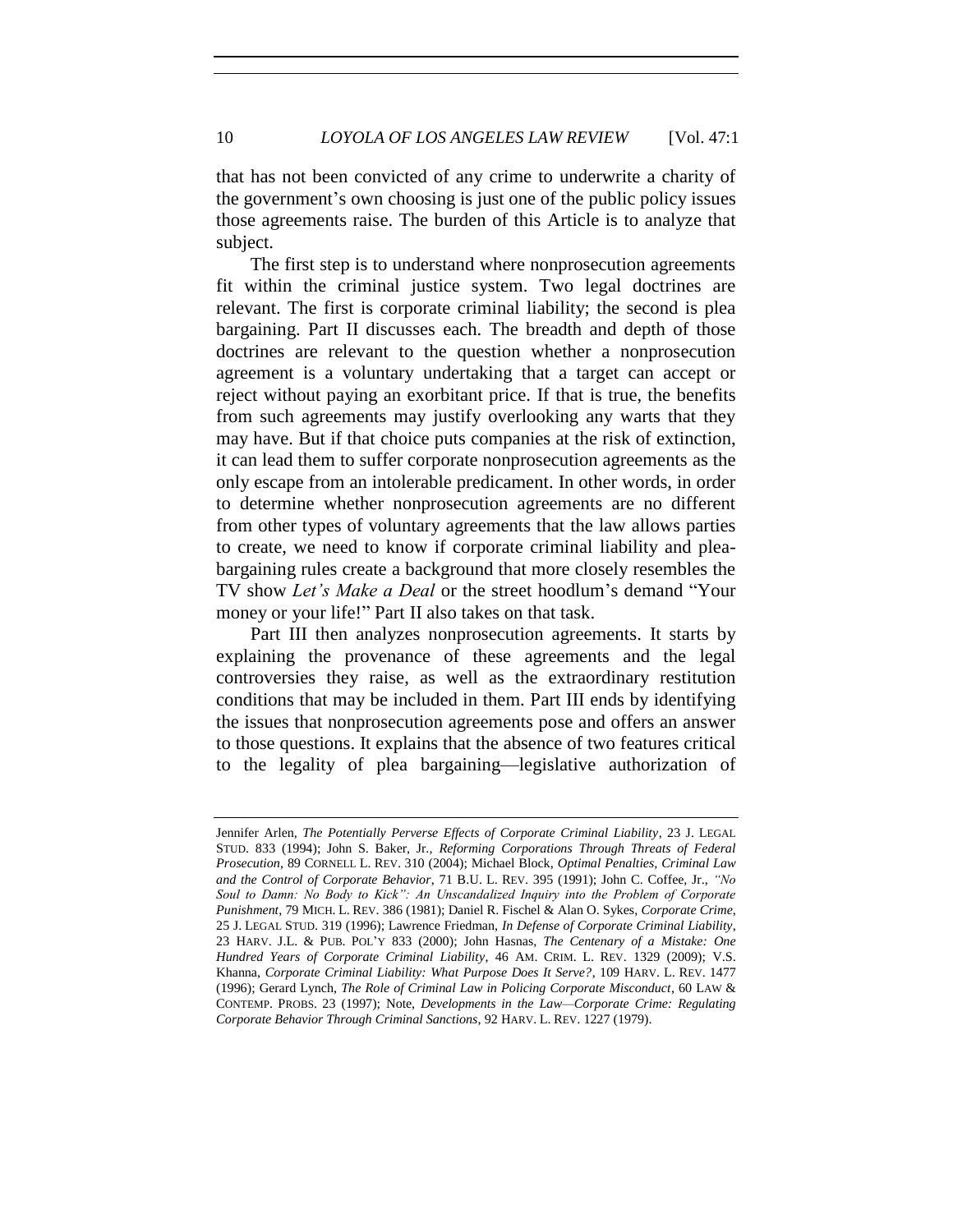permissible sanctions and judicial approval of a specific agreement as a condition to entry of any punishment—allows the government to abuse its charging power by requiring targets to make contributions to charities of the government's choosing. That part also identifies a remedy—limited judicial review by a federal magistrate—that Congress should endorse to prevent this abuse of authority.

#### II. CORPORATIONS AND THE CRIMINAL JUSTICE PROCESS

#### *A. The Development of Corporate Criminal Liability*

1. The Rationale for Having Rules of Corporate Criminal Law

Because corporations are artificial entities,  $20$  they could not commit a crime at common law; only their personnel could.<sup>21</sup> As the nation transitioned from an agrarian to an industrial society, the courts gradually chipped away at that doctrine,  $^{22}$  and the legislatures took initial steps to overturn it.<sup>23</sup> In 1909 the Supreme Court abandoned it altogether. In *United States v. New York Central & Hudson River Railroad*, <sup>24</sup> the Court ruled that, just as a corporation may be held vicariously liable in tort for the negligent actions of its

<sup>20.</sup> *See, e.g.*, Trs. of Dartmouth Coll. v. Woodward, 17 U.S. (4 Wheat.) 518, 636 (1819) ("A corporation is an artificial being, invisible, intangible, and existing only in contemplation of law. Being the mere creature of law, it possesses only those properties which the charter of its creation confers upon it, either expressly, or as incidental to its very existence.").

<sup>21.</sup> *See, e.g.*, State v. Ohio R.R., 23 Ind. 362 (1864); State v. Great Works Milling & Mfg. Corp., 20 Me. 41, 44 (1841) ("It is a doctrine then, in conformity with the demands of justice, and a proper distinction between the innocent and the guilty, that when a crime or misdemeanor is committed under color of corporate authority, the individuals acting in the business, and not the corporation should be indicted."); Anonymous Case (No. 935), (1701) 88 Eng. Rep. 1518 (K.B.) 1518 ("A corporation is not indictable, but the particular members of it are."); 1 WILLIAM BLACKSTONE, COMMENTARIES \*476; Kathleen F. Brickey, *Corporate Criminal Accountability: A Brief History and an Observation*, 60 WASH. U.L.Q. 393, 396 (1981); *see generally* Khanna, *supra* note 19, at 1479–80 & nn.4–12 (discussing early history of organizational liability).

<sup>22.</sup> *See, e.g.,* Commonwealth v. Proprietors of New Bedford Bridge, 68 Mass. (2 Gray) 339 (1854) (corporation can be held criminally liable for failing to ensure navigation); Khanna, *supra* note 19, at 1479–82; LAUFER, *supra* note 19, at 12.

<sup>23.</sup> *See* Darryl K. Brown, *The Problematic and Faintly Promising Dynamics of Corporate Crime Enforcement*, 1 OHIO ST. J. CRIM. L. 521, 529 (2004). Early federal laws creating corporate crimes were the Interstate Commerce Act, ch. 104, 24 Stat. 379 (1887) (codified as amended in scattered sections of 49 U.S.C.), and the Sherman Antitrust Act, ch. 647, 26 Stat. 209 (1890) (codified as amended at 15 U.S.C. §§ 1–7 (2012)).

<sup>24.</sup> United States v. N.Y. Cent. & Hudson River R.R. Co., 212 U.S. 509 (1909).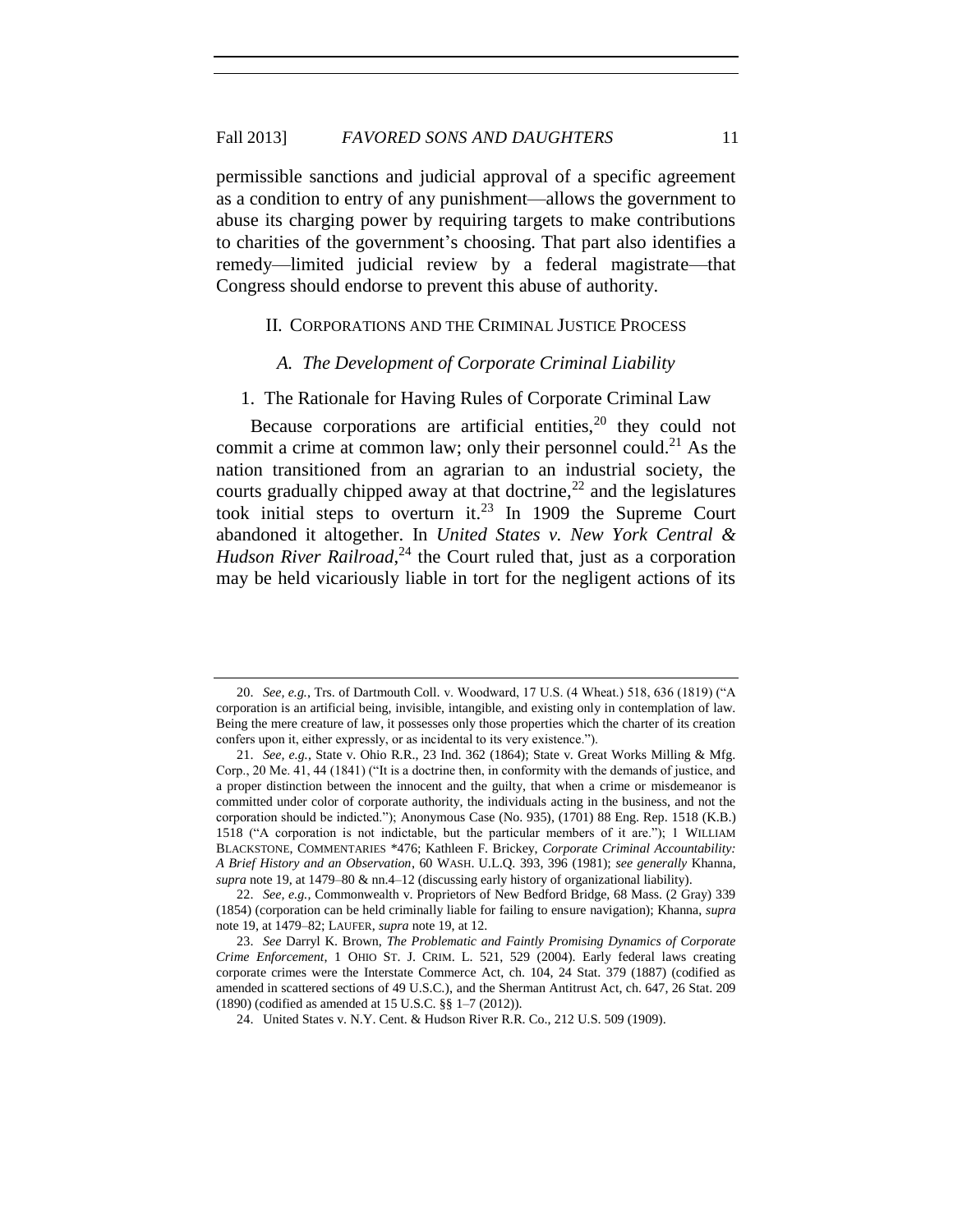employees,  $25$  so, too, can a corporation be held vicariously criminally liable for its employee's misconduct.<sup>26</sup> Any other rule, the Court surmised, would immunize corporations for the manifold harms that a modern industrial economy can inflict on the public.<sup>27</sup> Today, federal and state criminal law exposes corporations to liability for a broad range of conduct committed by directors, officers, and employees in the exercise of their authority.<sup>28</sup>

That proposition is a well-settled legal rule, but it remains a controversial one. One camp argues that society long ago wisely abandoned a laissez-faire attitude toward the regulation of corporations,<sup>29</sup> that white-collar crimes can inflict the same damage as common law crimes, $30$  and that the criminals who commit the former type of offense can be as morally culpable (even as

<sup>25.</sup> *See, e.g.*, Fischel & Sykes, *supra* note 19, at 334–35; *e.g.*, First Nat'l Bank of Carlisle v. Graham, 100 U.S. 699, 702 (1879) ("Corporations are liable for every wrong they commit, and in such cases the doctrine of *ultra vires* has no application.").

<sup>26.</sup> *N.Y. Cent.*, 212 U.S. at 514–16; *see also, e.g.*, United States v. A&P Trucking Co., 358 U.S. 121, 123–27 (1958) (establishing that the same rule applies to partnerships); United States v. Adams Express Co., 229 U.S. 381, 389–90 (1913) (establishing that the same rule applies to joint stock association).

<sup>27.</sup> *N.Y. Cent.*, 212 U.S. at 495–96. The courts did not, initially at least, extend that rule to every offense. They concluded that some crimes could be committed only by individuals, not corporations. *See* People v. Rochester Ry. & Light Co., 88 N.E. 22 (N.Y. 1909) (dismissing indictment for manslaughter); CHRISTOPHER STONE, WHERE THE LAW ENDS: THE SOCIAL CONTROL OF CORPORATE BEHAVIOR 24–25 (1975).

<sup>28.</sup> *See, e.g.*, 1 U.S.C. § 1 (2006) (stating that the terms "person" and "whoever" include corporations and other organizations); Arlen, *supra* note 19, at 838; Kathleen Brickey, *Corporate Criminal Liability: A Primer for Corporate Counsel,* 40 BUS. LAW. 129 (1984). An analytically distinct but closely related issue is whether individual corporate officers also should be held liable for the actions of subordinate personnel under the "responsible corporate officer doctrine." *See, e.g.*, United States v. Park, 421 U.S. 658 (1975); United States v. Dotterweich, 320 U.S. 277 (1943). The principal arguments in favor of personal liability are that a corporation can act only through individual officers and employees and that compliance can occur only if the law deters *them*. For example, Archer Daniels Midland Co. pleaded guilty to price fixing in violation of the antitrust laws and paid a \$100 million fine without suffering any long-term injury, because the company's stock rebounded the day after the plea agreement became public, closing at a fiftytwo-week high. SIMPSON, *supra* note 19, at 110.

<sup>29.</sup> As one observer has put it: "The danger of unfettered private enterprise is that it degenerates into greed, ruthlessness, and deceit, to the oppression of the interests of those insufficiently cunning, skilled, wealthy, or powerful to protect themselves, and so polarizes the haves from the have-nots." MICHAEL CLARKE, BUSINESS CRIME: ITS NATURE AND CONTROL 31 (1990).

<sup>30.</sup> For example, a local Indiana prosecutor prosecuted the Ford Motor Company in 1978 for reckless homicide for manufacturing the Pinto with a rear gas tank that it allegedly knew could explode in the case of a rear-end collision. *See* RICHARD T. CULLEN, ET AL., CORPORATE CRIME UNDER ATTACK: THE FIGHT TO CRIMINALIZE BUSINESS VIOLENCE (2d ed. 2006); Richard A. Epstein, *Is Pinto a Criminal?*, REG., Mar.–Apr. 1980, at 15 (discussing the Ford Pinto prosecution).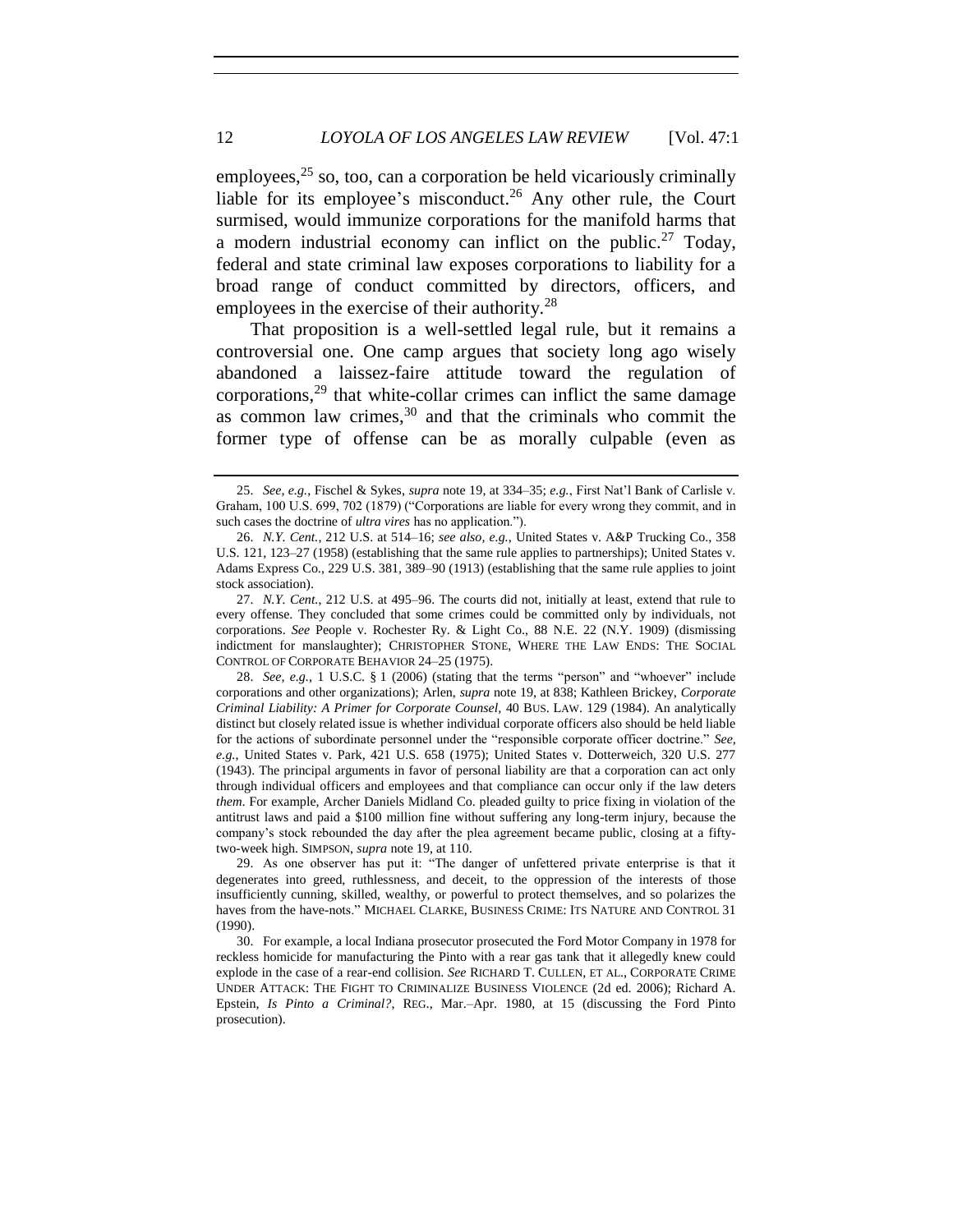reprehensible) as those responsible for the latter.<sup>31</sup> Moreover, they contend that only the criminal justice system has the tools (e.g., grand jury subpoenas, immunity for cooperating witnesses) capable of uncovering instances of corporate misconduct.<sup>32</sup> Finally, only the

32. Detection and investigation of white-collar crimes is an enormously difficult undertaking, one that takes even trained, dedicated, and experienced law enforcement officers and prosecutors a long time to get wind of a problem, to identify and interview witnesses, to sift through a warehouse or computer system full of documents, and to conduct the forensic analysis necessary to get to the bottom of complex financial instruments and transactions. The difficulties are legion. There are a limited number of FBI agents and Justice Department lawyers, and since 9/11 the Justice Department has reassigned to terrorism cases many agents and attorneys who could be tasked to investigate and prosecute white-collar crimes. Many traditional investigative techniques—e.g., interviewing victims, undercover or sting operations, etc.—do not work in a corporate setting. Following a paper trail is more difficult than investigating a package store robbery. Attorneys and agents are trained in the law and investigation, not necessarily in accounting, financial analysis, or statistics. Few such personnel have the training, skills, and experience in the industry being investigated, with the complex business arrangements that Wall Street has devised—e.g., credit default swaps—or in the intricate regulatory mechanisms that federal agencies have adopted in what sometimes must seem to them like a futile effort to keep up with the financial community. Employees fear losing their jobs more than employees desire to help law enforcement. Companies may fear adverse publicity and loss of consumer confidence more than they seek the protection of the criminal law and so may not report illegal conduct to law enforcement authorities. White-collar crimes cross state and national boundaries; new technologies offer ever more mobile ways to transfer information, records, and funds; and there is a monumental amount of information stored on computer systems, laptops, tablets, mobile phones, and in old-fashioned hard-copy files that must be found and digested in order to determine if a crime has occurred. Corporations often use decentralized networks and teams to manage projects, which makes it painfully time-consuming to interview knowledgeable parties and, when all is said and done, extremely difficult to pinpoint responsibility for a particular crime. Different corporate subcultures may have different attitudes toward risk taking or cooperating with the authorities. Corporate officials may have the know-how to exploit weaknesses in a firm's accounting or electronic security features or, using modern computers and copying machines, to create authentic-looking documents to obscure their actions. Some corporate officers are willing to approach the line of illegality; some shy away from it. Some fear public humiliation, arrest, conviction, and imprisonment; others fear dismissal or loss of a bonus. Some are responsible citizens; others are scallywags. Personnel may come and go from division to division within a company or to other firms, industries, or locales, making it impossible to lay blame at the door of any one person or group. Some corporations see regulations as benign; others, as illegitimate. Corporations have the funds to mount an effective defense, oftentimes more than the government can devote to a particular case, and the political connections to make some investigations "go away." The persons who can climb the corporate ladder have the skills to deflect blame onto

<sup>31.</sup> *See, e.g.*, RICHARD J. LAZARUS, THE MAKING OF ENVIRONMENTAL LAW 195–96 (2004); SIMPSON, *supra* note 19, at 13–14, 90–95; Richard J. Lazarus, *Assimilating Environmental Protection into Legal Rules and the Problem with Environmental Crime*, 27 LOY. L.A. L. REV. 867, 879–80 (1994) [hereinafter Lazarus, *Assimilating Environmental Protection*]. That view has deep roots. *See* WILLIAM HAZLITT, TABLE-TALK 359 (Grant Richards ed., R & R Clark, Ltd. 1901) (1821) ("Corporate bodies are more corrupt and profligate than individuals, because they have more power to do mischief, and are less amenable to disgrace or punishment. They neither feel shame, remorse, gratitude, nor goodwill."), *quoted in* CELIA WELLS, CORPORATIONS AND CRIMINAL RESPONSIBILITY 1 (2d ed. 2001). For a good discussion of the wrongdoing of the rich and shameless, see SIMPSON, *supra* note 19, at 14–15 & nn.55–57.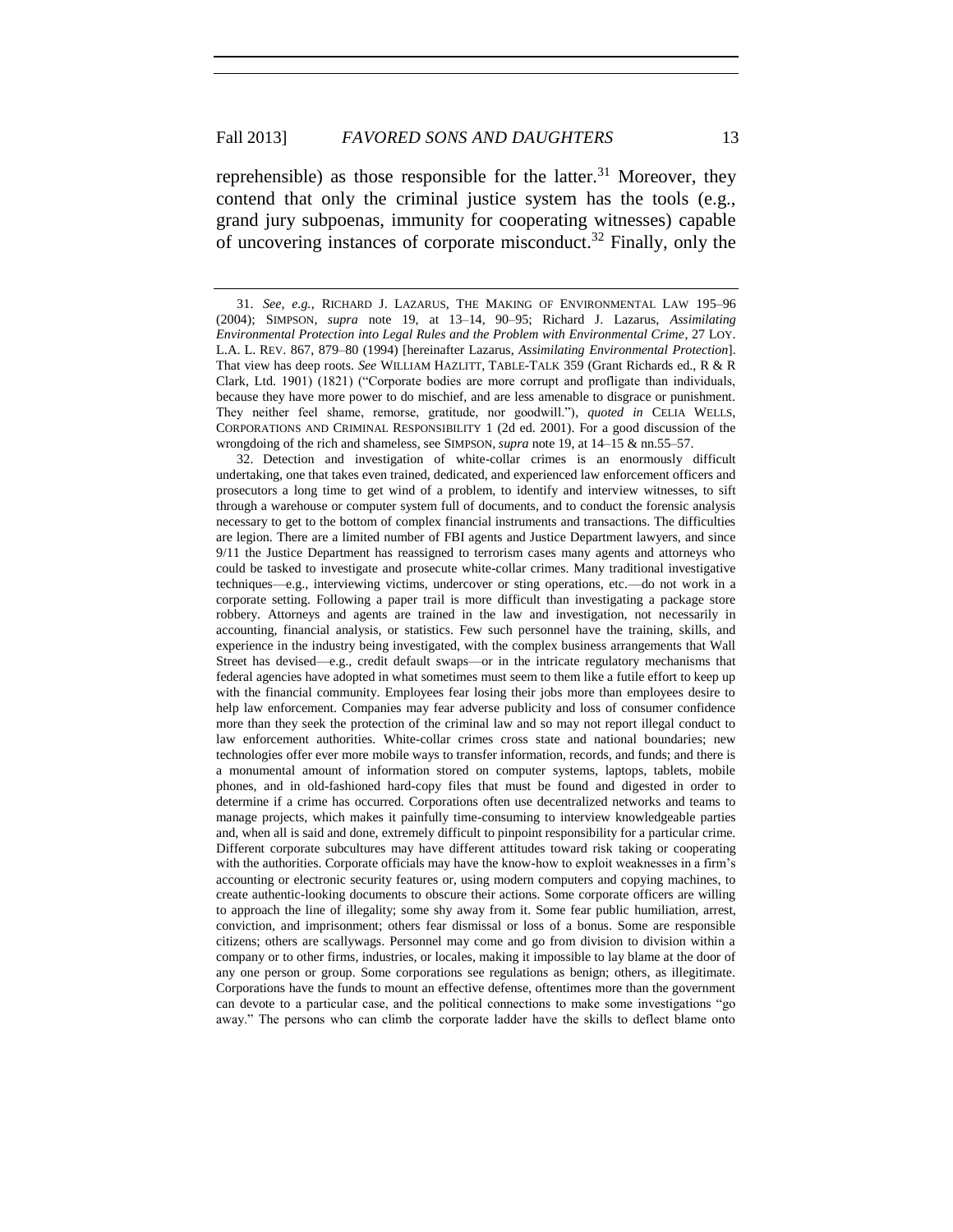criminal law expresses the moral outrage and imposes the stigma<sup>33</sup> necessary to identify prohibited conduct as out of bounds—viz., conduct that should not be committed at all, rather than as merely subject to an economic tax.  $34$ 

others. The financial rewards from financial chicanery exceed millions of dollars, which attracts a large number of highly educated and skilled players to Wall Street and elsewhere, and which creates an incentive for corporate insiders quickly to use their money-making opportunities, to obscure their dealings, and to depart before being detected. If a firm's conduct crosses international boundaries, federal investigators are at the mercy of foreign law enforcement agencies for their assistance in evidence gathering. And to top it off, it may be difficult to distinguish unethical or sharp business practices from crimes, with the result being that years of investigation can go for naught if the courts decide that the proven conduct does not violate federal law, however broadly it is read. *See, e.g.*, CLARKE, *supra* note 29, at 18–23, 25–26, 43; NEAL SHOVER & ANDY HOCHSTETLER, CHOOSING WHITE-COLLAR CRIME 93–95, 99 (2006); SIMPSON, *supra* note 19, at 45–49; STONE, *supra* note 27, at 50–69; Brown, *supra* note 23, at 526–29; Griffin, *supra* note 11, at 111–14. Even then, the government may not be able to uncover more than a fraction of business crimes without assistance from a whistle-blower. Deputizing a company to help the government enforce the law, the argument goes, is necessary and efficient. For a quote from DOJ Assistant Attorney General, Criminal Division, Michael Chertoff, see LAUFER, *supra* note 19, at 58 ("Banks are our first line of defense against money launderers, drug dealers, and even terrorists who would attempt to abuse our financial institutions."). The burdens on law enforcement are so great that we are lucky that it can find and convict any villains in this enterprise.

<sup>33.</sup> A criminal conviction (sometimes even just a charge) also carries various collateral consequences that cannot be imposed in a civil or administrative proceeding but that, the argument goes, should be part of the overall sanction a corporation should suffer. A conviction can damage a corporation's stock prices, hamper its ability to obtain credit in the financial markets, debar it from competing for government contracts, cause the forfeiture of necessary business licenses, or disqualify the company from participation in federally funded programs, such as Medicare and Medicaid. *See, e.g.*, COPLAND, *supra* note 4, at 3, 15 n.19; JAMES R. COPLAND, *Regulation by Prosecution: The Problems with Treating Corporations as Criminals*, CIV. JUST. REP., Dec. 2010, at 7 n.82; Lazarus, *supra* note 31, at 880. For example, the SEC bars companies convicted of a felony from serving as auditors of publicly held corporations. *See* 17 C.F.R. 201.102(e)(2) (2012); Ainslie, *infra* note 44, at 110 & n.18. The Medicare and Medicaid Patients and Program Protection Act of 1987, Pub. L. No. 100-93, 101 Stat. 680 (1987), requires the Secretary of Health and Human Services (HHS) to exclude—or debar—from participating in any federal health care program individuals or entities convicted of certain crimes related to those programs, abuse, health care fraud, and controlled substances. *See* 42 U.S.C. § 1320a-7 (2006). The act also permits the Secretary to exclude individuals or entities convicted of certain other crimes. *Id.*

<sup>34.</sup> *See, e.g.*, SIMPSON, *supra* note 19, at 103 ("By far, the most common criticism of firm self-regulation is that it leaves the fox in charge of the henhouse."); *id.* at 103–06; Michelle Kuruk, Comment, *Putting Polluters in Jail: The Imposition of Criminal Sanctions on Corporate Defendants Under Environmental Statutes*, 20 LAND & WATER L. REV. 93, 95 (1985) (arguing that, historically, regulatory violations were seen as "economic crimes," with compliance as "merely a matter of economics"); Richard J. Lazarus, *Meeting the Demands of Integration in the Evolution of Environmental Law: Reforming Environmental Criminal Law*, 83 GEO. L.J. 2407, 2442 (1995) (arguing that only the criminal law expresses condemnation). Criminal liability is necessary in order to ensure that a corporation feels the pinch. Not every firm is subject to market pressure. *See, e.g.*, STONE, *supra* note 27, at 90–91. Some are a monopoly. Others manufacture goods—e.g., cryptographic software—that may be purchased only by the government. Those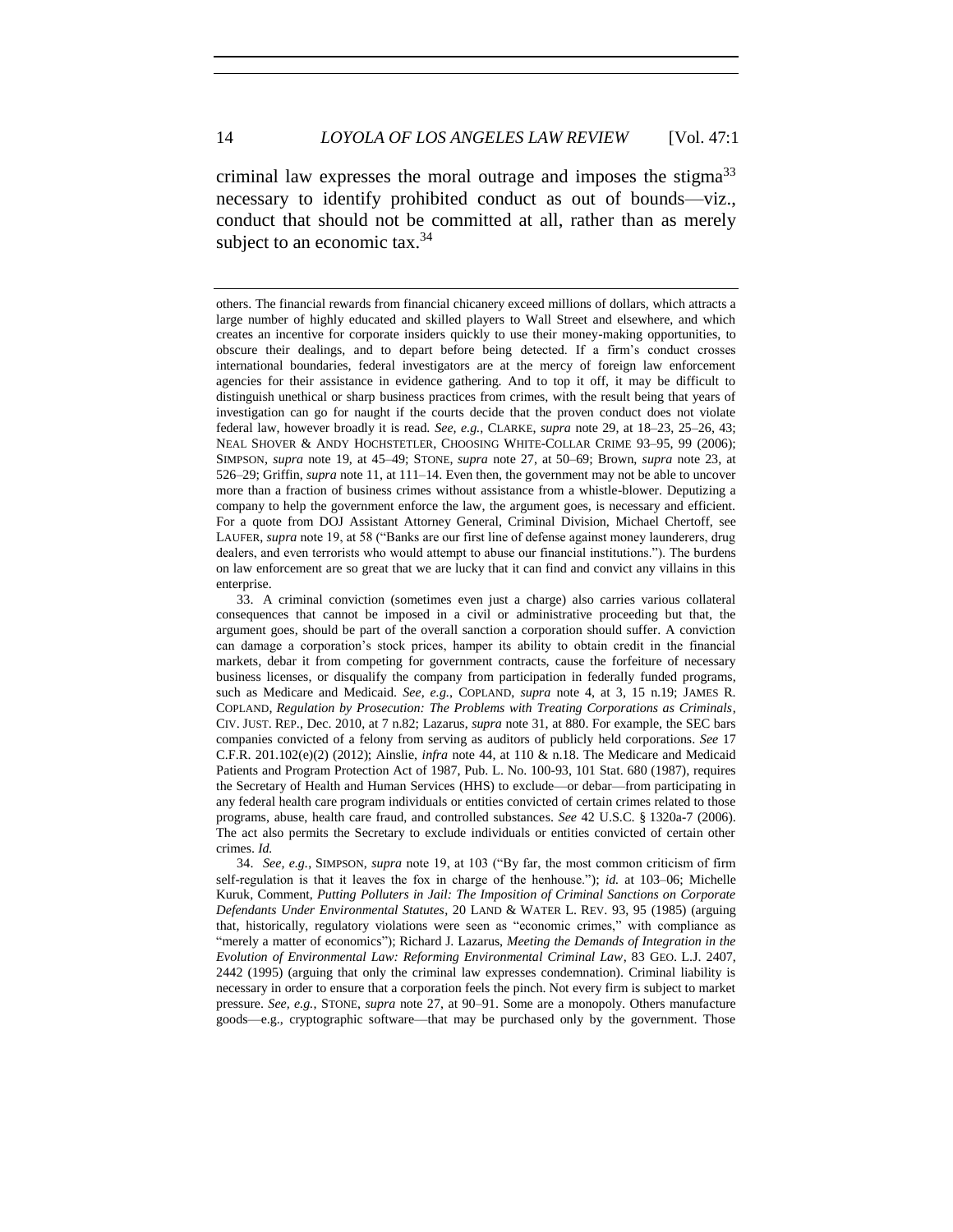By contrast, others argue that corporate criminal liability is ineffective, inefficient, and unfair. It is ineffective because there is no proof that corporate criminal liability deters crime or that it is a better deterrent than civil tort liability, especially when you consider the possible award of punitive damages for egregious wrongdoing.<sup>35</sup> Indeed, some argue that exposing a corporation to criminal liability creates a disincentive for a corporation to uncover employee misdeeds, since a business will be on the hook for every crime that it reports.<sup>36</sup> Corporate criminal liability is inefficient because the tort

firms do not risk a loss of consumer acceptance for conviction of a crime, and their government business allows them to play one agency (e.g., the Defense Department) off another (e.g., the Justice Department). Criminal liability prevents wrongdoers from obtaining a competitive advantage over compliant firms, keeps law-abiding companies (and their personnel) from feeling like suckers, and gives a firm an incentive to hire capable, responsible managers, rather than scoundrels, to monitor employees' conduct. Holding a corporation vicariously liable for the actions of its personnel, therefore, gives the company a financial incentive to monitor the conduct of its officers and employees, to identify instances of actual or potential criminality, and to bring those cases to the government's attention. *See, e.g.*, RONALD G. BURNS, ET AL., ENVIRONMENTAL LAW, CRIME, AND JUSTICE 103 (2008); RICHARD A. POSNER, ECONOMIC ANALYSIS OF LAW 397–98 (3d ed. 1986); Henry W. Edgerton, *Corporate Criminal Responsibility*, 36 YALE L.J. 827, 835 (1927); Fischel & Sykes, *supra* note 19, at 321–22; Lazarus, *supra* note 31, at 880; James M. Strock, *Environmental Criminal Enforcement Priorities for the 1990s*, 59 GEO. WASH. L. REV. 916, 916 (1991).

<sup>35.</sup> *See, e.g.*, SIMPSON, *supra* note 19, at 35. The reason given is that factors other than potential criminal liability—e.g., defeating rivals, staying ahead of new technology, finding new sources of capital—have a greater and more immediate effect on corporate conduct than potential criminal liability. STONE, *supra* note 27, at 40. In fact, the argument goes, corporate liability may have exactly the opposite effect. *See, e.g.*, SIMPSON, *supra* note 19, at 5–6; STONE, *supra* note 27, at 93; John C. Coffee, Jr., *Corporate Crime and Punishment: A Non-Chicago School View of the Economics of Criminal Sanctions*, 17 AM. CRIM. L. REV. 425 (1980); Garrett, *supra* note 1, at 882. Deterrence is not just a factor of the certainty, celerity, and severity of punishment. It also turns on an offender's commitment to crime as a lifestyle choice, the presence and strength of other deterrent or incentive factors such as the effect of crime on an offender's family, the economic alternative available to an offender, and the perceived subjective benefits of pursuing a criminal career (e.g., status in one's peer group). SIMPSON, *supra* note 19, at 28–35. If the public deems a law to be illegitimate or unjust, the response may be defiance, not compliance. *See, e.g.*, SIMPSON, *supra* note 19, at 49, 98; STONE, *supra* note 27, at 41; TOM R. TYLER, WHY PEOPLE OBEY THE LAW (2006); YEAGER, *supra* note 14, at 9 ("As criminologists have long known, where laws lack legitimacy, violation rates are likely to be relatively high, other factors held constant."); Peter N. Grabosky, *Counterproductive Regulation*, 23 INT'L J. SOCIOLOGY OF L. 347 (1995).

<sup>36.</sup> *See, e.g.*, Arlen, *supra* note 5, at 68–76; SIMPSON, *supra* note 19, at 100. Except in cases of large-scale environmental catastrophes or massive corporate fraud, the roadblocks to uncovering corporate crime are sufficiently numerous and steep that the government and the public may never learn about them. Aware of the difficulties of investigating corporate crime, the argument goes, corporate officers have been willing to gamble that their crimes or a subordinate's would never come to the government's attention within the limitations period or that, even if they did, the corporation would take the fall, not them. *See* Arlen, *supra* note 5, at 68–76; Arlen, *supra* note 19, at 835. Corporations therefore adopt lukewarm compliance plans and undertake tepid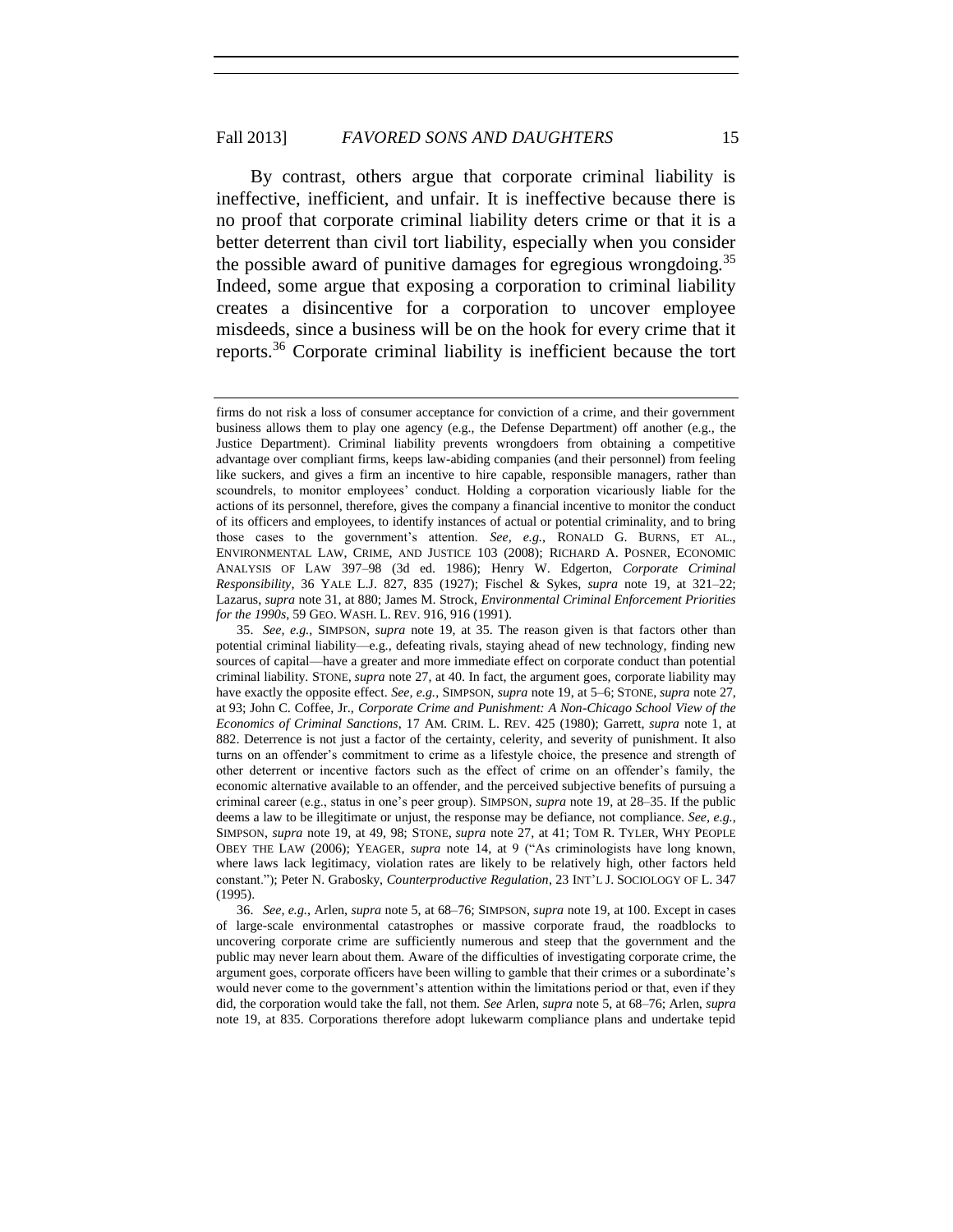system works more quickly than the criminal process, given the lower standard of proof, and imposes fewer constitutional requirements when prosecuting a claim.<sup>37</sup> Finally, corporate criminal liability is unfair to innocent employees, retirees, and stockholders. Though blameless, those individuals suffer a potentially crippling financial loss whenever a corporate criminal investigation is afoot.<sup>38</sup>

#### 2. The Role of Nonprosecution Agreements in Corporate Criminal Law

Government officials and corporate officers are well aware of the pros and cons of corporate criminal liability, and they have used nonprosecution agreements to accommodate their conflicting interests.<sup>39</sup> Like a plea bargain, a nonprosecution agreement permits the government to publicly identify a business as responsible for a crime and to resolve a case favorably that might be difficult to prove at trial due to the complexity of the facts or the ambiguity of the law.

38. Woodrow Wilson made that point in 1910:

You cannot punish corporations. Fines fall upon the wrong persons; more heavily upon the innocent than upon the guilty; as much upon those who know nothing whatsoever of the transactions for which the fine is imposed as upon those who originated and carried them through—upon the stockholders and the customers rather than upon the men who direct the policy of that business. If you dissolve the offending corporation, you throw great undertakings out of gear. You merely drive what you are seeking to check into other forms or temporarily disorganize some important business altogether, to the infinite loss of thousands of entirely innocent persons, and to the great inconvenience of society as a whole. Law can never accomplish its objects in that way. It can never bring peace or commend respect by such futilities.

Woodrow Wilson, *The Lawyer and the Community*, Address to the 33d Annual ABA Meeting, *in*  35 REPORTS OF THE ABA 427 (1910), *quoted in* STONE, *supra* note 27, at 58. Public knowledge of the pendency of a criminal investigation, to say nothing of a filed criminal charge, usually leads investors to lose confidence in the financial health of the company and sell their holdings, which can result in a dramatic drop in the corporation's stock price, the dismissal of employees, and even the bankruptcy of the company. *See* LAUFER, *supra* note 19, at ix, 27.

39. *See, e.g.*, Colquitt, *supra* note 17, at 716–18; Epstein, *supra* note 4, at 51–52; Vikramaditya Khanna, *Reforming the Corporate Monitor*, *in* PROSECUTORS IN THE BOARDROOM, *supra* note 4, at 228.

internal investigations because they want to avoid bringing to the government's attention misconduct that would otherwise go undetected. *See* Richard Biersbach & Rachel Forfeiture, *Overenforcement*, 93 GEO. L.J. 1743, 1773–74 (2005). Moreover, the cost of monitoring a corporation's internal operations could exceed the fine that a firm would pay for an offense, making it more efficient to forego the internal controls necessary to identify or deter crimes by employees. *See* Arlen, *supra* note 5, at 68–76.

<sup>37.</sup> For example, the Fourth Amendment exclusionary rule does not require the suppression of illegally obtained evidence from a civil case. *See, e.g.*, INS v. Lopez-Mendoza, 468 U.S. 1032 (1984) (holding the exclusionary rule inapplicable to civil deportation proceedings); United States v. Janis, 428 U.S. 433 (1976) (exclusionary rule is inapplicable in federal civil tax enforcement proceedings).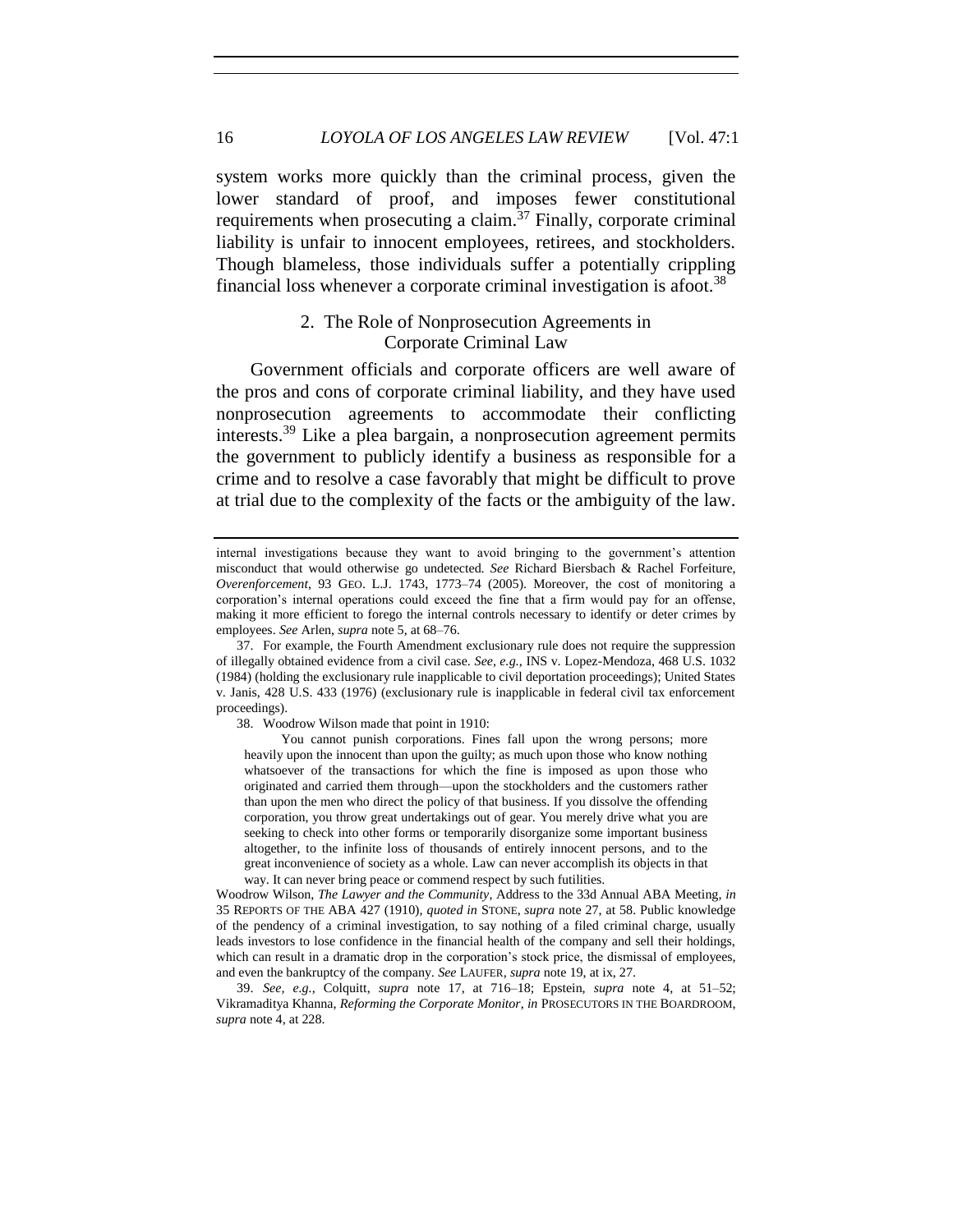The government also effectively obtains some punishment for a target's alleged wrongdoing without inflicting the collateral damage that a conviction or charge wrecks on the company's employees. The corporate target also benefits. It avoids those harms and may not have to admit responsibility for misconduct that could provoke a tort or shareholder suit.<sup>40</sup> Finally, nonprosecution agreements serve the interests of third parties such as innocent employees, retirees, investors, and the market, all of which can be damaged by the ruination of a corporation. $41$ 

The triggering event for the current use of corporate nonprosecution agreements was the collapse of the energy conglomerate Enron Corporation and the ensuing criminal prosecution of its auditor, the accounting firm Arthur Andersen LLP.<sup>42</sup> Enron was one of several large-scale corporate frauds that occurred early in the new century.<sup>43</sup> The government charged Arthur Andersen with obstruction of justice by destroying documents pursuant to the firm's document-retention policy.<sup>44</sup> The Supreme Court ultimately vindicated Arthur Andersen by ruling unanimously that its employees had committed no crime.<sup>45</sup> Arthur Andersen's victory, however, was entirely pyrrhic. The conviction at the trial court forced the nine-billion-dollar, eighty-nine-year-old firm out of

<sup>40.</sup> The practice of allowing targets to avoid admitting that they committed a crime is a controversial one. *See, e.g.*, Edward Wyatt, *Settlements Without Admissions Draw Scrutiny*, N.Y. TIMES, Feb. 24, 2012, http://www.nytimes.com/2012/02/25/business/neither-admit-nor-denysettlements-draw-judges-scrutiny.html?pagewanted=all&\_r=0.

<sup>41.</sup> Those parties also can make their displeasure with a firm's conduct known to the corporation, particularly if the investor has a large financial stake in the company, such as a pension fund. In the case of privately held corporations, the referent is not the public, but the owners who do not manage the company.

<sup>42.</sup> *See* Copland, *supra* note 4, at 1–3; Epstein, *supra* note 4, at 46–47; Garrett, *supra* note 1, at 880.

<sup>43.</sup> The large-scale corporate frauds involving companies like Adelphia and WorldCom that surfaced early in the 2000s brought a sense of urgency to the problem of corporate crime. Congress responded with new legislation, *see* Sarbanes-Oxley Act of 2002, Pub. L. No. 107-204, 116 Stat. 745 (codified as amended in scattered sections of 11, 15, 18, 28, and 29 U.S.C.), and the president created a task force devoted to corporate fraud, *see* the Corporate Fraud Task Force, Exec. Order No. 1,3271, 67 Fed. Reg. 46,091 (2002). Emerging along with those responses was "a new competing paradigm"—the conviction that the government must do more than merely fine a corporation for wrongdoing, but *punish* it as well, in order to make sure that a firm could not slough off a fine as just a cost of doing business. Spivack & Raman, *supra* note 5, at 165.

<sup>44.</sup> *See* 18 U.S.C. § 1512(b)(2)(A)–(B) (2000); Epstein, *supra* note 4, at 46–47. For a summary of the facts of the Arthur Andersen case, see Elizabeth K. Ainslie, *Indicting Corporations Revisited: Lessons of the Arthur Andersen Prosecution*, 43 AM. CRIM. L. REV. 107, 107–08 (2006).

<sup>45.</sup> *See* Arthur Andersen LLP v. United States, 544 U.S. 696 (2005).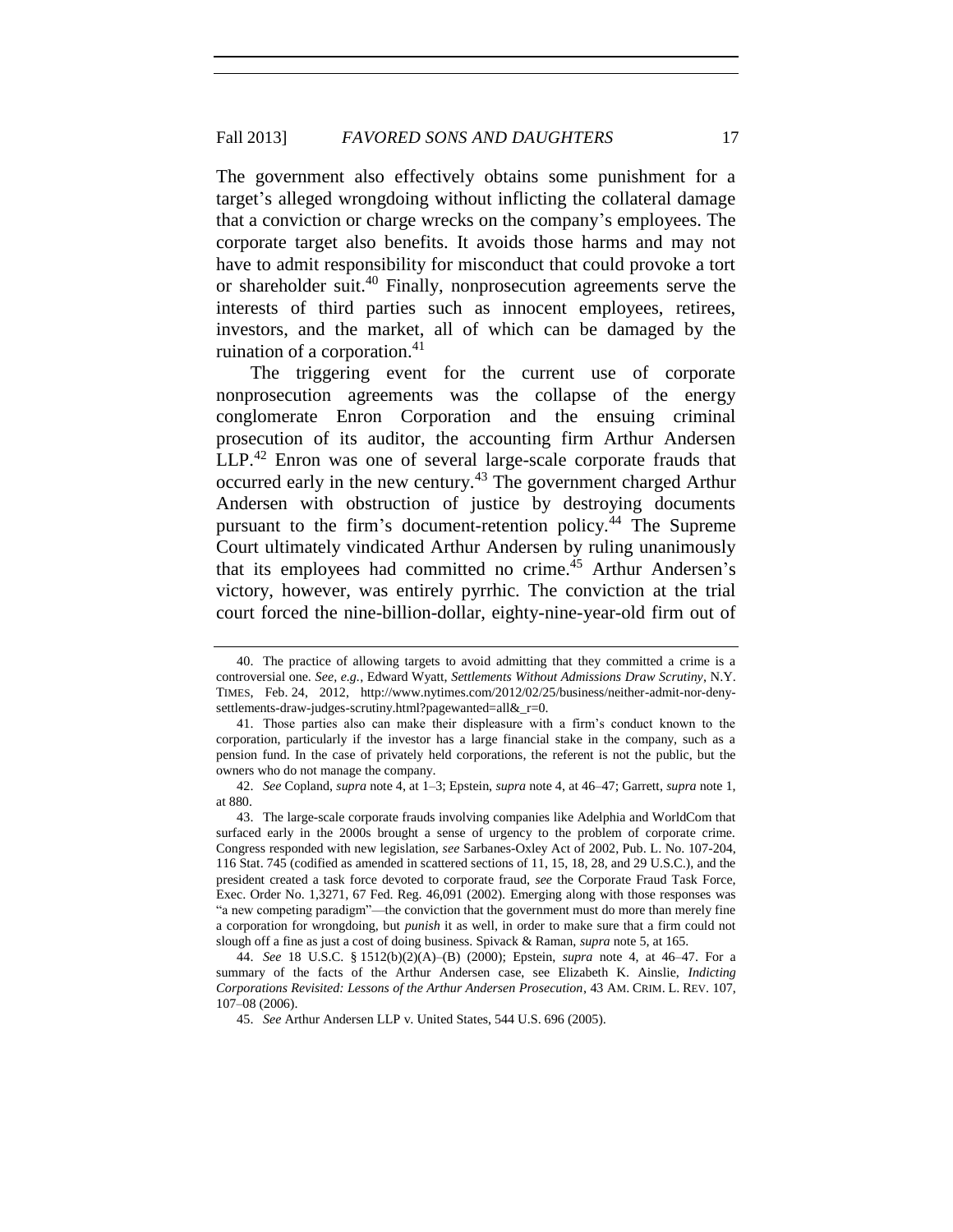business, ruining its hundreds of innocent partners, the twenty-eight thousand innocent employees who lost their jobs, and the firm's innocent retirees, whose retirement income may have rested on Arthur Andersen's survival. Arthur Andersen's demise also hampered competition in the national accounting industry, which in turn injured the innocent public, by reducing the number of firms from five to four.<sup>46</sup> The Arthur Andersen prosecution, in short, was a debacle. Everyone lost: the accounting firm, the Justice Department, the public, and, most importantly, the innocent Arthur Andersen employees.

The Arthur Andersen case proved—as prosecutors themselves readily admit and as courts have recognized—that an indictment can be tantamount to a death sentence for business entities.<sup>47</sup> In the wake of Arthur Andersen's demise, the Justice Department issued several policy memoranda identifying factors that prosecutors should consider when making charging decisions in cases involving business organizations and institutionalizing the use of using nonprosecution agreements.<sup>48</sup> Corporations fear suffering Arthur

<sup>46.</sup> *See* Copland, *supra* note 4, at 3; Epstein, *supra* note 4, at 47. Much of the harm caused to Arthur Andersen was due to the regulation providing that a conviction automatically debars a firm from appearing before the SEC. *See supra* note 33.

<sup>47.</sup> United States v. Stein, 435 F. Supp. 2d 330, 381–82 (S.D.N.Y.) (noting that "the threat of indictment" can be "a matter of life and death to many companies and therefore a matter that threatens the jobs and security of blameless employees"), 440 F. Supp. 2d 315 (S.D.N.Y. 2006), 495 F. Supp. 2d 390 (S.D.N.Y. 2007), *aff'd*, 541 F.3d 130 (2d Cir. 2008); Wray & Hur, *supra* note 12, at 1097 ("[I]ndictment often amounts to a virtual death sentence for business entities."). The authors are former Justice Department officials. *Id.* at 1094 nn.a1–aa1.

<sup>48.</sup> *See* Arlen, *supra* note 5, at 75–76; Copland, *supra* note 4, at 3; Memorandum from Mark Filip, Deputy Att'y Gen., to Heads of Dep't Components and U.S. Attorneys, on Principles of Federal Prosecution of Business Organizations (Aug. 28, 2008) [hereinafter Filip Memo]; Memorandum from Gary Grindler, Acting Deputy Att'y Gen., to Heads of Dep't Components and U.S. Attorneys, on Additional Guidance on the Use of Monitors in Deferred Prosecution Agreements and Non-Prosecution Agreements with Corporations (May 25, 2010), *available at* http://www.justice.gov/dag/dag-memo-guidance-monitors.pdf; Memorandum from Craig S. Morford, Acting Deputy Att'y Gen., to Heads of Dep't Components and U.S. Attorneys, on Selection and Use of Monitors in Deferred Prosecution Agreements and Non-Prosecution Agreements with Corporations (Mar. 7, 2008), *available at* http://www.justice.gov/dag/morforduseofmonitorsmemo-03072008.pdf [hereinafter Morford Letter]; Memorandum from Larry D. Thompson, Deputy Att'y Gen., to Heads of Dep't Components and U.S. Attorneys, on Principles of Federal Prosecution of Business Organizations (Jan. 20, 2003), *available at* http://www.justice .gov/dag/cftf/corporate\_guidelines.htm [hereinafter Thompson Memo]. The Thompson Memorandum replaced the earlier Holder Memorandum on this subject. *See* Memorandum from Eric Holder, Deputy Att'y Gen., to Heads of Dep't Components and U.S. Attorneys, on Bringing Criminal Charges Against Corporations (June 16, 1999), *available at* http://www.justice.gov /criminal/fraud/documents/reports/1999/charging-corps.PDF. Deputy Attorney General Larry Thompson issued the first memorandum, known as the "Thompson Memorandum," that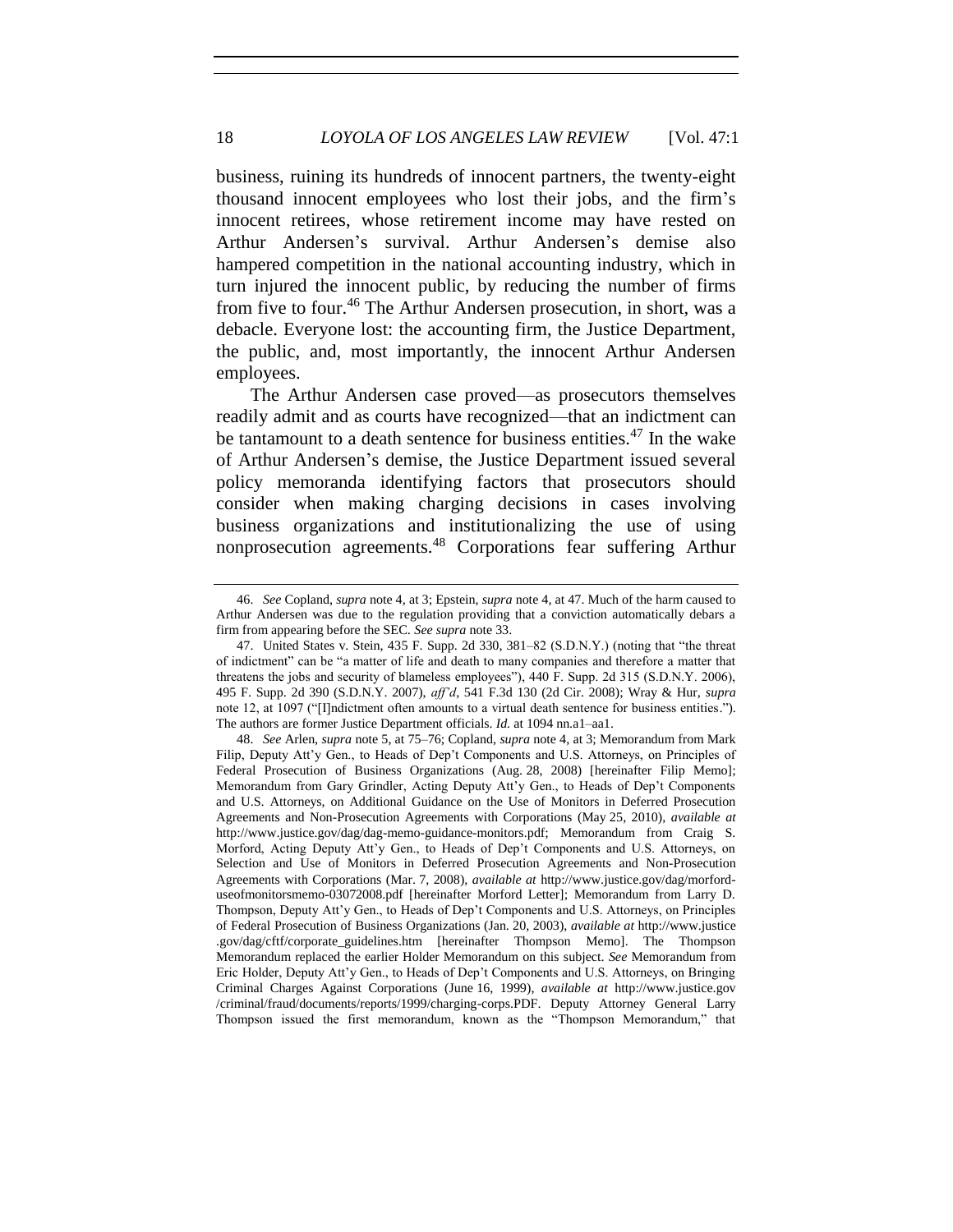Anderson's fate, so they jump when given this option and are willing to accept a wide range of onerous conditions that a prosecutor demands in order to avoid being charged with a crime. As one commentator colorfully put it, $49$  "Corporations will thus dance to the government's tune—accepting the terms of deferred and nonprosecution agreements with hardly a whimper—to avoid the impact of a criminal prosecution." 50

identified various factors that government prosecutors should evaluate when deciding to bring charges against a corporation—such as the nature and seriousness of the offense, the existence of a history of similar wrongdoing at the corporation, and the consequences to innocent third parties from charging a corporation.

<sup>49.</sup> *See* Henning, *supra* note 5, at 315.

<sup>50.</sup> Federal criminal liability is not the only threat a corporation faces. Regulatory agencies may pursue their own investigations. For example, the SEC or the Environmental Protection Agency (EPA) may assist the Justice Department in a criminal investigation, but demand its own settlement with a targeted firm. Corporations may try to use nonprosecution agreements to resolve all potential federal liability in one fell swoop. *See* Sara Sun Beale, *What Are the Rules if Everybody Wants to Play?*, *in* PROSECUTORS IN THE BOARDROOM, *supra* note 4, at 216–40. Companies also face criminal and civil liability under state law. Federal criminal law generally does not preempt state law, and states may pursue their own criminal, civil, or administrative actions in state courts. Under the Supremacy Clause, U.S. CONST. art VI, cl. 2, Congress can expressly preempt state law when acting within its Article I power, but no federal law generally preempts state criminal laws or bars the states from pursuing their own nonprosecution agreements. *See* Beale, *supra*, at 204. Federal law can be deemed implicitly to preempt state law, but only in limited circumstances, such as where federal and state law conflict, federal law comprehensively regulates a particular field, or where implementation of state law would frustrate federal policy. *See, e.g.*, Arizona v. United States, 132 S. Ct. 2492, 2500–01 (2012). The federal criminal code does not generally displace state (or local) criminal law. *See* Beale, *supra* note 4, at 204. The Double Jeopardy Clause also does not preclude separate prosecutions by the federal and state governments or by separate states. *See, e.g.*, Heath v. Alabama, 474 U.S. 82 (1985); Abbate v. United States, 359 U.S. 187 (1959); Bartkus v. Illinois, 359 U.S. 121 (1959). Federal courts can enjoin proceedings in state courts only in very limited circumstances, such as where the state prosecution is for the alleged violation of a patently unconstitutional state law or where the prosecution is conducted in bad faith. *See* Anti-Injunction Act, 28 U.S.C. § 2283 (2006); Younger v. Harris, 401 U.S. 37 (1971); Beale, *supra*, at 204. State courts cannot enjoin prosecutions in other state courts or federal court. *See* Beale, *supra*, at 219. In a case involving an alleged largescale fraud, for instance, one or more states may consider pursuing its own criminal or civil case against a corporation. That is particularly likely if the firm pleads guilty to federal charges, thereby estopping it from denying the facts underlying the plea, or if the states can piggyback their own cases on the fruits of the federal investigation. Defending multiple criminal and civil actions in different states can greatly lengthen the period when a corporation is exposed to damaging media stories, increase a corporation's defense costs, and enhance its potential jeopardy. Confronted with an onslaught of federal and state enforcement actions, a corporation may throw up its hands and try to resolve all of its criminal and civil liability in one agreement that everyone joins, regardless of the onerous conditions that it imposes. *See id.* at 216–40.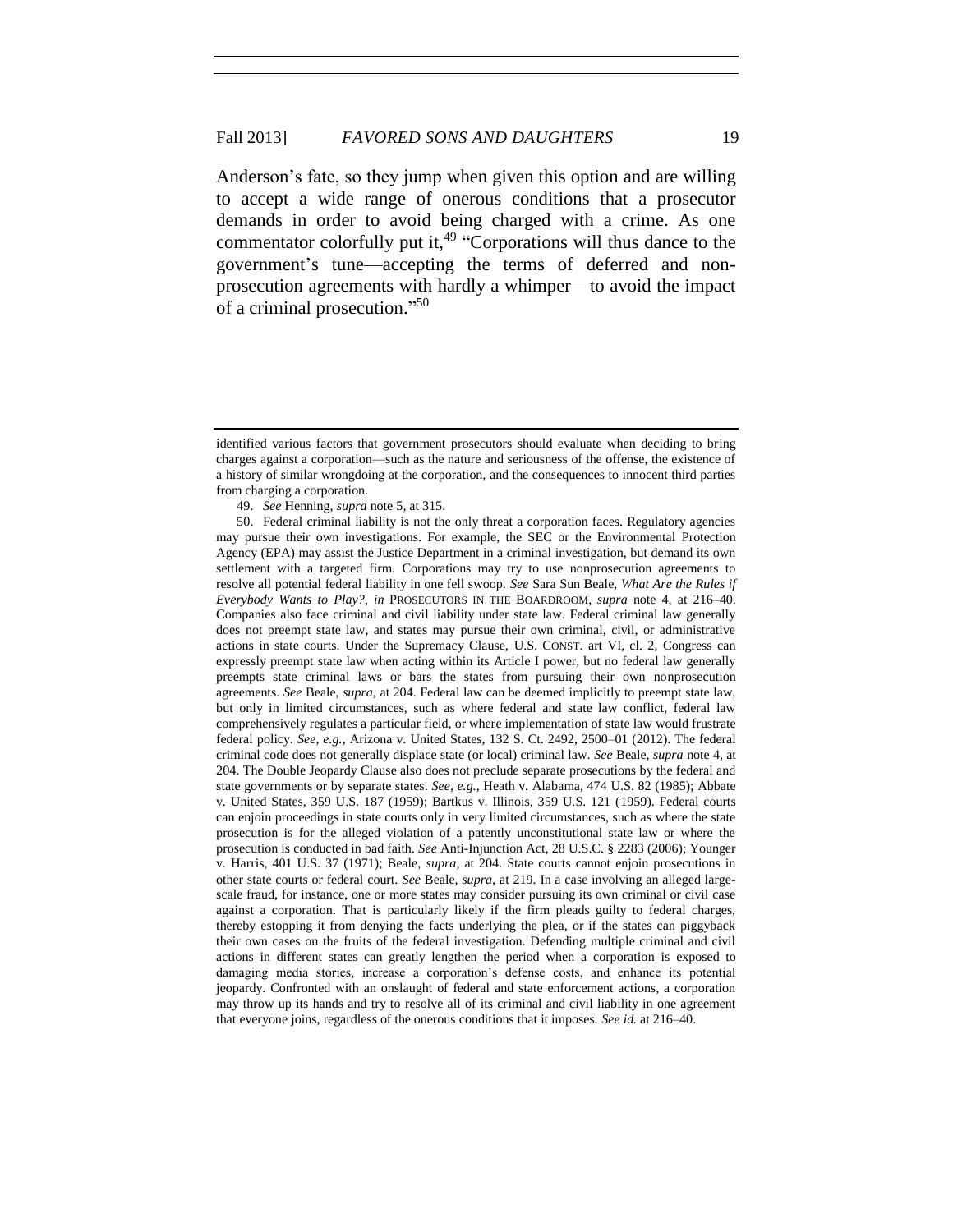#### 20 *LOYOLA OF LOS ANGELES LAW REVIEW* [Vol. 47:1

#### *B. The Law Governing Plea Bargaining*

Lenny Bruce once said that, "[i]n the halls of justice, the only justice is in the halls." <sup>51</sup> How right he was. At one time, the *éminence grise* of the legal profession would have been shocked to learn that, for all practical purposes, plea bargaining had replaced the adversary criminal trial process that we inherited from the common law.<sup>52</sup> Distinguished members of the bench and bar would have expressed (or at least feigned) outrage at the clandestine bartering of justice.<sup>53</sup> But not today.<sup>54</sup> Plea bargaining is rampant, increasingly so in fact.<sup>55</sup>

54. Scholars disagree when plea bargaining first arose. *See, e.g.*, FISHER, *supra* note 53, at 12 (strong but isolated evidence of plea bargaining before the nineteenth century, but systemic evidence in the first half of that century); Alschuler, *supra* note 53, at 2 & n.9 (collecting authorities pointing to a seventeenth century origin); *id.* at 5–26 (arguing for a late nineteenth century origin).

<sup>51.</sup> Michael E. Tigar, *Foreword: Waiver of Constitutional Rights: Disquiet In the Citadel*, 84 HARV. L. REV. 1, 6 (1970).

<sup>52.</sup> *See* Bruce P. Smith, *Plea Bargaining and the Eclipse of the Jury*, 1 ANN. REV. SCI. 131, 131 (2005) ("By 1860 . . . most felony cases in New York City . . . were resolved by guilty pleas rather than by jury verdicts."); *id.* at 132 ("By the late 1920s, guilty pleas accounted for over 80% of felony convictions not only in New York, but in cities such as Chicago, Cleveland, and Los Angeles as well."). For a concise history of the English and American common law criminal procedure, see for example, LAWRENCE M. FRIEDMAN, CRIME AND PUNISHMENT IN AMERICAN HISTORY 20–27, 235–58, 383–418 (1993); JOHN H. LANGBEIN, THE ORIGINS OF ADVERSARY CRIMINAL TRIAL (2005); THEODORE F.T. PLUCKNET, A CONCISE HISTORY OF THE COMMON LAW 424–41 (5th ed. 1956).

<sup>53.</sup> *See, e.g*., GEORGE FISHER, PLEA BARGAINING'S TRIUMPH 6 (2003); Albert W. Alschuler, *Plea Bargaining and Its History*, 79 COLUM. L. REV. 1, 24–32 (1979) (collecting early twentieth century expressions of condemnation of plea bargaining by Roscoe Pound, John Henry Wigmore, and other then-contemporary luminaries). For the contrasting view that the "bluecollar" members of the bench and bar fully knew about, and commonly participated in, this practice, see MILTON HEUMANN, PLEA BARGAINING: THE EXPERIENCES OF PROSECUTORS, JUDGES, AND DEFENSE ATTORNEYS 12 (1978); Alschuler, *supra*, at 26 n.139; Lawrence M. Friedman, *Plea Bargaining in Historical Perspective*, 13 LAW & SOC. REV. 247 (1979). Some commentators have said that participants in the criminal justice process went to great lengths to disguise the practice of plea bargaining as a "psychological defense against the inherent deficiencies of assembly-line justice, so characteristic of our major criminal courts." ABRAHAM BLUMBERG, CRIMINAL JUSTICE, at xi (1967).

<sup>55.</sup> *See* Missouri v. Frye, 132 S. Ct. 1399, 1407 (2012) ("Ninety-seven prevent of federal convictions and ninety-four percent of state convictions are the result of guilty pleas."); Brady v. United States, 397 U.S. 742, 752 n.10 (1970) ("It has been estimated that about 90%, and perhaps 95%, of all criminal convictions are by pleas of guilty; between 70% and 85% of all felony convictions are estimated to be by guilty plea."); BLUMBERG, *supra* note 53, at 30 tbl.2 (stating that the percentage of cases disposed of by trial from 1950 to 1964 ranged from a low of 2.41 percent to a high of 4.25 percent); Colquitt, *supra* note 17, at 696 ("Every two seconds during a typical workday, a criminal case is disposed of in an American courtroom by way of a guilty or nolo contendere plea. . . . Add in the millions of cases handled by county and municipal courts outside the state systems, and we are down to milliseconds.").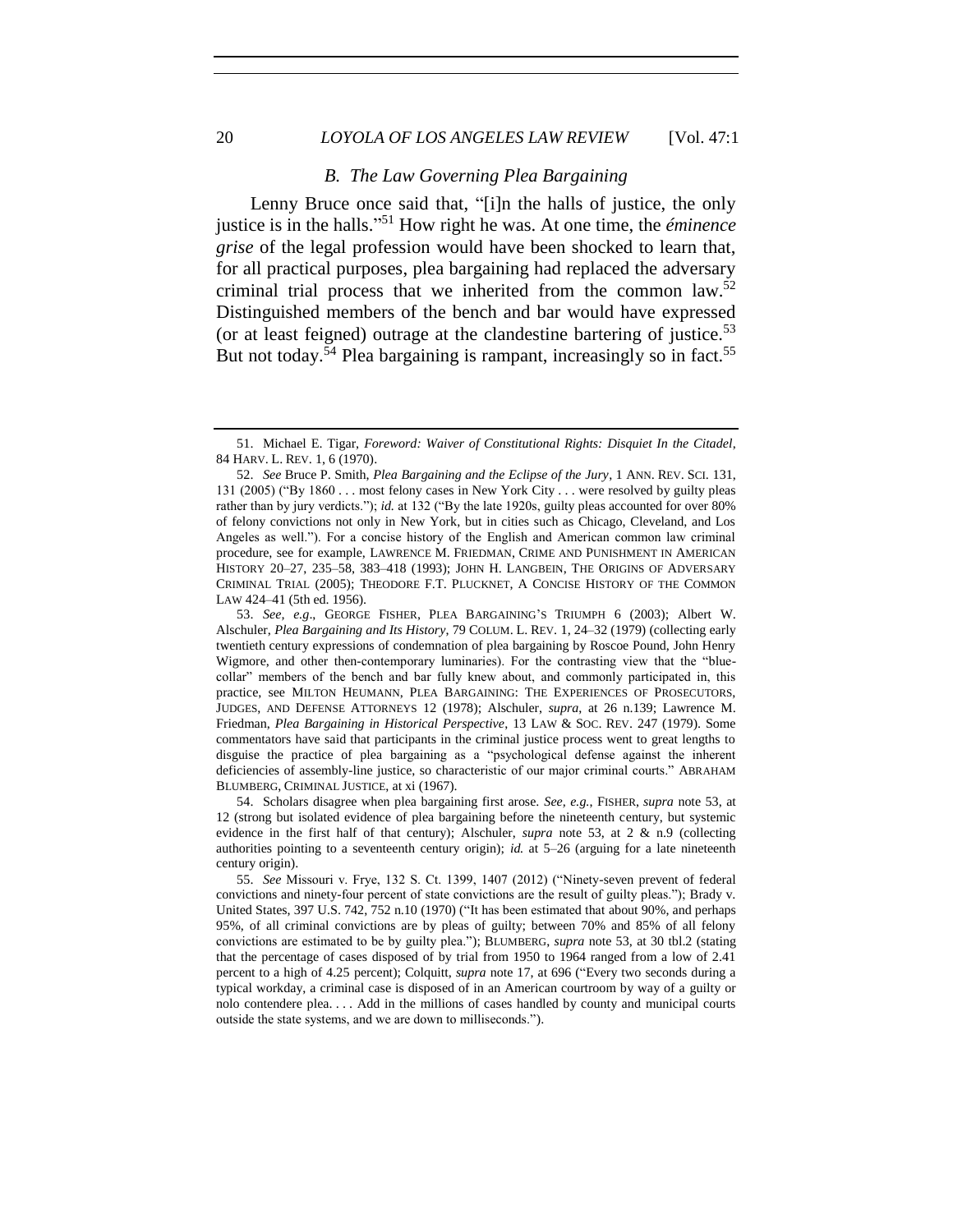Moreover, it has become respectable.<sup>56</sup> Courts once looked askance at the practice,  $57$  but today, even the Supreme Court sings its praises, calling it not only an "essential" component of the criminal process,<sup>58</sup> but "a highly desirable part for many reasons."<sup>59</sup> Indeed, without plea bargaining, many argue that the criminal process would grind to a halt unless society were willing to increase by several thousand-fold the expenditures necessary to try criminal cases. $60$ With more than 90 percent of all federal and state criminal cases disposed of by plea bargains today,  $61$  the criminal justice system would have to double in size just to increase the number of trials by a mere 10 percent. $62$ 

61. *See supra* note 55.

<sup>56.</sup> *See* Blackledge v. Allison, 431 U.S. 63, 76 (1977) ("Only recently has plea bargaining become a visible practice accepted as a legitimate component in the administration of criminal justice. For decades it was a *sub rosa* process shrouded in secrecy and deliberately concealed by participating defendants, defense lawyers, prosecutors, and even judges. Indeed, it was not until our [1971] decision in *Santobello v. New York*, 404 U.S. 257, that lingering doubts about the legitimacy of the practice were finally dispelled." (footnotes omitted)).

<sup>57.</sup> *See, e.g.*, Whiskey Cases, 99 U.S. 594, 606 (1878) (federal prosecutor lacked authority to bind the government in a plea bargain); Pole v. State, 47 So. 487, 489 (Fla. 1908); Griffin v. State, 77 S.E. 1132, 1136 (Ga. Ct. App. 1913); Edwards v. People, 39 Mich. 760, 762 (1878); Deloach v. State, 27 So. 618, 619 (Miss. 1900); Swang v. State, 42 Tenn. (2 Cold.) 212, 213–15 (1865); Wight v. Rindskopf, 43 Wis. 344, 354–55 (1877).

<sup>58.</sup> *Santobello*, 404 U.S. at 261; *see also* Missouri v. Frye, 132 S. Ct. 1399, 1407 (2012) ("[O]urs is for the most part a system of pleas, not a system of trials . . . . To a large extent . . . horse trading [between prosecutor and defense counsel] determines who goes to jail and for how long. That is what plea bargaining is. It is not some adjunct to the criminal justice system; it *is* the criminal justice system." (emphasis in original); (internal citations and punctuation omitted)).

<sup>59.</sup> *Santobello*, 404 U.S. at 261. For a more lukewarm endorsement of plea bargaining, see Blackledge v. Allison, 431 U.S. 63, 71 (1977) ("Whatever might be the situation in an ideal world, the fact is that the guilty plea and the often concomitant plea bargain are important components of this country's criminal justice system."). Scholars credit the Supreme Court's *Santobello* decision with the first public judicial approval of plea bargaining. *See, e.g.*, HEUMANN, *supra* note 53, at 14. After *Santobello*, there were no more in-court "gibberish denials" of plea bargaining by prosecutors, defense attorneys, and judges. *Id.*

<sup>60.</sup> *See, e.g.*, *Santobello*, 404 U.S. at 260. For the contrary view that plea bargaining is driven, not by case pressure, but by its utility in reaching appropriate case dispositions, see HEUMANN, *supra* note 53, at 25–26, 30–32, 156–57.

<sup>62.</sup> Plea bargaining's apologists offer several rationales in its defense. *See, e.g.*, Blackledge v. Allison, 431 U.S. 63, 71 (1977); *Santobello*, 404 U.S. at 260–61 (1971); Brady v. United States, 397 U.S. 742, 751–52 (1970); DONALD J. NEWMAN, CONVICTION: THE DETERMINATION OF GUILT OR INNOCENCE WITHOUT TRIAL 76–77, 95–99 (1966); ABA PROJECT ON MINIMUM STANDARDS FOR CRIMINAL JUSTICE, PLEASE OF GUILTY 1.8 (a) (v) (App. Draft 1967). Some argue that pleading guilty is a necessary first step in accepting responsibility and beginning the road to rehabilitation. *See, e.g.*, Brady, 397 U.S. at 752 (1970); NEWMAN, *supra*, at 96–99. *Cf.* Harland, *supra* note 3, at 122 ("A common rationale advanced to support the use of criminal restitution is that it serves rehabilitative purposes." (footnote omitted)). That claim is, to be polite, unpersuasive. In most cases prosecuted in state courts, which typically involve what are colloquially called "street crimes," there is no legal or factual dispute about the defendant's guilt.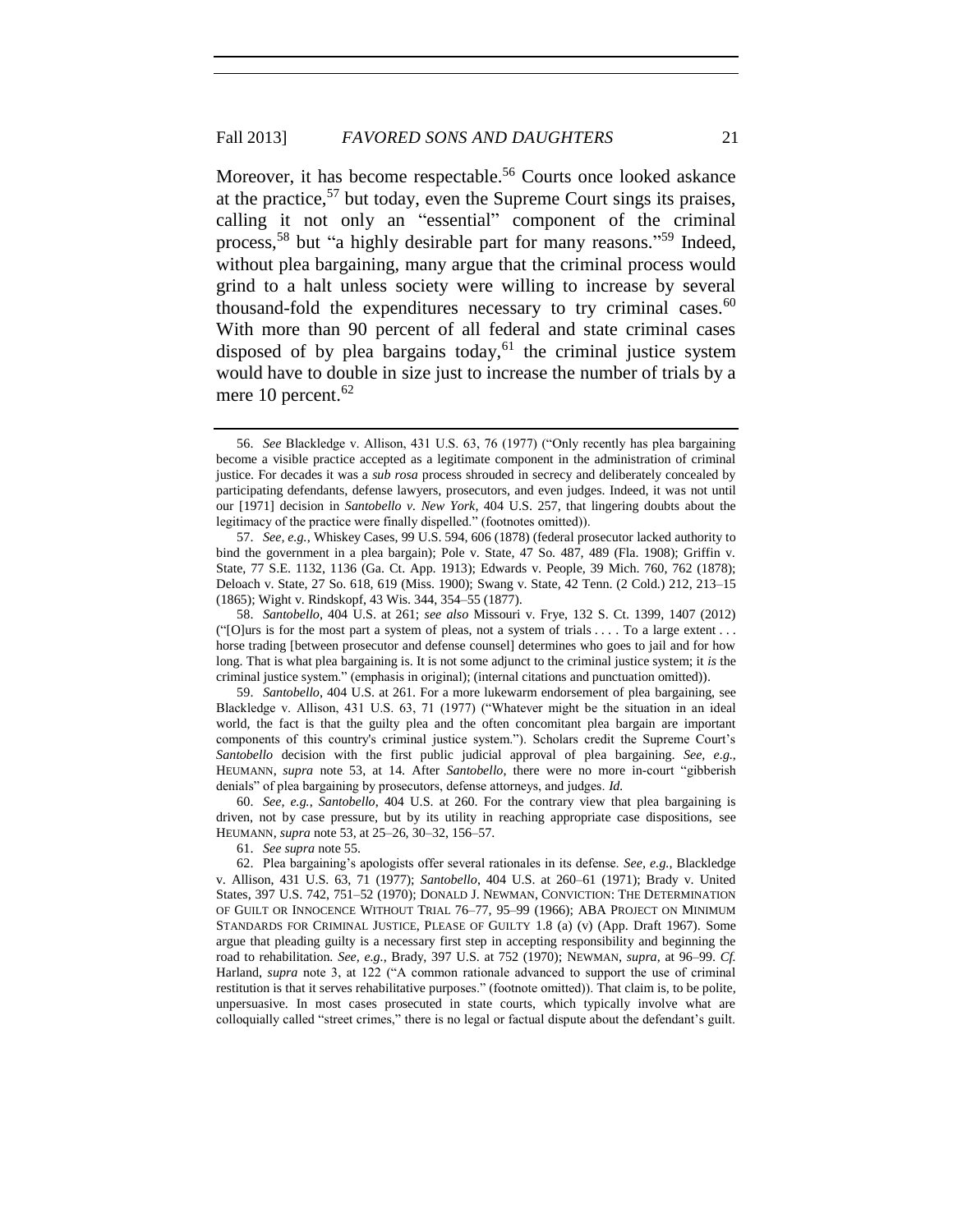Yet, despite the ubiquity of plea bargaining and the critical function that it plays in managing the criminal justice system, the Constitution plays little role in regulating the fairness of this practice.<sup>63</sup> The Constitution does not grant a defendant the right to

Defendants plead guilty out of a desire for a reduced sentence or, in the case of a minor crime, just to get the matter behind them. *See* HEUMANN, *supra* note 53, at 156–57; NEWMAN, *supra*, at 26. Moreover, there are legitimate doubts as to whether imprisonment can rehabilitate offenders, and federal law instructs a sentencing judge not to consider the prospect of a defendant's rehabilitation at sentencing. *See, e.g.*, 18 U.S.C. § 3582(a) (2006) (stating that a district court may not consider the possibility of rehabilitation when deciding whether to imprison an offender or for how long to incarcerate him); 28 U.S.C. § 994(k) (2006) (providing that the U.S. Sentencing Commission may not consider rehabilitation when promulgating guidelines); Tapia v. United States, 131 S. Ct. 2382, 2388–92 (2011); Mistretta v. United States, 488 U.S. 361, 367 (1989). *See generally* Paul J. Larkin, Jr., *Clemency, Parole, Good-Time Credits, and Crowded Prisons: Reconsidering Early Release*, GEO. J.L. & PUB. POL'Y 1, 8–10 (2012) (discussing the role of parole and rehabilitation). The belief that plea bargaining aids in the rehabilitative process is like the position of the drunk who grasps a street light: He does it, not for illumination, but for desperate support.

The most persuasive defenses of plea bargaining rest on considerations of practicality. There are too many cases for everyone to receive a trial, so some other disposition process is a necessity. Plea bargaining rationally and expeditiously disposes of cases in a manner that benefits all concerned. Defendants receive a reduced penalty, maybe even a favorable placement or recommendation by the judge regarding the place of confinement or treatment options. (In the federal system, the sentencing court can only recommend where a prisoner will be confined and what treatment opportunities he will receive. The authority to make those decisions rests with the attorney general and Federal Bureau of Prisons. *See, e.g.*, 18 U.S.C. §§ 3562(a), 3563(b)(9) & (b)(11), 3621(b) (e) & (f), 3583(c) (2006); *Tapia*, 131 S. Ct. at 2390–91. Prosecutors obtain a guaranteed conviction (and sometimes sentence, *see* FED. R. CRIM. P. 11(c)(1)(C) (stating that plea agreements may include a specific sentence to be imposed if the judge accepts the plea)), thereby avoiding the risk of an arbitrary acquittal. Judges avoid trials that are little more than "slow guilty pleas" that take time away from myriad other tasks, including presiding over trials where guilt truly is in dispute. (Of course, there are other, even less uplifting, motives for participants in the criminal process to negotiate pleas. For example, prosecutors maintain a high batting average for convictions. Defense counsel can pursue a high-volume practice that avoids all of the work necessary to prepare a case for trial. And judges avoid reversal and public censure by a higher court, as well as private criticism from their colleagues on the bench for not moving enough cases. *See, e.g.*, HEUMANN, *supra* note 53, at 24–26.) Victims are relieved from the minor burden of altering their schedules to fit the trial judge's and the major burden of reliving their victimization in court. Those benefits, moreover, are the advantages of individual plea bargains. Viewed at the wholesale level, the practice of plea bargaining offers the criminal justice system systematic benefits of manageability and certainty. "Prosecutors' offices are staffed, court calendars planned, and correctional facilities built in anticipation of these practices." NEWMAN, *supra*, at 4. In sum, plea bargaining makes tolerable an otherwise unruly system.

<sup>63.</sup> That is one, but only one, of the criticisms launched against plea bargaining. Professors Albert Alschuler and Stephen J. Schulhofer are probably two of the leading critics of plea bargaining, and their articles catalog the theoretical and practical problems with this practice. *See, e.g.*, Albert W. Alschuler, *The Trial Judge's Role in Plea Bargaining, Part I*, 76 COLUM. L. REV. 1059, 1122–49 (1976) (discussing reforms to plea bargaining); Albert W. Alschuler, *The Defense Attorney's Role in Plea Bargaining*, 84 YALE L.J. 1179 (1975); Albert W. Alschuler, *The Prosecutor's Role in Plea Bargaining*, 36 U. CHI. L. REV. 50 (1968); Stephen J. Schulhofer, *Plea*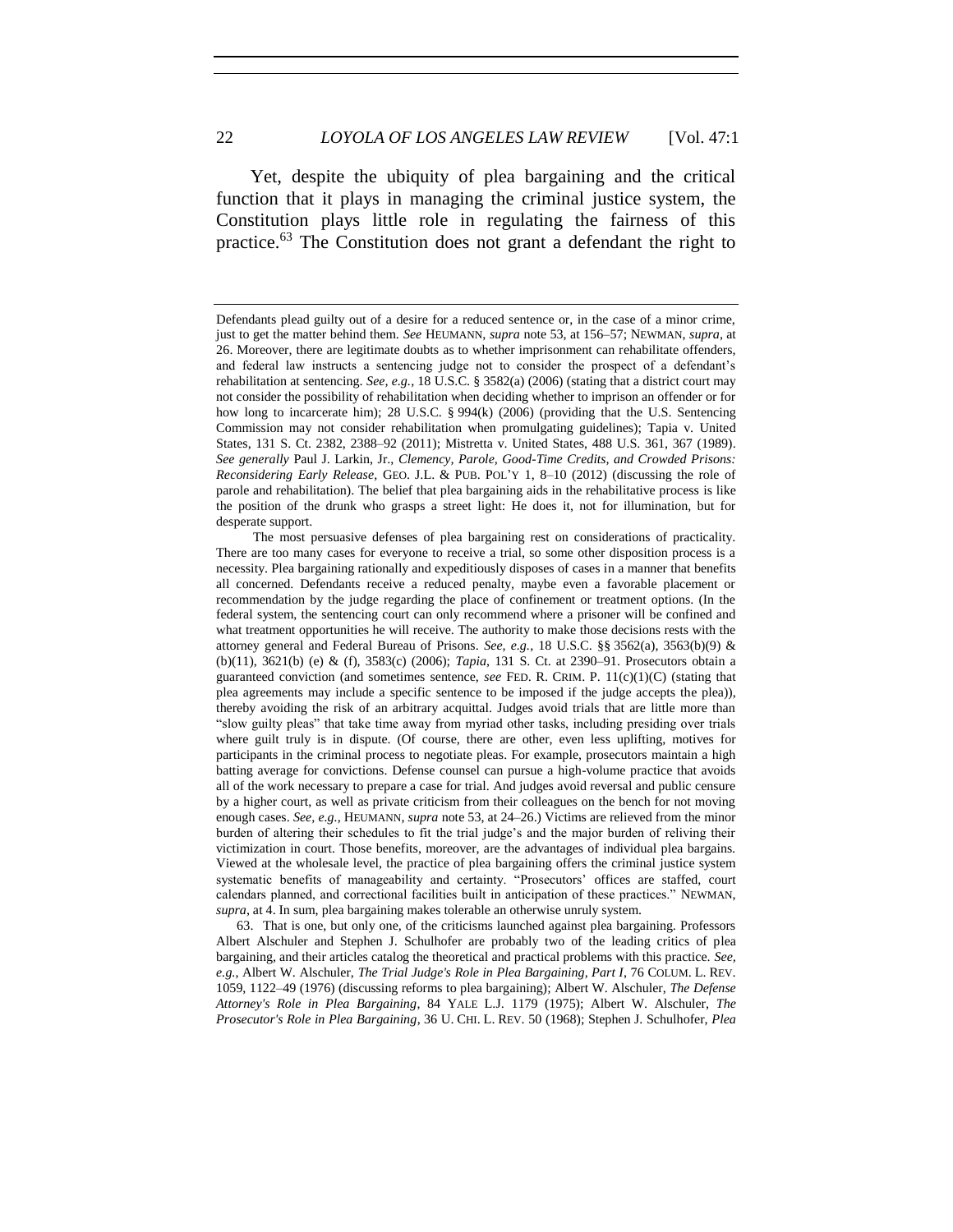plea bargain<sup>64</sup>—on the contrary, it guarantees him the right to a fair trial<sup>65</sup>—and it essentially imposes only four requirements, one on each participant. A defendant must enter a guilty plea voluntarily.<sup>66</sup> Defense counsel must adequately advise the defendant of the possible outcomes of a trial and guilty plea. $67$  The prosecutor must keep his promises once the defendant pleads guilty.<sup>68</sup> And, before accepting a guilty plea, the trial judge must inform the accused of the charges against him, of the rights that the defendant waives by pleading guilty, including the right to a trial, and of the potential

67. *See, e.g.*, Missouri v. Frye, 132 S. Ct. 1399, 1406–07 (2012); Lafler v. Cooper, 132 S. Ct. 1376 (2012); Padilla v. Kentucky, 130 S. Ct. 1473, 1480–81 (2010); Hill v. Lockhart, 474 U.S. 52 (1985); *see* also BLUMBERG, *supra* note 53, at 112 (stating that counsel also must persuade the trial judge that "he has adequately negotiated the plea so as to preclude an embarrassing incident which might invite 'outside' scrutiny").

68. *See, e.g.*, Mabry v. Johnson, 467 U.S. 504, 509–10 (1984); Santobello v. New York, 404 U.S. 257, 262 (1971). Before the defendant pleads guilty, the prosecutor can walk away from his offer. *See Mabry*, 467 U.S. at 507–08. Of course, the prosecutor cannot offer plea bargains based on illegitimate factors such as the defendant's race or religion. *See, e.g.*, Bordenkircher v. Hayes, 434 U.S. 357, 364 (1978). Lies, deceit, and bribery also are verboten. *See* Shelton v. United States, 246 F.2d 571, 572 n.2 (5th Cir. 1957) (en banc), *rev'd*, 356 U.S. 26 (1958) ("A correct statement of the applicable rule might be: a plea of guilty entered by one fully aware of the direct consequences, including the actual value of any commitments made to him by the court, prosecutor, or his own counsel, must and unless induced by threats (or promises to discontinue improper harassment), misrepresentation (including unfulfilled or unfulfillable promises), or perhaps by promises that are by their nature improper as having no proper relationship to the prosecutor's business (e.g. bribes)." (internal quotation marks omitted)). At one time there seemed to be a potential but vague proscription against the "vindictive" exercise of prosecutorial charging discretion. *See* Blackledge v. Perry, 417 U.S. 21 (1974). *Perry* held that the Due Process Clause prohibited the reindictment of a defendant on a felony charge after he challenged his misdemeanor conviction on appeal. *Id.* But neither *Perry* nor any later Supreme Court decision has ever made clear what the Court meant by the concept of unlawful "vindictiveness" or how far that proposition extends. The Court also has essentially rejected application of that ruling beyond its facts. For example, in *Hayes* the Court held that a prosecutor can lower the boom on a defendant who refuses to plead guilty to a lesser charge in order to take a chance on acquittal at trial by adding new charges. 434 U.S. at 357. After Hayes refused to accept a plea to larceny and a five-year prison term, the prosecutor charged him under the Kentucky recidivist statute, which had a mandatory term of life imprisonment. The Court upheld the prosecutor's charging decision over the claim that *Perry* rendered it unlawful. *Id.* at 362–65. *Hayes* rendered *Perry* inapplicable to plea bargaining.

*Bargaining as Disaster*, 101 YALE L.J. 1979 (1992); Stephen J. Schulhofer, *Is Plea Bargaining Inevitable?*, 97 HARV. L. REV. 1037 (1984).

<sup>64.</sup> *See, e.g.*, Weatherford v. Bursey, 429 U.S. 545, 561 (1977) ("[T]here is no constitutional right to plea bargain . . . .").

<sup>65.</sup> *See* U.S. CONST. amend. VI; *In re* Murchison, 349 U.S. 133, 136 (1955) ("A fair trial in a fair tribunal is a basic requirement of due process.").

<sup>66.</sup> *See, e.g.*, United States v. Ruiz, 536 U.S. 622, 628–29 (2002); Brady v. United States, 397 U.S. 742, 748 (1970); Alschuler, *supra* note 53, at 12 ("[T]he formal requirement that a guilty plea be voluntary is at least as old as the first English treatise devoted exclusively to criminal law, Staundforde's *Pleas of the Crown*." (footnote omitted)).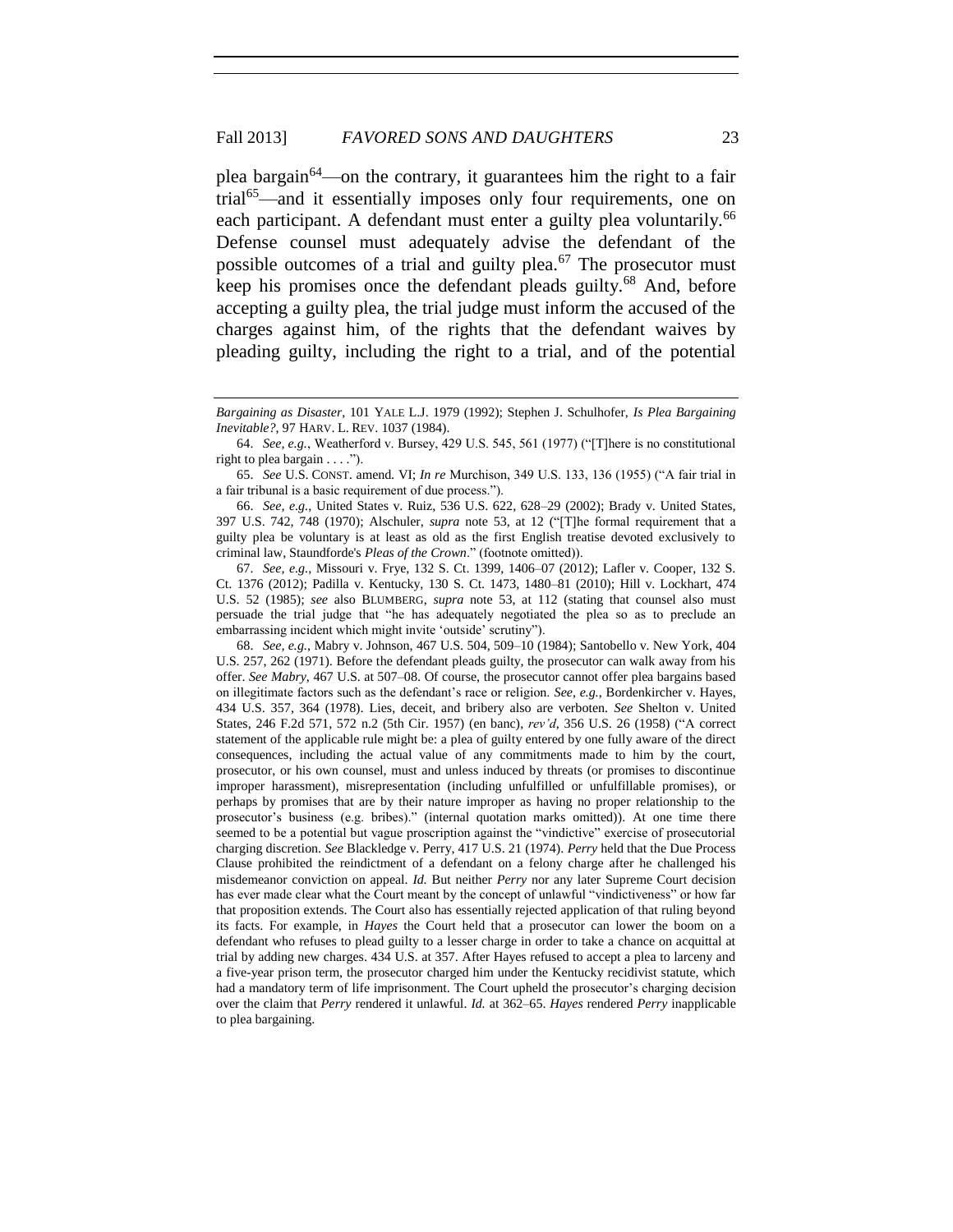sentence that he faces.<sup>69</sup> Otherwise, the actual practice of plea bargaining<sup>70</sup> is largely unregulated.<sup>71</sup> In essence, the trial judge acts

70. The process generally works out in a standard fashion. Prosecutors and defense counsel dicker like general managers and sports agents over the outcome of a game neither one will play. Judges operate more like factory floor managers than jurists do as they process cases along an assembly line. Victims feel shunted to the side like Victorian children, who should be seen, but not heard. The defendant, of course, faces more immediate and more drastic choices. A guilty defendant who cooperates with the police and pleads guilty may receive a shorter sentence, but he runs the risk of retaliation by whomever he dimes out. *See, e.g.*, Roberts v. United States, 445 U.S. 552, 560 (1980) (holding that a sentencing court may enhance a defendant's sentence based on his refusal to cooperate with the government in an investigation). *See generally* John C. Coffee, Jr., *Twisting Slowly in the Wind: A Search for Constitutional Limits on Coercion of the Defendant*, 1980 SUP. CT. REV. 211 (discussing limits on government-applied coercion). Or he can demand the trial that is his right and run the risk of receiving a stiffer penalty. *See, e.g.*, Corbitt v. New Jersey, 439 U.S. 212 (1978); Bordenkircher v. Hayes, 434 U.S. 357 (1978); BLUMBERG, *supra* note 53, at 129 ("Another aspect of the anomic character of the judge's conduct is reflected in the reluctance to place an individual on probation if he has been convicted after a jury trial."). An innocent defendant may be made an offer he can't refuse: invoke rights that the Constitution says should be cost-free in order to clear his name, or plead guilty in order to avoid a harsh penalty, maybe even an unconstitutional one. *See, e.g.,* Parker v. North Carolina, 397 U.S. 790 (1970); Brady v. United States, 397 U.S. 742, 750 (1970) (establishing that due process does not render involuntary a guilty plea entered to avoid the risk of facing a death sentence under a statute later held unconstitutional). Perhaps, the prosecutor and judge will throw in credit for the time already spent in pretrial custody, which allows him to be released immediately. *See, e.g.*, Anthony G. Amsterdam, *The Supreme Court and the Rights of Suspects in Criminal Cases*, 45 N.Y.U. L. REV. 785, 789 (1970). Some defendants try to split the difference by pleading guilty while adamantly denying their guilt, what is known in the system as entering an "*Alford* plea," named after the Supreme Court decision that upheld this practice. *See, e.g.*, Alford v. North Carolina, 400 U.S. 25 (1970) (establishing that due process does not forbid a judge from accepting a guilty plea by a defendant who simultaneously professes his innocence of the charged crime). *Cf.* FED. R. CRIM. P. 11(a)(3), (b) & (e) (permitting defendant to enter a *nolo contendere* plea, a guilty plea where defendant does not contest or admit the charges). Some defendants feel manipulated by the system; others may do the manipulating themselves. *See* BLUMBERG, *supra* note 53, at 5 (criticizing the "bargain-counter, assembly line system of criminal justice" in large municipal criminal courts); NEWMAN, *supra* note 62, at 43, 46. Some defendants will lie to defense counsel about their guilt in the belief that only by claiming to be innocent will counsel work hard on their behalf. *See* HEUMANN, *supra* note 53, at 169. Whatever beliefs the parties to the process may hold, plea bargaining operates less like the trial in a John Grisham novel than like a cross between a Turkish bazaar and a Detroit assembly line. *See id.*

71. That does not mean it should be; no one takes that position. *See* Missouri v. Frye, 132 S. Ct. 1399, 1413–14 (2012) (Scalia, J., dissenting) ("The plea bargaining process is a subject worthy of regulation, since it is the means by which most criminal convictions are obtained."). The federal government and the states impose additional requirements by statute or rule. *See, e.g.*, FED. R. CRIM. P. 11; Blackledge v. Allison, 431 U.S. 63, 65–66 & n.1 (1977) (describing a pre-*Santobello* 13-question form used by North Carolina state court judges for taking a guilty plea); *see also* STANDARDS FOR CRIMINAL JUSTICE, PLEAS OF GUILTY 14-1.5, 14-1.6 & 14-3.3 (3d ed.

<sup>69.</sup> *See, e.g.*, Missouri v. Frye, 132 S. Ct. 1399, 1406–07 (2012); Henderson v. Morgan, 426 U.S. 637, 645 & n.13 (1976); Boykin v. Alabama, 395 U.S. 238 (1969). Sometimes judges will sweeten the pot by offering a sentencing concession so that there will be no appeal in a case that might involve a questionable police practice. Other times, the judge may "encourage" defense counsel to "persuade" his client to "play along" with the process or face the judge's wrath at sentencing. *See, e.g.*, HEUMANN, *supra* note 53, at 63, 68–69.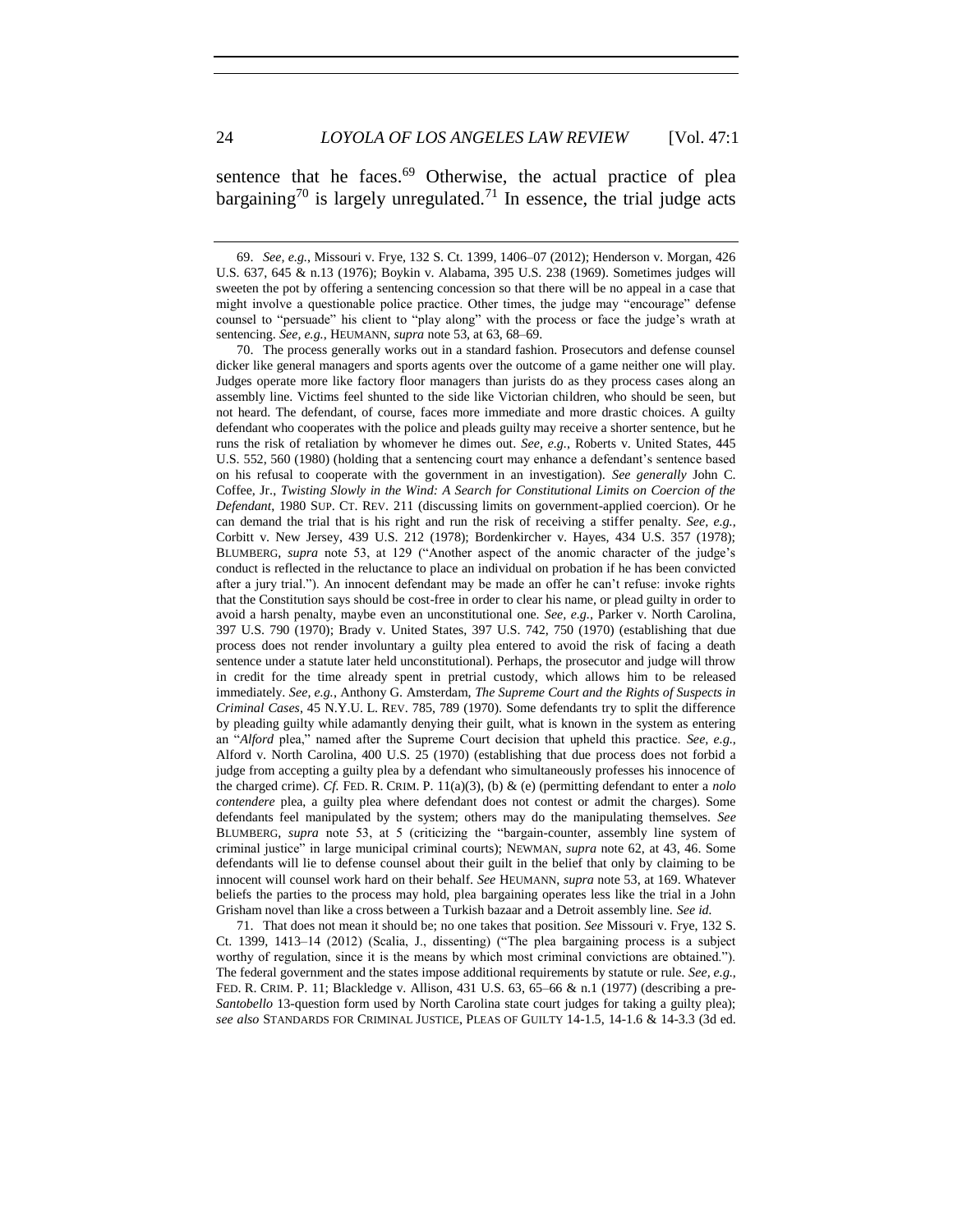like the civil servant working in a highway toll booth; his job is to make sure that everyone pays the fee before moving on.<sup>72</sup> The result, all agree, is neither pretty<sup>73</sup> nor desirable.<sup>74</sup>

But plea bargaining has two important saving graces.<sup>75</sup> First, a defendant cannot be punished unless a judge accepts his guilty plea

72. *See* BLUMBERG, *supra* note 53, at 130–31 ("A[n] . . . area of decision-making in which the judge is supposed to have a major role, but which he relinquishes in large measure, is as overseer of the nature of the guilty plea which an accused offers before trial. Metropolitan court judges are large content to 'pass the buck' to the district attorney who will frame the nature of the lesser plea to be accepted.").

73. As then-Associate Justice William Rehnquist once said: "It should be recognized at the outset that the process of plea bargaining is not one which any student of the subject regards as an ornament to our system of criminal justice. Up until now its most resolute defenders have only contended that it contains more advantages than disadvantages, while others have been willing to endure or sanction it only because they regard it as a necessary evil." William H. Rehnquist, Speech Before the National Conference on Criminal Justice (Jan. 25, 1973), *excerpted in* Colquitt, *supra* note 17, at 704. Professor Alschuler's descriptions of the day-to-day practice of plea bargaining by prosecutors, defense counsel, and trial judges explain in detail why Justice Rehnquist was on the money. *See also* HEUMANN, *supra* note 53, at 36–37, 47–152 (describing the "brief drama" that is part of the plea bargaining process).

74. As a society, we ostensibly want to see offenders justly punished for the crimes they committed while allowing the innocent to stand trial without fear of risking a penalty for exercising their constitutional rights. In fact, we are forced to surrender to the reality that no more than a fraction of cases can go to trial, and most defendants will not plead guilty and abandon any chance at an acquittal without getting something in return. That reality forces us to accept a criminal justice system with the flexibility necessary to guarantee that negotiations will dispose of the vast majority of criminal cases, while hoping that it also operates under rules that keep the process from spiraling totally out of control. Of course, almost no one consciously makes that choice; most people make it by default. They punt it to the courts, prosecutors, police, and defense bar to work it out. The public asks only to be left in the dark about the resolution, and the system honors that request. *See* Cindy R. Alexander & Mark A. Cohen, *The Causes of Corporate Crime in* PROSECUTORS IN THE BOARDROOM *supra*, note 4, at 18; Barkow, *The Prosecutors Regulatory Agency*, PROSECUTORS IN THE BOARDROOM, supra note 4, at 188; HEUMANN, *supra* note 53, at 169. The result is that most people are oblivious to the "iceberg-" and "pandemonium- " like characteristics of the day-to-day workings of the criminal justice mechanism in local state court systems that lend a patina of respectability to the plea bargaining process, a process well described in BLUMBERG, *supra* note 53, at 131–37, 179 and HEUMANN, *supra* note 53, at 36–37, 47–152.

<sup>1999) (</sup>describing the role of the judiciary in oversight of the plea bargaining process); MODEL CODE OF PRE-ARRAIGNMENT PROCEDURE § 350.3 cmt. (1975). There also are certain informal practices that certain judges or courts may follow. *See, e.g.*, BLUMBERG, *supra* note 53, at 113–14 (explaining that some trial judges will allow defense counsel to present an impassioned, even if inevitably fruitless, plea on his client's behalf, to help persuade the defendant that he has received effective representation); *id.* at 131–36 (providing an example of a judge advising and questioning a defendant until the judge gets the "right" answer); HEUMANN, *supra* note 53, at 68– 69 (stating that some judges will discourage defense counsel from aggressively litigating cases that will result in a guilty plea); NEWMAN, *supra* note 62, at 17–18 (describing Michigan practice in which trial judges allow the defendant to enter an "open" plea of guilty, with the judge reserving the degree of murder or assault until after reviewing the presentence report); *id.* at 48 (stating that some judges will "telegraph" the benefit a defendant will receive from pleading guilty).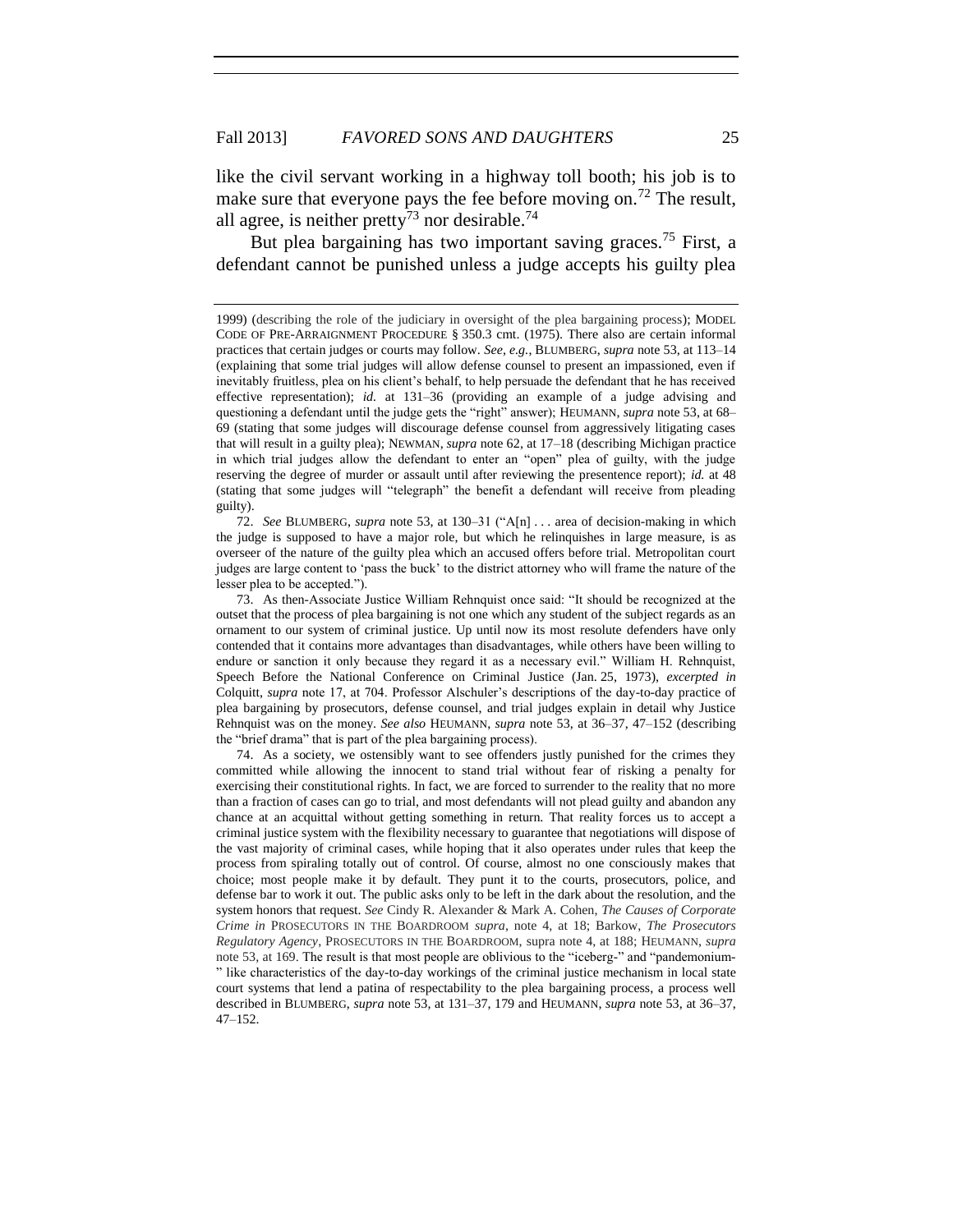and imposes a sentence. That is a nontrivial safeguard. Rationality and procedural regularity have been two of the safeguards that the criminal justice system has demanded of the actors in that process for the last fifty years in order to constrain the exercise of governmental power and avoid arbitrariness and caprice.<sup>76</sup> The judiciary has been a critical ingredient in that process. One need not endorse the highfalutin proposition that federal and state court trial judges are "palladiums of liberty"<sup>77</sup> in order to agree that they are better at policing the government than the government's own officers would be. Prosecutors, like police officers, are involved in "the often competitive enterprise of ferreting out crime,"<sup>78</sup> and they have been known to strike not just "hard blows," but "foul ones" too.<sup>79</sup> Prosecutors also are people. People get their dander up when someone (say, a defendant or his attorney) annoys them (for example, by aggressively filing pretrial motions), particularly when that irritation seems pointless (as when a defendant has no tenable claim of innocence). Annoyance can turn into pique, then anger, followed by retaliation.<sup>80</sup> Atop that, senior prosecutors are often elected or appointed political officials, ${}^{81}$  and no politician is immune from influence by nonlegal considerations, especially when election time draws near.<sup>82</sup> Critics have assaulted plea bargaining on

82. *See, e.g.*, Rachel E. Barkow, *The Prosecutor as Regulatory Agency*, *in* PROSECUTORS IN THE BOARDROOM, *supra* note 4, at 188 ("The NY AG may seek regulations [through nonprosecution agreements] that go too far or do not directly address the criminal behavior at issue in an effort to give the AG short-term political goodwill as opposed to long-term benefits

<sup>75.</sup> And a third, albeit less important. The Sixth Amendment Public Trial Clause requires a judge formally to pronounce a defendant guilty and impose his sentence in open court, which does keep the final disposition of a case from remaining a secret. *See In re* Oliver, 333 U.S. 257, 266–73 (1948). The clause, however, does not guarantee publicity for what transpires outside of court and so does nothing to expose "the secret negotiation sessions which become forever submerged in the final plea of guilty." BLUMBERG, *supra* note 53, at 5.

<sup>76.</sup> The criminal justice system has maintained the demand for those requirements notwithstanding the shift from one focused entirely on the offender to one that also allows room for society to display concern for the victims of crime and the ripple effect that crime has on their families, friends, and the community. *See* Harland, *supra* note 3, at 126–27.

<sup>77.</sup> Illinois v. Allen, 397 U.S. 337, 346 (1970).

<sup>78.</sup> United States v. Johnson, 333 U.S. 10, 14 (1948).

<sup>79.</sup> Berger v. United States, 295 U.S. 78, 88 (1935).

<sup>80.</sup> *See* HEUMANN, *supra* note 53, at 122–24 (noting that prosecutors may retaliate against an attorney who files pretrial motions by, for example, refusing to disclose evidence in the file, refusing to negotiate a plea, etc.).

<sup>81.</sup> *See, e.g.*, 28 U.S.C. §§ 503, 541 (2006) (the president appoints the attorney general and U.S. attorneys); Beale, *supra* note 50, at 212 (noting that forty-three state attorneys general are popularly elected); Michael J. Ellis, Note, *The Origins of the Elected Prosecutor*, 121 YALE L.J. 1528 (2012) (stating that voters generally elect senior local prosecutors).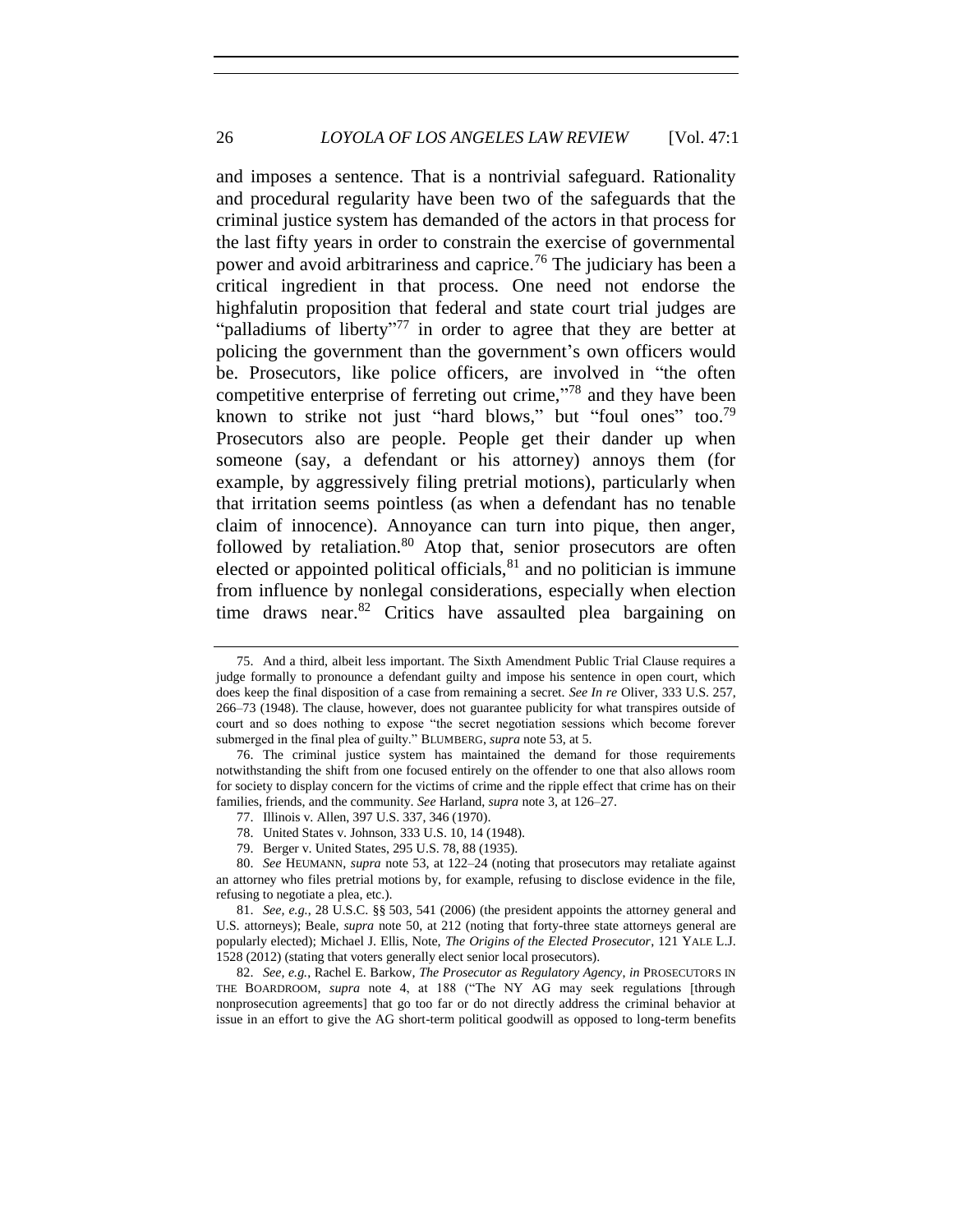numerous grounds, but the fact remains that a plea agreement must result in a guilty plea formally accepted by a judge before the defendant must pay any price for what he allegedly has done.

The other important aspect of plea agreements also follows from judicial involvement in the process: a judge can impose only a punishment authorized by the legislature. Ultimately, that limitation traces its lineage to the "rule of legality," an ancient proposition, known in Latin as "*nullum crimen sine lege*" and "*nulla poena sine lege*," meaning that no crime can exist, nor can any criminal punishment be imposed, without first being identified in positive law.<sup>83</sup> Federal sentencing law reflects that principle. Federal courts lack authority to devise criminal sanctions on their own and can impose only the punishments that Congress has prescribed for conviction of a particular crime—e.g., imprisonment, a fine, probation, forfeiture, and restitution—not sanctions that the courts may devise independently.<sup>84</sup>

That is the lesson of the Supreme Court's decision in *Ex parte United States*. <sup>85</sup> The district court there concluded that it possessed the inherent power to suspend imposition of the five-year mandatoryminimum sentence fixed by statute.<sup>86</sup> A unanimous Court reversed, stating, in no uncertain terms, that a district court lacks the inherent power to devise whatever it believes to be the appropriate sentence in a particular case. Allowing a court to craft its own sanctions, the Court reasoned, would authorize the court to disregard the legislative

for the state or a sensible regime for an entire industry."); William J. Holstein & Edward M. Kopko, *Spitzer's Climate of Fear*, WALL ST. J., Nov. 23, 2004, http://chiefexecutive.net/spitzersclimate-of-fear; Michael G. Oxley, *Who Should Police the Financial Markets?*, N.Y TIMES, June 9, 2002, http://www.nytimes.com/2002/06/09/business/l-who-should-police-the-financialmarkets-447650.html; James Traub, *The Attorney General Goes to War*, N.Y. TIMES, June 16, 2002, http://www.nytimes.com/2002/06/16/magazine/the-attorney-general-goes-to-war.html ?pagewanted=all&src=pm ("Eliot Spitzer is the most activist, or at least the most prominent, attorney general around."); Bob Woodward, "*Watergate's Shadow on the Bush Presidency*," WASH. POST, June 20, 1999, http://www.washingtonpost.com/wp-srv/politics/daily/june99 /shadow20full.htm (stating that Independent Counsel Lawrence Walsh obtained a grand jury indictment against former Secretary of Defense Caspar Weinberger on Friday, October 30, 1992, four days before the November 3 presidential election).

<sup>83.</sup> Jerome Hall, *Nulla Poena Sine Lege*, 47 YALE L.J. 165, 178 (1937).

<sup>84.</sup> *See* 18 U.S.C. § 3551(a) (2006) (imprisonment, fines, and probation); *id.* § 3771(a) (restitution); 42 U.S.C. § 10607 (2006) (restitution).

<sup>85.</sup> 242 U.S. 27 (1916).

<sup>86.</sup> *Id.* at 37.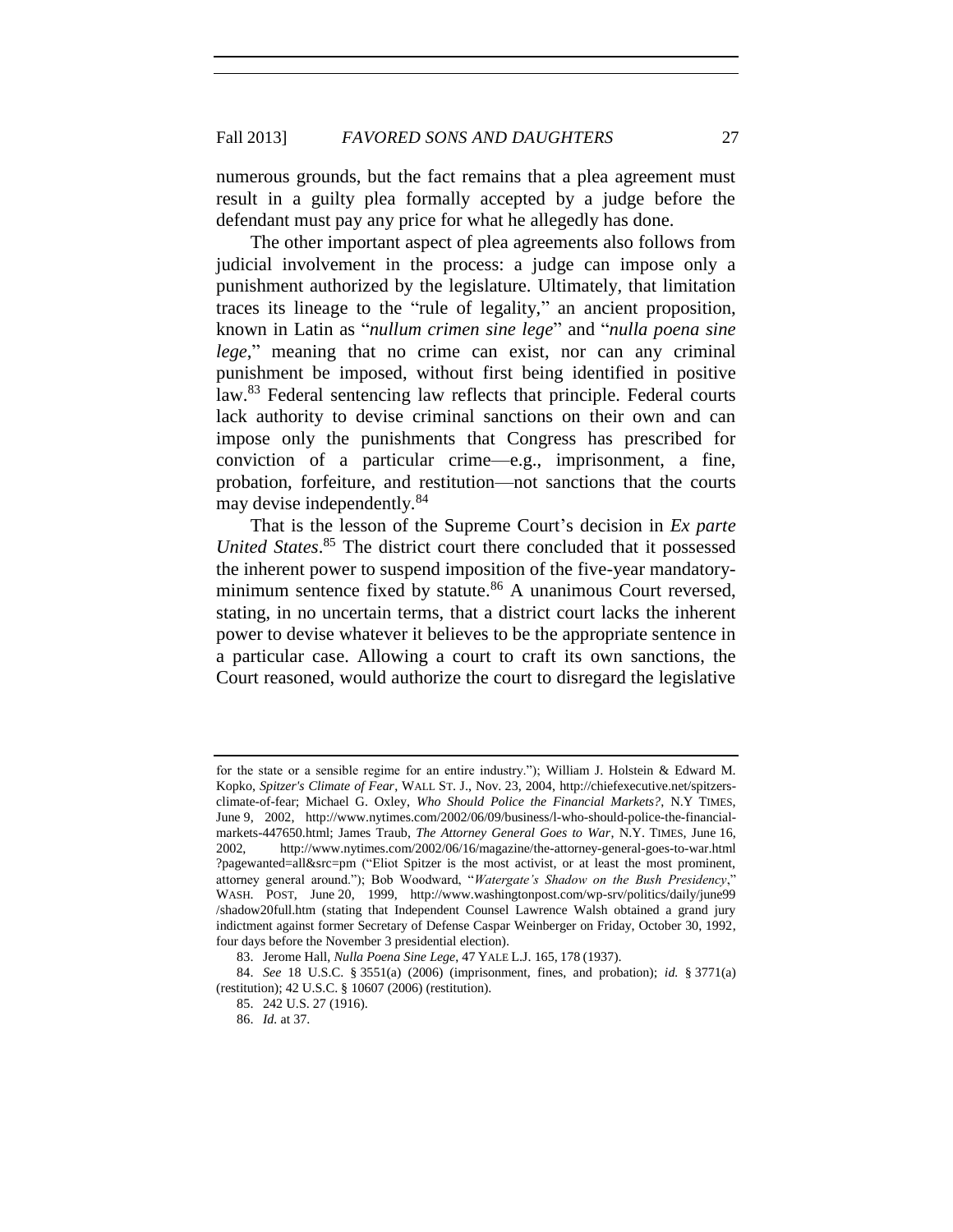judgment as to what penalties are appropriate for a crime, authority that Article I vests in Congress.<sup>87</sup>

Does this mean that trial judges never impose punishments unauthorized by law? Unfortunately, no. Some parties in state court engage in what one commentator has labeled "ad hoc bargaining."88 The low visibility nature of most in-court criminal dispositions and the invisible nature of most plea bargaining mean that judges

The Cruel and Unusual Punishments Clause of the Eighth Amendment also compels that rule. That clause traces its lineage to the English Bill of Rights of 1689, 1 Wm. & Mary, Sess. 2, ch. 2, which also outlawed "cruel and unusual punishments." Harmelin v. Michigan, 501 U.S. 957, 968–69 (1991) (opinion of Scalia, J.); Anthony F. Granucci, *"Nor Cruel and Unusual Punishments Inflicted": The Original Meaning*, 57 CALIF. L. REV. 839, 855–60 (1969). Historians disagree over the particular events that gave rise to that clause, but the more recent view is that Parliament enacted that provision to reign in actions like those of the infamous Lord Chief Justice Jeffreys of the King's Bench during the Stuart reign of James II, who imposed sentences not authorized by statute or by the common law. *Harmelin*, 501 U.S. at 968–69 (opinion of Scalia, J.). That rule would apply here.

88. Colquitt, *supra* note 17, at 698. One commentator has characterized the typology as follows:

Ad hoc bargains exist in at least five forms: (1) the court may impose an extraordinary condition of probation following a guilty plea, (2) the defendant may offer or be required to perform some act as a quid pro quo for a dismissal or more lenient sentence, (3) the court may impose an unauthorized form of punishment as a substitute for a statutorily established method of punishment, (4) the State may offer some unauthorized benefit in return for a plea of guilty, or (5) the defendant may be permitted to plead guilty to an unauthorized offense, such as a "hypothetical" or nonexistent charge, a nonapplicable lesser-included offense, or a nonrelated charge.

*Id.* at 712 (citations omitted).

<sup>87.</sup> *Id.* at 42. The reasonableness of the district court's sentence is immaterial. *Id.* at 42–43. As a result, a district court cannot award a victim restitution unless Congress has authorized the court to do so. *See, e.g.*, *In re* W.R. Huff Asset Mgmt. Co., LLC, 409 F.3d 555, 564 (2d Cir. 2005) ("[T]he CVRA does not grant victims any rights against individuals who have not been convicted of a crime."); Gall v. United States, 21 F.3d 107, 108 (6th Cir. 1994) ("[A] district court may order a defendant to pay restitution conditioned upon supervised release solely for crimes of which the defendant was actually charged and convicted."). Moreover, district courts cannot impose a penalty not authorized by Congress, such as community service, even when it would accompany an authorized sanction, such as probation. *See, e.g.*, Downey v. Clauder, 30 F.3d 681 (6th Cir. 1994); United States v. Haile, 795 F.2d 489, 491 (5th Cir. 1986); United States v. John A. Beck Co., 770 F.2d 83 (6th Cir. 1985); United States v. John Scher Presents, Inc., 746 F.2d 959, 963 (3d Cir. 1984) (explaining that the former Federal Probation Act, 18 U.S.C. § 3651 (repealed), does not authorize a district court to require a charitable contribution as a condition of probation); United States v. Wright Contracting Co., 728 F.2d 648, 653 (4th Cir. 1984) (same); United States v. Missouri Valley Constr. Co., 741 F.2d 1542, 1546–47 (8th Cir. 1984) (en banc); United States v. Prescon Corp, 696 F.2d 1236, 1243–44 (10th Cir. 1982). *Cf., e.g.*, United States v. Turner, 628 F.2d 461, 467 (5th Cir. 1980) (vacating lower court's sentence that required payment of attorneys' fees and travel expenses as condition of probation); United States v. Jimenez, 600 F.2d 1172, 1174–75 (5th Cir. 1979) (rejecting the First Circuit's holding that conditioning probation on repayment of court-appointed counsel is a "fine" and holding that a fine "should be limited to monetary penalties that are provided for in criminal statutes").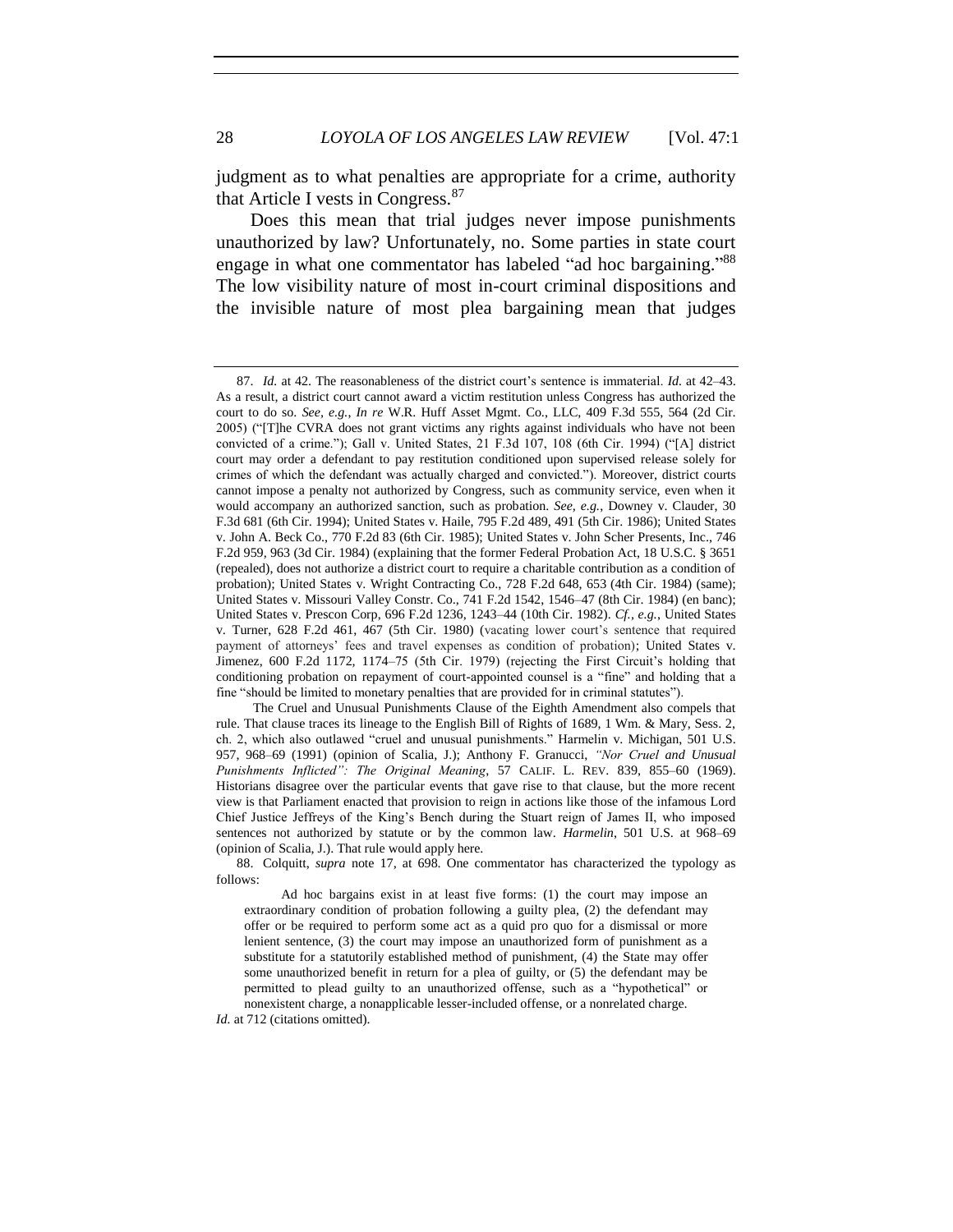sometimes can get away with making it up as they go along. $89$ Federal law does not allow that type of freelancing, however, at least not when a district judge plays a role.

Nonprosecution agreements are different. They do not involve a guilty plea, they do not require a judge to get involved, and they contain no safeguard against novel penalties. What is worse is that prosecutors know all this, and that is one of the reasons why these agreements should be closely scrutinized.<sup>90</sup>

#### *C. The Hidden Issues in Nonprosecution Agreements*

Nonprosecution agreements appear to be all benefit and no cost: the company avoids a charge that exposes it to conviction and punishment, which would play havoc with its stock price and could include the loss of licenses, debarment from Medicare, Medicaid, and federal contracts, bankruptcy, or dissolution. The government protects the public interest (or claims a scalp, depending on your perspective) without the cost and risk of a trial. Judges have more time for other cases. The public sees a scallywag roughed up in the media and punished by a hard-charging prosecutor. Everybody wins from these informal, twenty-first century, plea-bargained, pseudo or informal consent decrees.<sup>91</sup>

But there may be more to the story. "Pseudo" is a legal term meaning "not really," and even characterizing a nonprosecution agreement as an "informal" plea agreement gives it more legal heft than it merits. A plea bargain is an agreement between the prosecution and the defendant (sometimes involving the judge) over the charges to which the defendant will plead guilty or the sentence

<sup>89.</sup> As one commentator (and former state court judge) has noted:

<sup>[</sup>M]any of the bargains struck are inappropriate, unethical, or even illegal. Judges and prosecutors have used the bargaining process to impose penalties including banishments, coerced charitable contributions, deprivation of rights unrelated to the crime at issue, forced military service, "scarlet letter" punishments, surrender of profits, and compelled waivers of appeal. They also have required pleas to nonexistent, inapplicable, or time-barred crimes. On the other hand, they have awarded benefits, such as agreeing to seal conviction records, in return for pleas of guilty.

*Id.* at 697–98 (citations omitted). One example is known as "sundown probation"—a form of banishment, meaning "get out of town before sundown." *Id.* at 735–37.

<sup>90.</sup> *See* Barkow, *supra* note 82, at 179 (footnote omitted) (quoting one assistant U.S. attorney that the leverage prosecutors have over a corporation allows them to "get[] the sort of significant reforms you might not get even following a trial and conviction"); *e.g.*, Wray & Hur, *supra* note 12, at 1138–70.

<sup>91.</sup> *See* Copland, *supra* note 4, at 2–3.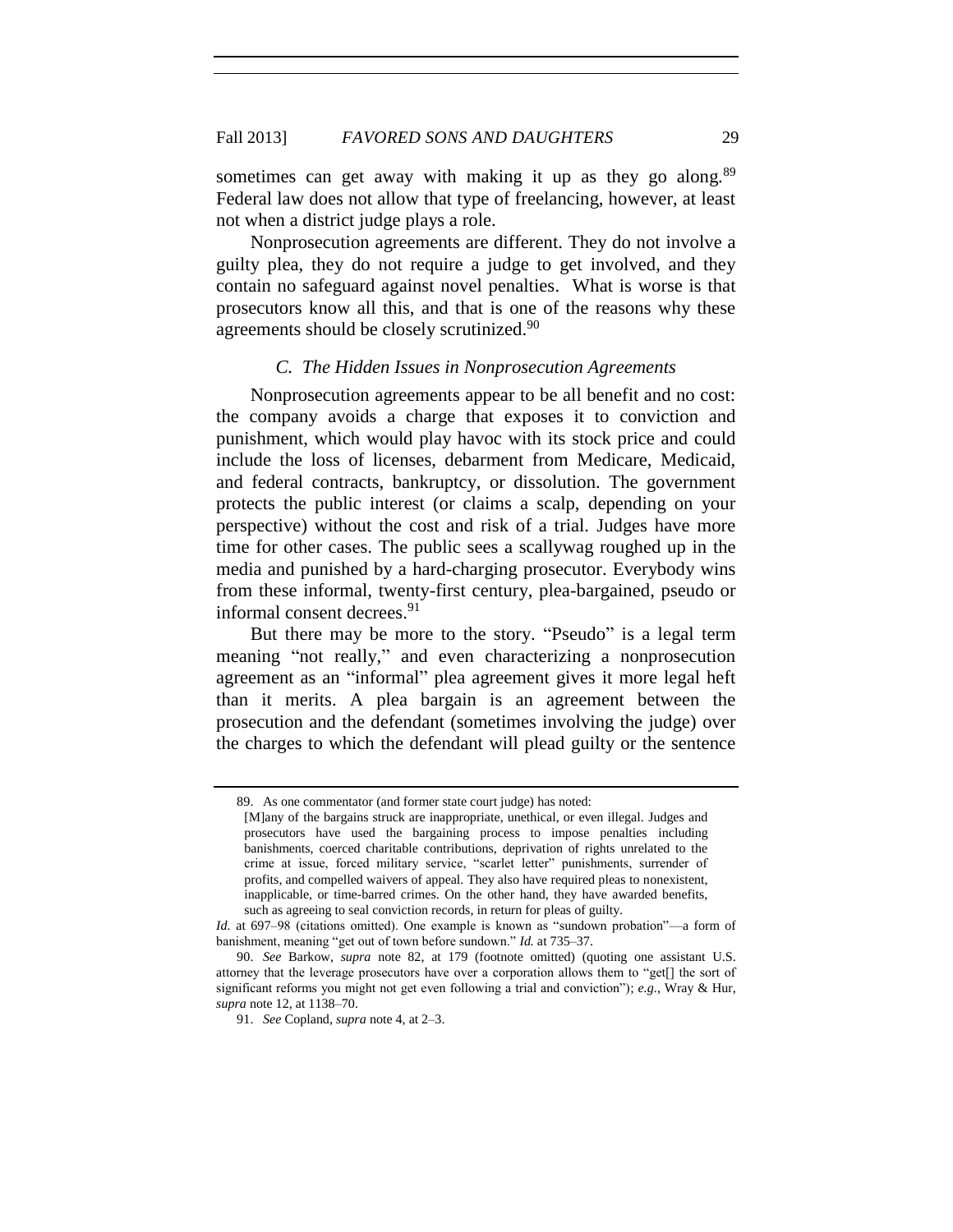that he will or may receive. The agreement ordinarily is a prelude to a defendant's guilty plea, but the agreement itself does not have the force of a judgment of conviction; it is merely an "executory agreement."<sup>92</sup> Moreover, a defendant cannot agree to suffer a penalty that the trial court cannot impose.<sup>93</sup> For all of the warts that the pleabargaining process may have, it remains a lawful dispute resolution mechanism for the two important reasons given above: no judgment of conviction can be entered without the active participation of a trial judge, and no penalty can be imposed that the legislature has not authorized in advance.

A nonprosecution agreement is different from a plea-bargained guilty plea. Like a plea agreement, a nonprosecution agreement is merely a contract solemnizing the result of the same type of giveand-take between the parties common to commercial and plea negotiations. Like a private contract, the terms may be whatever the parties wish. No statute, regulation, or rule defines what elements are required or out-of-bounds. The Constitution is irrelevant unless and until the government charges a target or seeks to enforce a nonprosecution agreement,  $94$  and the last result that either party wants is to go to court. Once a judge is drawn into a dispute over the agreement's terms or the parties' compliance, the judge has the

<sup>92.</sup> *See* Mabry v. Johnson, 467 U.S. 504, 507–08 (1984) ("A plea bargain standing alone is without constitutional significance; in itself it is a mere executory agreement which, until embodied in the judgment of a court, does not deprive an accused of liberty or any other constitutionally protected interest. It is the ensuing guilty plea that implicates the Constitution. Only after respondent pleaded guilty was he convicted, and it is that conviction which gave rise to the deprivation of respondent's liberty at issue here." (footnotes omitted)).

<sup>93.</sup> Federal courts lack authority to create offenses. Only Congress can define crimes and affix their punishments. *See, e.g.*, United States v. Hudson, 11 U.S. 32, 33 (1812). District courts may impose only the punishments set forth in the federal code. *See, e.g.*, 18 U.S.C. § 3551(a) (2012) ("Except as otherwise specifically provided, a defendant who has been found guilty of an offense described in any Federal statute . . . shall be sentenced in accordance with the provisions of this chapter . . . ."). The Fourteenth Amendment Due Process Clause imposes a similar limitation on the States. The core meaning of that Clause protects a defendant by guaranteeing that he cannot be deprived of his life or liberty except by law. *See* Den *ex dem*. Murray v. Hoboken Land & Improvement Co., 59 U.S. 272, 276 (1856) ("The words, 'due process of law,' were undoubtedly intended to convey the same meaning as the words, 'by the law of the land,' in *Magna Charta*."). An unauthorized penalty made up by a trial court on-the-spot hardly qualifies as a punishment authorized by law.

<sup>94.</sup> *See Mabry*, 467 U.S. at 504 (stating that a defendant does not have a constitutional right to enforcement of a plea agreement broken before he pleads guilty). The target of an investigation can challenge some of the government's investigative actions, such as the validity of a subpoena or a search warrant, but until there is a formal charge against the target, there is no actual criminal case that he can challenge in court.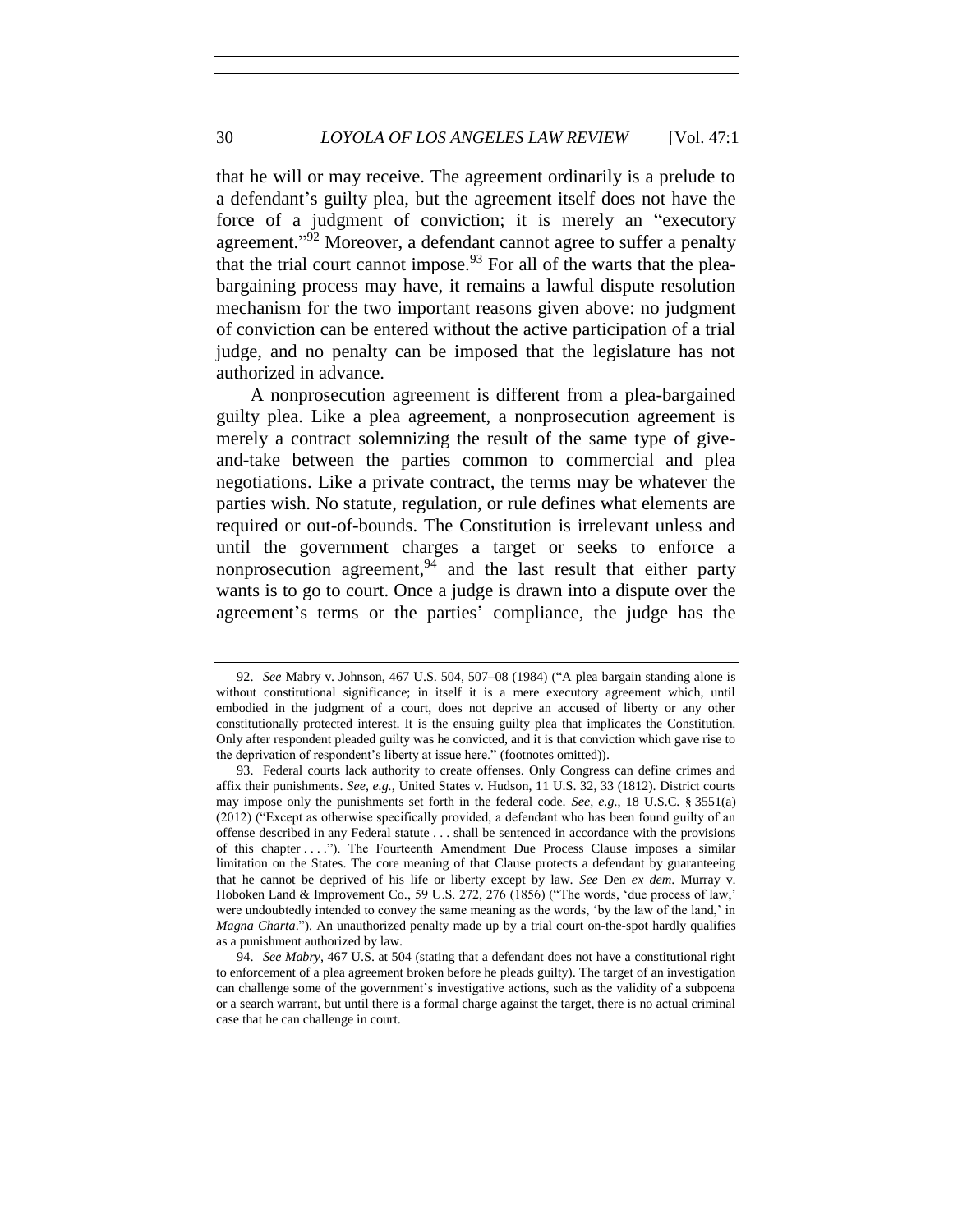ultimate say on what the agreement means and whether (and how) it can be enforced. The result is that nonprosecution agreements are, practically speaking, lawless in the Holmesian sense: there is no law or mechanism to police the parties' conduct.<sup>95</sup>

Nonprosecution agreements are therefore controversial, and commentators have criticized them on numerous grounds.<sup>96</sup> Some conditions raise particularly serious legal or public policy issues. In fact, some are quite dubious as a matter of law and ethics. Consider these examples:

• In a criminal prosecution of KPMG LLP for abusive tax shelters, the federal government coerced the company to cut

<sup>95.</sup> *See* Oliver Wendell Holmes, *The Path of the Law*, 10 HARV. L. REV. 457 (1897).

<sup>96.</sup> *See, e.g.*, Barkow *supra* note 4, at 179–97; Copland, *supra* note 4, at 9–12; Epstein, *supra* note 4, at 40–57; Khanna, *supra* note 4, at 229–30; Larry Ribstein, *Agents Prosecuting Agents*, 7 J.L. ECON. & POL'Y 617, 627–30 (2011). A few critics urge the Justice Department to abandon this practice altogether, arguing that the agreements let off the hook corporations that should be publicly convicted and pilloried for their misdeeds. *See, e.g.*, Garrett, *supra* note 1, at 856 & n.9 (quoting Ralph Nader's criticism that failures to convict corporations are a "shocking" and "systematic derogation" of the Justice Department's duty to seek justice); RUSSELL MOKHIBER, CRIME WITHOUT CONVICTION: THE RISE OF DEFERRED AND NON PROSECUTION AGREEMENTS, CORP. CRIME REP. (2005), *available at* www.corporatecrimereporter.com /deferredreport.htm. Most observers recognize that nonprosecution agreements are here to stay. Rather than tilt against windmills by arguing that the government should abandon nonprosecution agreements, commentators identify flaws in particular agreements or specific features that agreements contain. One flaw is that nonprosecution agreements bypass the normal criminal process and make the Justice Department both prosecutor and judge. *See, e.g.*, Barkow, *supra* note 82, at 196; Garrett, *supra* note 1, at 857 ("[T]ypically [nonprosecution agreements] do not provide for judicial review of implementation or of any alleged breach . . . ."); Henning, *supra* note 5, at 315 ("Deferred and non-prosecution agreements do not require judicial approval of the fairness of the terms or appropriateness of the monetary penalty, unlike a plea bargain."). The multi-factor analysis that the Justice Department uses to decide whether to ask a grand jury to indict a corporation makes predictability difficult and disparate treatment likely. Conditions in these agreements requiring structural changes in corporate practice have the same effect as regulations, yet they apply only to specific firms, not industry-wide, and are not subject to the type of cost-benefit analysis that the Office of Management and Budget (OMB) undertakes of proposed federal regulations. Some conditions, such as appointment of monitors, interfere with internal corporate governance and shareholder rights, thereby effectively preempting state law in the absence of any statute or regulation, and are rife with opportunity for favoritism and conflict of interest problems. The requirement that the company cooperate in an investigation pits the corporation against its own personnel. Agreements insisting that a company waive its attorneyclient privilege deter corporate personnel from reporting potential misconduct. *See, e.g.*, Spivack & Raman, *supra* note 5, at 180. There are no enforceable standards for the appointment, dismissal, or replacement of monitors, which leaves the matter ultimately in the Department's hands. Monitors have no incentive to reduce their oversight expenses, which must be paid by the corporation. And mandatory community service or charitable contribution requirements pose the risk that the government can direct payments to favored parties. *See* Arlen, *supra* note 5, at 67, 83 n.13; Anthony S. Barkow & Rachel E. Barkow, *Introduction*, *supra* note 4, at 4; Epstein, *supra* note 4, at 41, 59 n.5.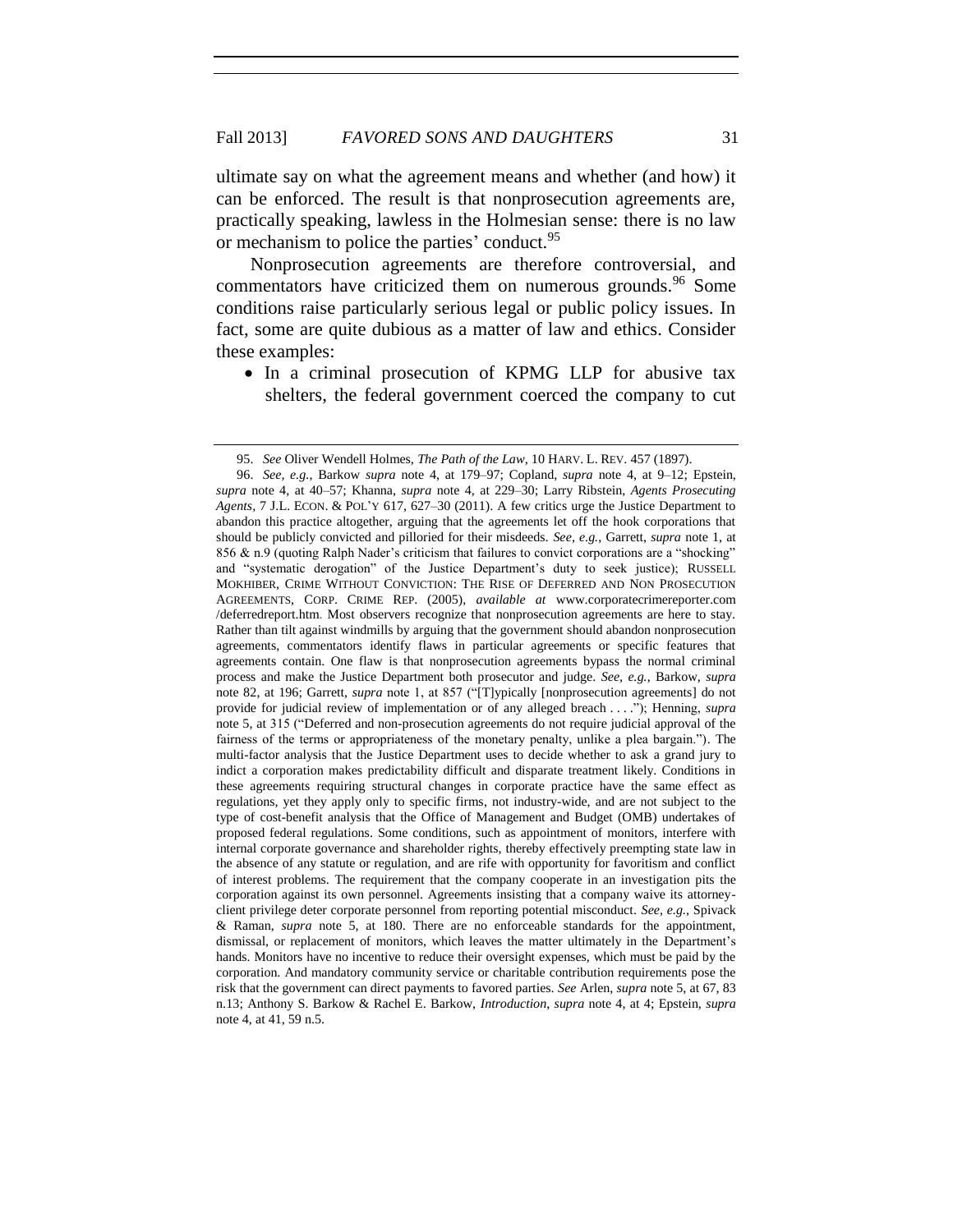#### 32 *LOYOLA OF LOS ANGELES LAW REVIEW* [Vol. 47:1

off funding that it previously had agreed to provide to its employees for their defense. The district court ruled that the government's actions unconstitutionally interfered with the employees' ability to mount a defense and so greatly jeopardized the likelihood of a fair trial that dismissal of the charges was appropriate, a decision and remedy that the Second Circuit upheld on the government's appeal.<sup>97</sup>

- As a condition of settling a prosecution of certain brokerage houses, the New York State attorney general insisted that the companies support new state legislation outlawing certain insurance contract features—viz., "contingent commission contracts." Those provisions were not unlawful at the time of the settlement, and the settlement condition had the effect of compelling a company to take a public position on a controversial subject that the First Amendment ordinarily would have allowed the brokerage houses to decide on their own.<sup>98</sup> Settlement effectively forced the targets to agree to a waiver of constitutional rights that a judge could not have forced on them after a conviction at trial and that Congress could not have imposed as a sanction.
- Christopher Christie, former U.S. attorney for New Jersey and current governor of that state (but obviously not a master of the concept of irony), required Bristol-Myers-Squib to spend \$5 million to endow a chair in business ethics at his alma mater, Seton Hall University School of Law, as a condition of a deferred prosecution agreement.<sup>99</sup>

<sup>97.</sup> *See* United States v. Stein, 435 F. Supp. 2d 330 (S.D.N.Y.), 440 F. Supp. 2d 315 (S.D.N.Y. 2006), 495 F. Supp. 2d 390 (S.D.N.Y. 2007), *aff'd,* 541 F.3d 130 (2d Cir. 2008).

<sup>98.</sup> *See* Citizens United v. Fed. Elections Comm'n, 558 U.S. 310 (2010) (stating that the First Amendment protects corporations); Epstein, *supra* note 4, at 52–53.

<sup>99.</sup> *See* Arlen, *supra* note 4, at 67, 83 n.13; Anthony S. Barkow & Rachel E. Barkow, *Introduction*, *supra* note 4, at 4; Epstein, *supra* note 4, at 41, 59 n.5. *Compare* Patrick E. Hobbs, *Fighting the Infection of Unethical Behavior in Corporate Culture*, WALL ST. J., Dec. 8, 2006, http://online.wsj.com/article/SB116554849782944325.html#articleTabs%3Darticle (defending the contribution), *with* Richard A. Epstein, *Deferred Prosecution Deals Create Harmful Incentives*, WALL ST. J., Dec. 18, 2006, http://online.wsj.com/article/SB116640272819652976 .html?mod=todays\_us\_opinion (rebutting that view). In a footnote buried in a law review article, Christie tried to justify that condition on three grounds: (1) "[t]he idea for endowing the chair originated with counsel for Bristol-Myers," (2) "[t]he only requirement from [his] Office was that the chair [be] endowed at a New Jersey law school," and (3) "Rutgers University School of Law already had a chair in business ethics endowed by Prudential." Christopher J. Christie & Robert M. Hanna, *A Push Down the Road of Good Corporate Citizenship: The Deferred Prosecution Agreement Between the U.S. Attorney for the District of New Jersey and Bristol-Myers Squibb*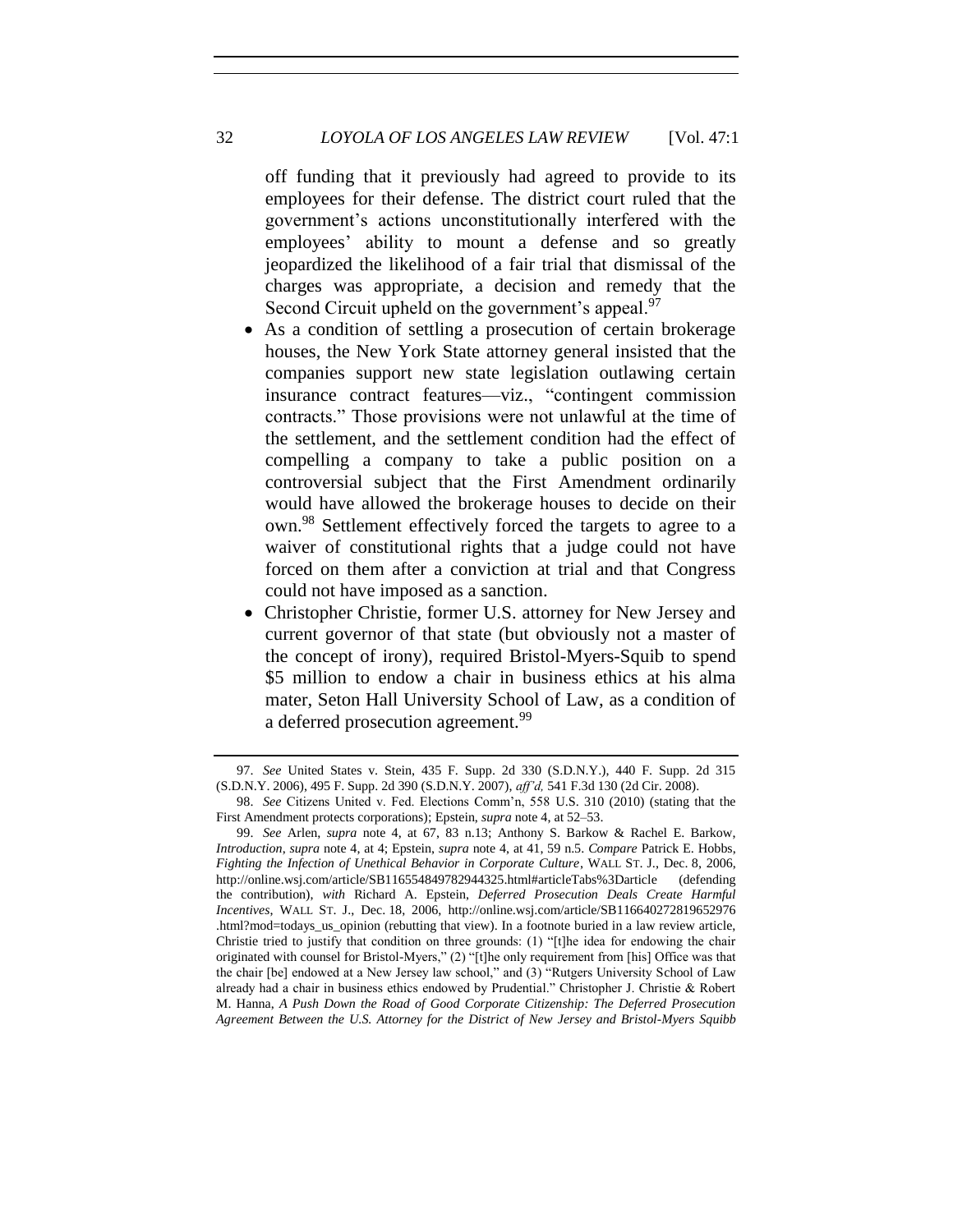Conditions such as these deserve special scrutiny. The remainder of this Article focuses on the last category of conditions viz., compelled charitable contributions.

#### III. THE PROBLEMS WITH "EXTRAORDINARY RESTITUTION" CONDITIONS

#### *A. The Justice Department's Treatment of "Extraordinary Restitution" Conditions*

Justice Department policy approves the use of nonprosecution agreements but regulates their terms. The Department disapproves of conditions requiring a target to contribute to a "charitable, educational, community," or similar organization unless it is a "victim of the criminal activity" or is "providing services to redress the harm caused by" the target.<sup>100</sup> The policy, however, expressly

Plea agreements, deferred prosecution agreements and non-prosecution agreements should not include terms requiring the defendant to pay funds to a charitable, educational, community, or other organization or individual that is not a victim of the criminal activity or is not providing services to redress the harm caused by the defendant's criminal conduct.

Such payments have sometimes been referred to as "extraordinary restitution." This is a misnomer, however, as restitution is intended to restore the victim's losses caused by the criminal conduct, not to provide funds to an unrelated third party.

Apart from the limited circumstances described below, this practice is restricted because it can create actual or perceived conflicts of interest and/or other ethical issues.

This section does not, of course, restrict a defendant's own decision, outside the context of a plea agreement, deferred prosecution agreement or a non-prosecution agreement, to unilaterally pay monies to a charitable, educational, community, or other organization or individual, and then to request leniency from the judge at sentencing based upon such action.

This section also does not restrict "community restitution" payments made pursuant to 18 U.S.C. § 3663(c) (2006). That section provides guidance for such payments where the defendant is convicted under 21 U.S.C. § 841, § 848(a), § 849, § 856, § 861 or § 863. Among other factors, that section requires the absence of identifiable victims, as well as a nexus between the payment and the offense.

Neither does this section restrict the use of community service provisions in plea agreements, deferred prosecution agreements or non-prosecution agreements resolving environmental matters. United States Attorneys' Offices contemplating such community service in a matter involving environmental crimes shall consult with the Environmental Crimes Section of the Environmental and Natural Resources Division, which has issued guidance to ensure that the community service requirements are narrowly tailored to the facts of the case. The guidance also requires that any funds paid by a defendant as community service be directed to an entity in which the

*Co.*, 43 AM. CRIM. L. REV. 1043, 1058 n.29 (2006). Said politely, those are rationalizations, not justifications.

<sup>100.</sup> Section 9-16.325 of the U.S. ATTORNEYS' MANUAL (Rev. Feb. 2010) provides as follows: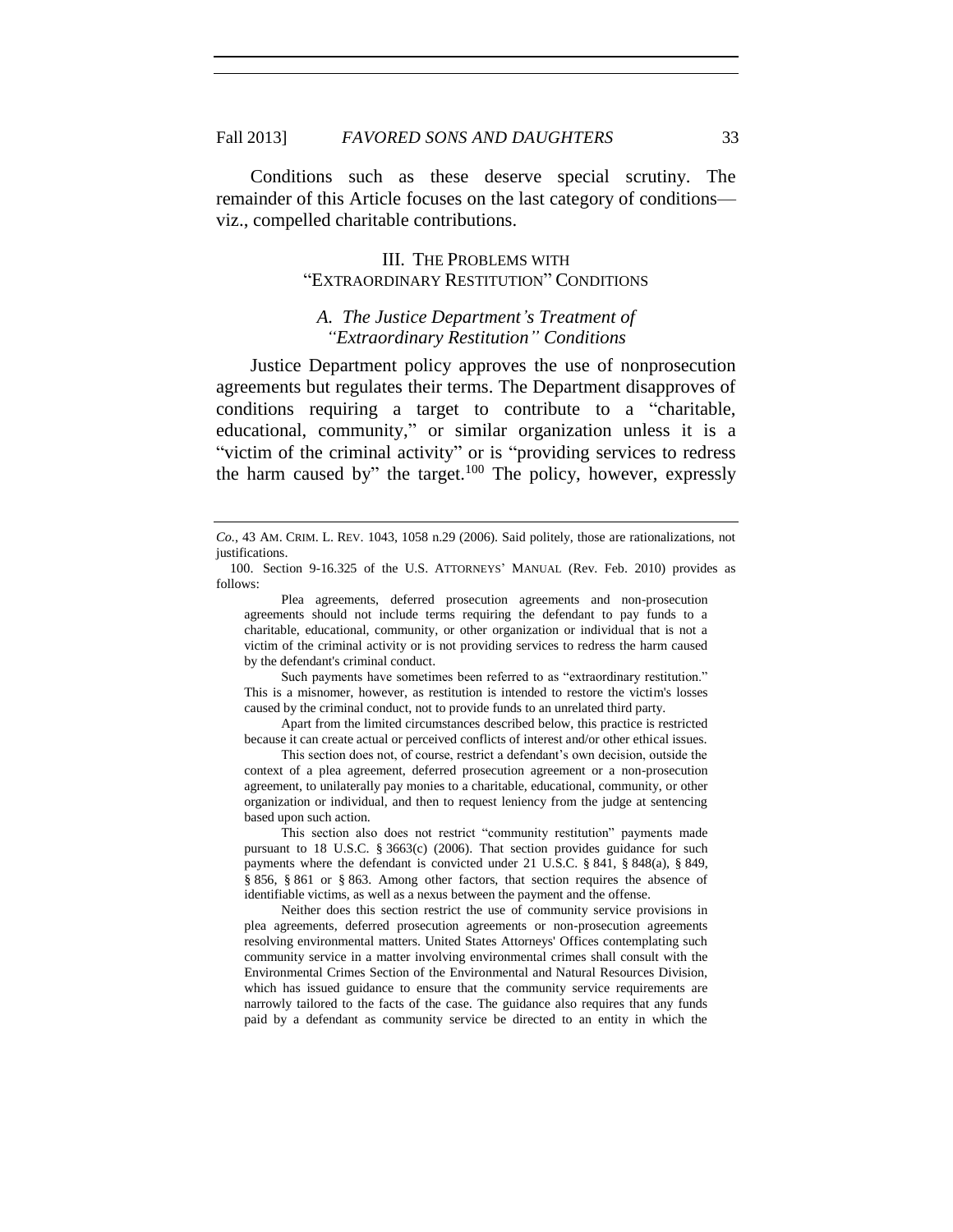exempts "a matter involving environmental crimes." Internal government policies are not judicially enforceable, however,  $101$  so the only recourse for an aggrieved party is to complain to a superior officer at the Justice Department. But in any case when one or more senior Department officials already have approved the agreement, an appeal would be little more than a formality.

Like most practices unregulated by law, nonprosecution agreements raise troubling public policy concerns. Consider the recent case of the Gibson Guitar Corporation. In 2012 federal agents raided Gibson Guitar's factory looking not for heroin, explosives, or illegal firearms, but for guitar frets made from wood imported from India and Madagascar allegedly in violation of federal law.<sup>102</sup> The Justice Department ultimately agreed not to charge Gibson Guitar with an importation crime. In return (among other things) Gibson Guitar agreed to pay a \$300,000 fine and to make "a community service payment of \$50,000 to the National Fish and Wildlife Foundation" for it to benefit the environment. Gibson Guitar also "acknowledge[d] that no tax deduction may be sought in connection with" this payment. $103$ 

Of course, the government and a target could find community service or "extraordinary restitution" conditions mutually valuable. Requiring a target to make a charitable contribution enables the government to evade limitations on the amount of fines that could be imposed if the prosecution believes that the maximum fine provides an insufficient penalty.<sup>104</sup> The government also may find that such conditions have considerable public relations value, particularly in the community benefitting from them. A corporate target also might jump at the opportunity to engage in a charitable endeavor. In the short run, of course, a corporation will want to reduce publicity about the investigation and nonprosecution agreement and put the entire matter behind it. But a corporation may put a different spin on a nonprosecution agreement in the long run. Once the dust settles from

prosecutors have no interest that could give rise to a conflict and that is legally authorized to receive funds.

<sup>101.</sup> *See* United States v. Caceres, 440 U.S. 741, 754–57 (1979) (refusing to exclude evidence obtained in violation of an agency's electronic eavesdropping rules).

<sup>102.</sup> The Lacey Act makes it a crime to import flora or fauna in violation of a foreign nation's laws. *See* 16 U.S.C. §§ 3371–78 (2006).

<sup>103.</sup> Letter Containing a Deferred Prosecution Agreement, *supra* note 10, at 3.

<sup>104.</sup> *See* Harland, *supra* note 3, at 125.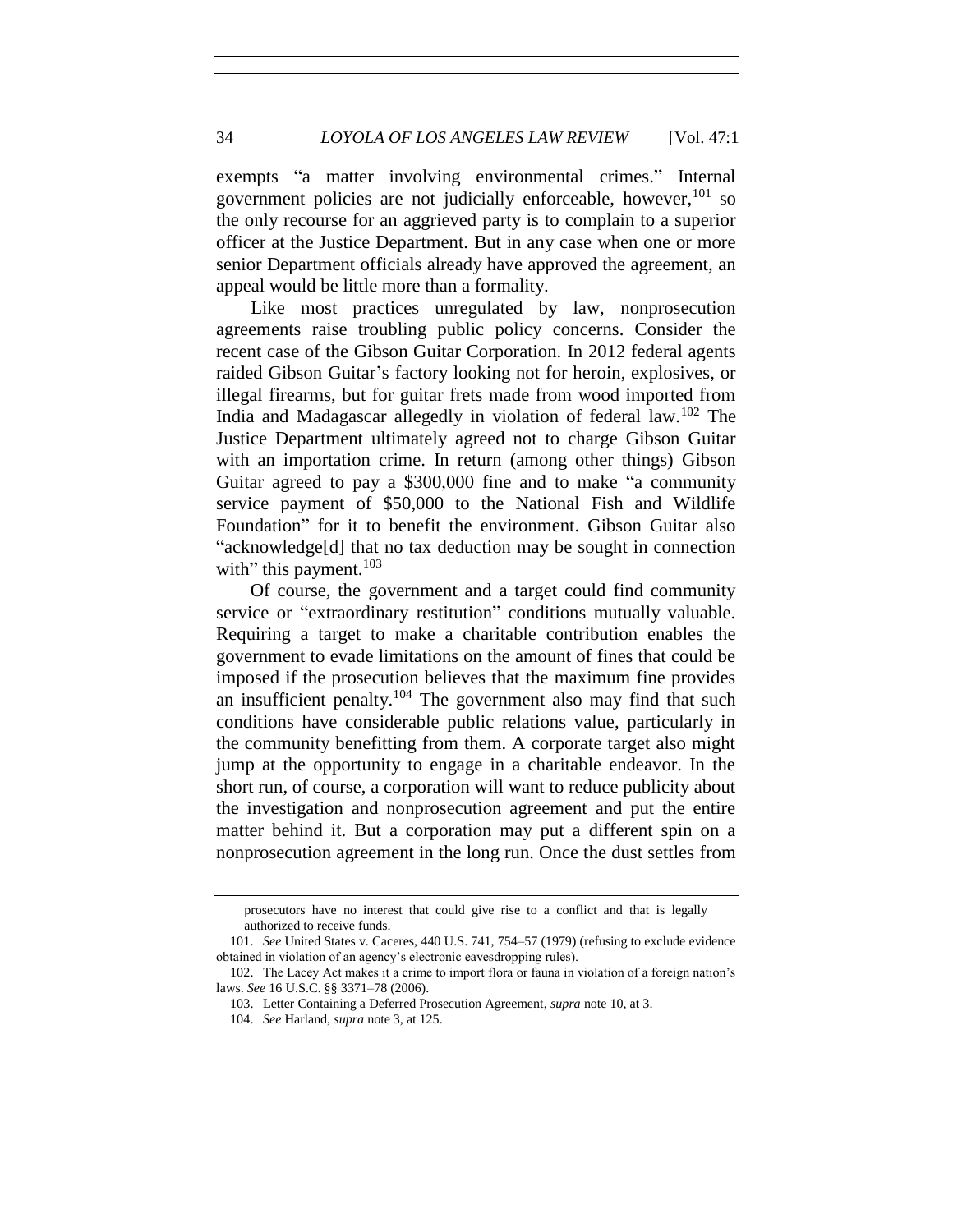the criminal investigation and memories dim, a corporation could attempt to portray itself favorably as having contributed to a recognized charity—of course, without mentioning the event triggering that contribution.

Community service conditions in nonprosecution agreements, however, are problematic. Can the federal government require a target of an investigation to make a payment to an uninvolved third party as a condition of a nonprosecution agreement? Can the federal government demand that the target refuse to claim a tax credit for a charitable donation? Even if the federal government can do so, do we want to allow prosecutors to make those decisions? The initial step in deciding whether these payments are lawful or wise is to classify them, to find out what they are. It turns out that they are not what people say they are.

#### *B. The Unauthorized Disbursement of Public Funds*

The first possibility is that the payments are fines. A fine is a financial penalty commonly used as a punishment for a corporation, because an artificial entity cannot be imprisoned, and for a person convicted of a small-scale offense, since the infraction is too minor to justify the severity and cost of imprisonment. Compulsory charitable contributions, however, are not fines. A fine is a punishment for *conviction* of a crime paid by an offender *to the government*. <sup>105</sup> A nonprosecution agreement substitutes for a conviction, and compulsory charitable contributions go to third parties, not the Federal Treasury.<sup>106</sup> A check payable to the "National Audubon Society" is not the same as one made out to the "U.S. Treasury."<sup>107</sup>

<sup>105.</sup> *See, e.g.*, Browning-Ferris Indus. v. Kelco Disposal, 492 U.S. 257, 265–68 & nn.6–7 & 9–10 (1989); Solem v. Helm, 463 U.S. 277, 284 n.8 (1983); Ingraham v. Wright, 430 U.S. 651, 664 (1977); United States v. Wright, 930 F.2d 808, 810 (10th Cir. 1991); FREDERICK WILLIAM MAITLAND & FRANCIS C. MONTAGUE, A SKETCH OF ENGLISH LEGAL HISTORY 19 (photo. reprint 2010) (1915); s*ee also* II SIR FREDERICK POLLOCK & FREDERIC WILLIAM MAITLAND, THE HISTORY OF ENGLISH LAW BEFORE THE TIME OF EDWARD I, 540–41 (2d ed. 1898) (stating that fines were paid to the crown in lieu of imprisonment).

<sup>106.</sup> *See, e.g.*, United States v. John Scher Presents, Inc., 746 F.2d 959, 963 (3d Cir. 1984) ("The probationary condition ordered by the district court merely requires the corporation to pay money. The only difference between this condition and a fine is that here the payee on the corporate checks would be a charitable organization rather than the United States Treasury.").

<sup>107.</sup> In federal cases, the fine is paid to the clerk of the relevant district court. *See, e.g.*, 18 U.S.C. §§ 3611–12 (2006) (requiring that fines must be paid "as specified by the Director of the Administrative Office of the United States Courts," pursuant to 28 U.S.C. § 604(a)(18) (2006));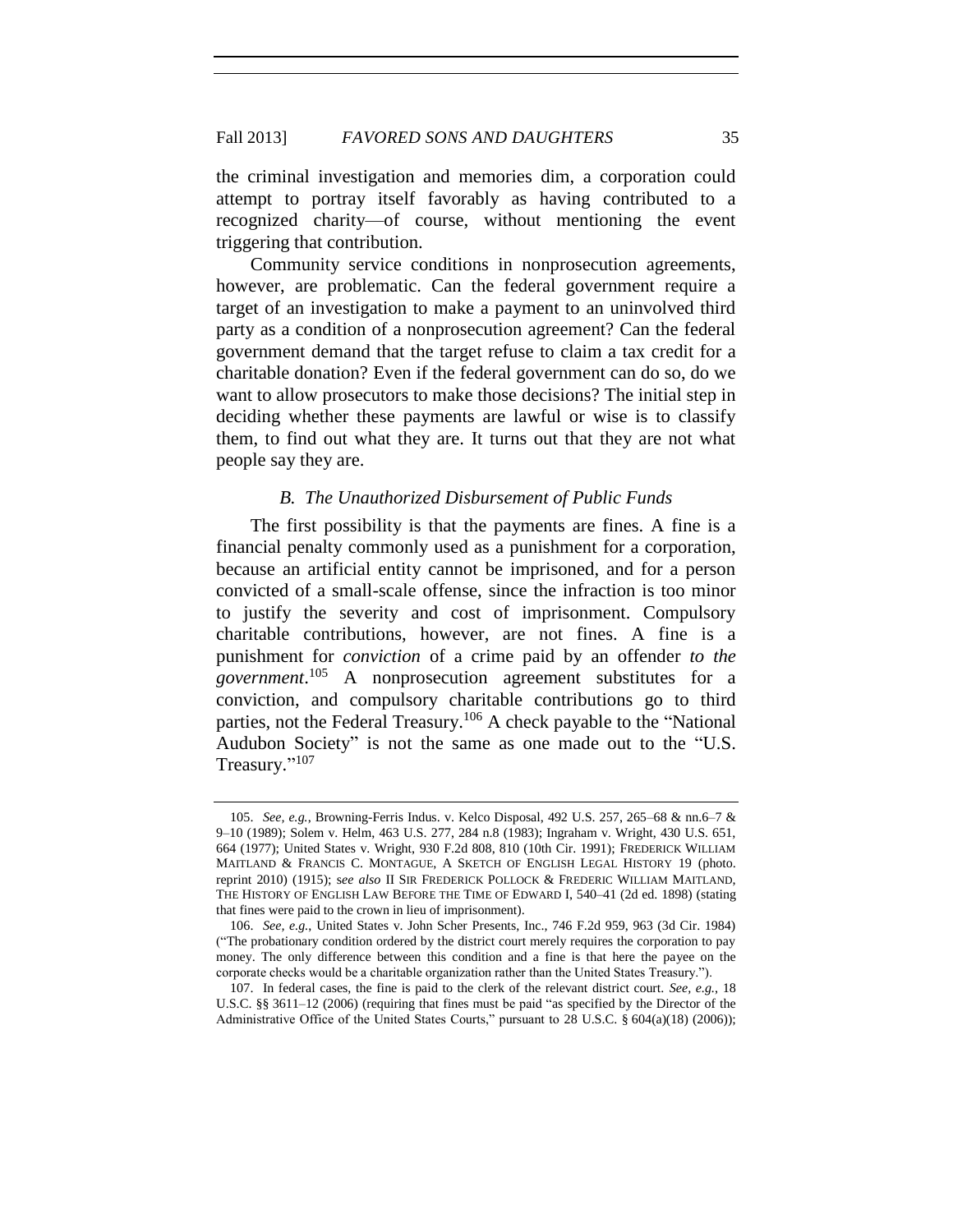Another possibility is that these payments are restitution.<sup>108</sup> That label, however, also is mistaken (the label "*extraordinary* restitution" should have been a clue)<sup>109</sup> and is unhelpful in any event. Federal courts lack inherent authority to award restitution in a criminal case.<sup>110</sup> The governing statutes require restitution to be paid to crime *victims*, <sup>111</sup> not third parties, and only after a *conviction*, which, again, a nonprosecution agreement avoids.<sup>112</sup> The result is that a nonprosecution agreement cannot justify an award of restitution, whether it is called "extraordinary" or "run-of-the-mill."

Perhaps these payments can be deemed a voluntary contribution to a charitable organization as a sign of the subject's good faith. That argument, however, does not accurately describe the scenario. The

110. *See, e.g.*, *In re* W.R. Huff Asset Mgmt. Co., 409 F.3d 555, 564 (2d Cir. 2005); United States v. Lachowski, 405 F.3d 696, 698 (8th Cir. 2005); United States v. Pawlinski, 374 F.3d 536, 540 (7th Cir. 2004); Gall v. United States, 21 F.3d 107, 108 (6th Cir. 1994); United States v. John Scher Presents, Inc., 746 F.2d 959, 963 (3d Cir. 1984). *Cf. Ex parte* United States, 242 U.S. 27 (1916) (holding that the district court lacks inherent power to devise a sentence apart from a statute); *see also supra* text accompanying notes 85–87.

111. *See, e.g.*, Mandatory Victims Restitution Act of 1996, 18 U.S.C. § 3663A(a)(1) & (2) (2006); Crime Victims' Rights Act, 18 U.S.C. § 3771(e) (2006); Victims' Rights and Restitution Act of 1990, 42 U.S.C.  $\S$  10607(e)(2) (2006). In certain controlled substances cases in which there is no identifiable victim the district can order that restitution be paid to state victimassistance or substance-abuse agencies, *see* 18 U.S.C. § 3663(c)(1)–(7) (2006), but there still must be a conviction "when sentencing a defendant *convicted of an offense*." *Id.* § 3663(c) (emphasis added).

United States v. Haile, 79 F.2d 489, 490 n.1 (5th Cir. 1986) ("[S]aid fine in the amount of \$50,000 shall be paid into the Registry of the Court."); H.R. REP. NO. 100-390, at 10 (1987); 28 C.F.R. § 0.22(e) (2012) (stating that the Executive Office for U.S. Attorneys is responsible for crafting DOJ's fine-collection procedures); U.S. ATTORNEYS' MANUAL § 3-12.1000 (1997).

<sup>108.</sup> There are two principal federal statutes authorizing restitution: the Mandatory Victims Restitution Act of 1996, Pub. L. No. 104-132, 110 Stat. 1227 (codified as 18 U.S.C. §§ 3556, 3663–64 (2006)), and the Victim and Witness Protection Act of 1982, Pub. L. No. 97-291, 96 Stat. 1248 (1982) (codified as amended at 18 U.S.C. § 3663 (2006)).

<sup>109.</sup> Restitution is an ancient remedy originally devised, not to compensate the victim or his family for the loss suffered by a crime, but to "buy off" the victim's clan in order to prevent violent retaliation that would further disturb the peace of the community. Over time, that rationale has been eclipsed by a concern to restore a victim to the position that he or she occupied before the crime. *See* Note, *Victim Restitution in the Criminal Process: A Procedural Analysis*, 97 HARV. L. REV. 931, 933 & n.18 (1984).

<sup>112.</sup> *See* 18 U.S.C. §§ 3551(a), 3663A(a)(1) & (2), 3771(e) (2006); 42 U.S.C. § 10607(e)(2) (2006); United States v. Batson, 608 F.3d 630, 633 (9th Cir. 2010); United States v. Kyles, 601 F.3d 78, 82–83 (2d Cir. 2010); United States v. Speakman, 594 F.3d 1165, 1175 (10th Cir. 2010); *In re* W.R. Huff Asset Mgmt. Co., 409 F.3d 555, 564 (2d Cir. 2005) ("[T]he [Crime Victims' Rights Act] does not grant victims any rights against individuals who have not been convicted of a crime."); United States v. Cutter, 313 F.3d 1, 6–9 (1st Cir. 2002); United States v. Missouri Valley Constr. Co., 741 F.2d 1542, 1547 n.6 (8th Cir. 1984). The Model Penal Code is to the same effect. *See* MODEL PENAL CODE § 301.1(1) (Rev. A.O.D. 1981). *Cf.* Kelly v. Robinson, 479 U.S. 36, 53 (1986) (describing state restitution award as a criminal penalty).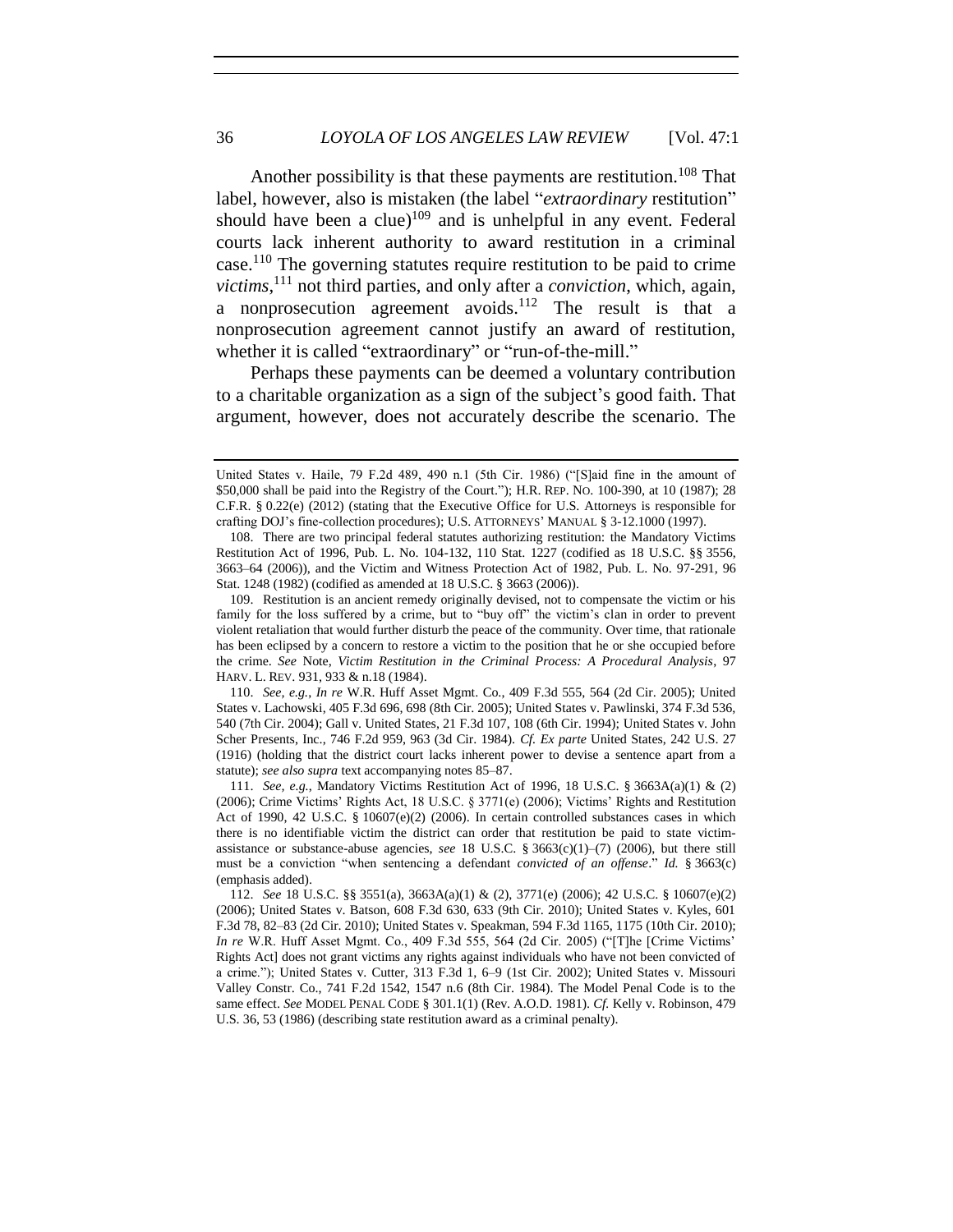subject of an investigation always can voluntarily contribute to a charitable organization, but a payment made to avoid or settle a criminal charge is not "voluntary," certainly not when the subject cannot claim a tax benefit for it, as otherwise would be true.<sup>113</sup>

Think about the Gibson Guitar case. The nonprosecution agreement ending that investigation required Gibson Guitar to pay \$50,000 to NFWF. NFWF is not the Federal Treasury. It is "[a]n independent  $501(c)(3)$ " charitable organization "chartered by Congress in 1984" that acts as "one of the world's largest conservation grant-makers." <sup>114</sup> The NFWF also is not a victim of Gibson Guitar's crimes. The government did not prove that Gibson Guitar committed any crime—indeed, the nonprosecution agreement makes a powerful case that Gibson Guitar did *not* commit one—and any alleged harm occurred in India and Madagascar, not the United States. As for the payment being a charitable contribution, the agreement expressly states that it is not.

What authority, then, does the Justice Department have for demanding that companies like Gibson Guitar underwrite the work of organizations like the NFWF? The U.S. Attorneys' Manual does not identify any authority, and the policy argument for creating it is weak.

The argument in favor of allowing "extraordinary restitution" in environmental cases is akin to the argument in favor of class actions: namely, the harm suffered by each individual is too small and too diffuse to justify the separate proceedings necessary to identify that harm and to dole out compensation for each victim. Only by empowering one party to act on behalf of the community of victims can justice be meted out efficiently. That argument has a surface plausibility to it. The harm suffered by each person might be too small for anyone to bring a tort action against an offender, and the costs of providing justice for environmental crimes might be prohibitive given the meager individual rewards. The problems with that result, however, more than outweigh any benefits it might bring.

To start with, at best that argument would require the Justice Department to ensure that all "extraordinary restitution" funds be

<sup>113.</sup> *See* I.R.C. § 170 (2012).

<sup>114.</sup> Laysan Albatross, *About National Fish and Wildlife Foundation*, NAT'L FISH & WILDLIFE FOUND., http://www.nfwf.org/Pages/WhoWeAre/home.aspx (last visited Nov. 7, 2012).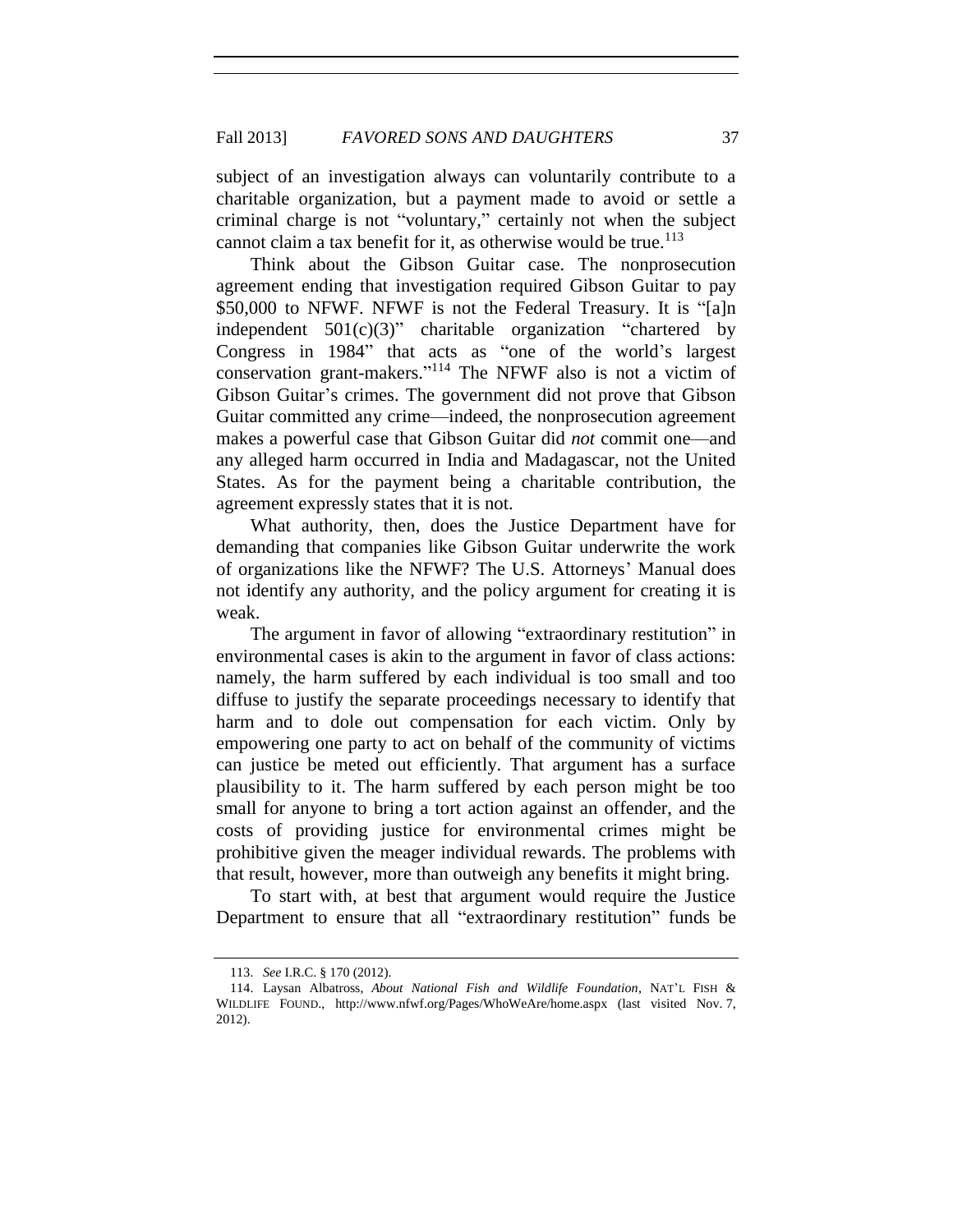spent exclusively in the community allegedly damaged by the environmental offense. Only that community, after all, was injured. Perhaps there is a local organization that could apply the necessary salve, for example, by planting trees in the damaged locale. Of course, if the claim is that a broad region was victimized—say, an entire forest the size of one of America's national parks, such as Yellowstone, let alone the Gulf of Mexico—it becomes less likely that a local organization can remedy the aggrieved parties or vicinity.<sup>115</sup> Only a regional or national organization could efficiently remediate a problem of that magnitude, or more likely in fact, only the government itself. Of course, if only the federal government can remedy the insult, there is no justification for an "extraordinary restitution" payment; all money should go to the Federal Treasury. Also, requiring a party like Gibson Guitar to fund the work of a national organization—say, the National Audubon Society—looks less like a remedy for an identified harm and more like a payment to a crony. That purpose would be a difficult one for the government to defend because it more closely resembles extortion than restitution of whatever variety.

The problem only gets worse if the claim is that the ultimate fallout from the crime is a contribution to global warming or, as it is now called, "global climate change." Were that the defense, a recipient could argue that it is entitled to spend the funds anywhere on the planet in support of any project that combats global warming in the slightest, now or someday, that seeks in some way to reverse the effects of that phenomenon, or that would educate and persuade the public to do something about it. The recipient even could spend the funds to hire additional personnel for any of those tasks or to raise funds for its work, because money is essential for communication. The result would be that there is effectively no limit on the uses to which a recipient could put funds it receives as part of any "extraordinary restitution" payment for remediation of global warming. Moreover, because any recipient also will argue that

<sup>115.</sup> Yellowstone National Park is 3,472 square miles in size, making it larger than Rhode Island and Delaware combined. *See Yellowstone Fact Sheet*, NAT'L PARK SERVICE, http://www .nps.gov/yell/planyourvisit/factsheet.htm (last visited Oct. 16, 2012). Yellowstone is a pebble compared to the Gulf of Mexico, the world's ninth largest body of water, which is approximately 600,000 square miles in size. *See Gulf of Mexico Initiative, General Facts about the Gulf of Mexico*, U.S. ENVTL. PROT. AGENCY,<http://www.epa.gov/gmpo/about/facts.html> (last visited Dec. 12, 2012).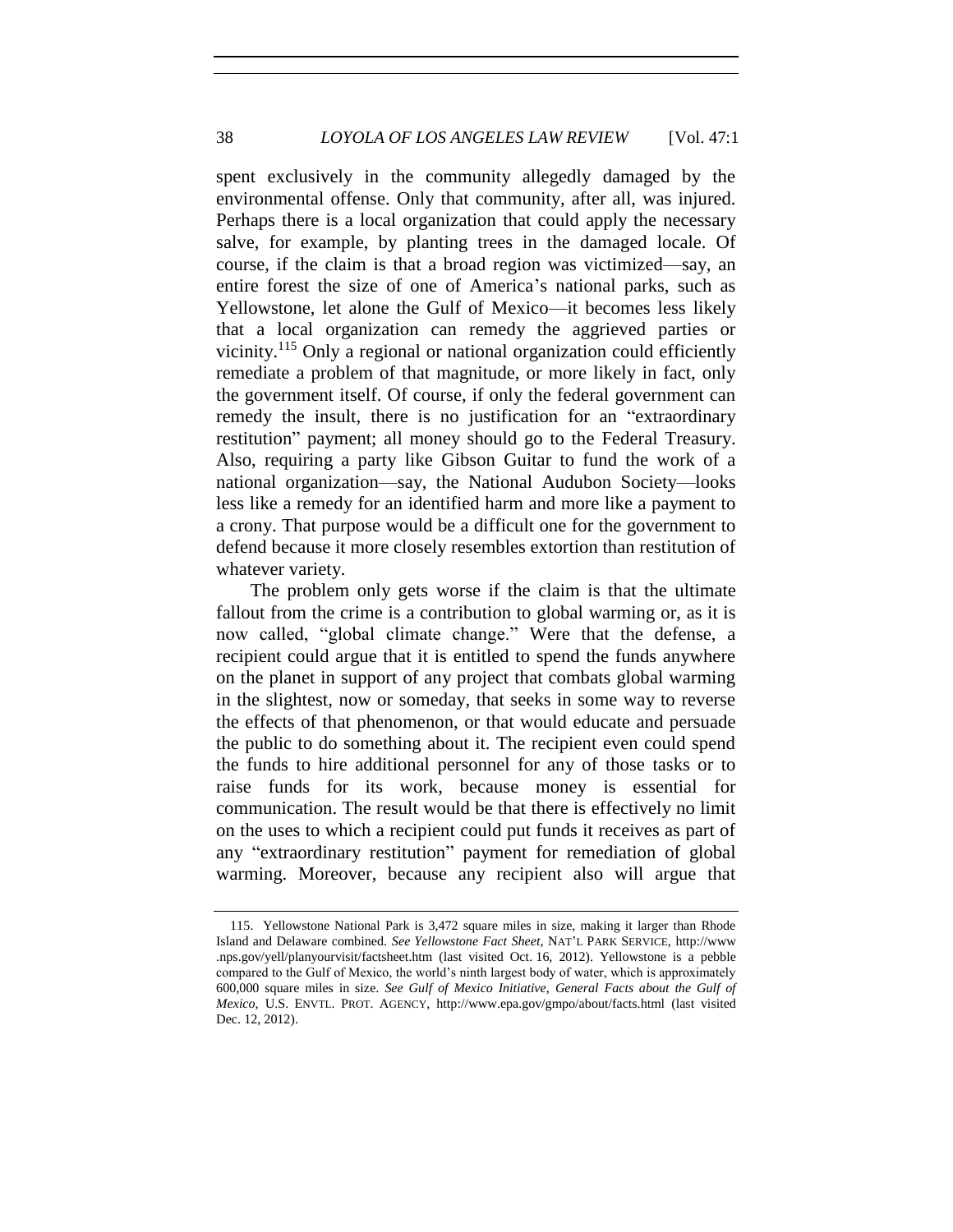"extraordinary restitution" monies are fungible and substitute for funds that could be devoted to other purposes, there is no realistic limitation on the use that could be made of the "extraordinary restitution" payments. And even if there were such a limitation, it would need to be clear and specific so that a recipient could easily know what was prohibited and the Department could readily enforce its limits. Otherwise, the information and enforcement costs make the entire effort unjustified. Under these circumstances, a requirement that the target of an investigation pay monies to an environmental organization dedicated to "doing something" about global warming is a charade. We might as well abandon any pretense of justifying the payment as a form of "restitution," however defined.

Keep in mind that, unlike the common law of contracts, environmental law is a heavily politicized area. In the abstract, reasonable people should be able to disagree over the merits of environmental regulation while acknowledging the reasonableness of an opposing viewpoint. Unfortunately, that is not always the case. Environmental law touches a nerve in several different ways, and debates often generate more heat than light.<sup>116</sup> That controversy

<sup>116.</sup> To start, environmental law has "redistributionist tendencies." LAZARUS, *supra* note 31, at 24–28. The law imposes immediate, always easy-to-spot costs (e.g., higher production costs, lost jobs) on some parties (e.g., upstream businesses, current generations), while affording longterm, sometimes difficult-to-envision benefits (e.g., a marginally-smaller quantity of hazardous waste) to others (e.g., downstream residents, future generations). Parties bearing short-term economic costs might be more willing to suffer that burden, to sacrifice their wellbeing for the next generation if scientific evidence proved the inevitability of long-term harms. But that is not always the case. The lack of certainty makes it politically difficult to demand that some bear short-term economic burdens for others. Moreover, opposing parties in environmental debates often hold moralistic attitudes on the subject. Some members of the environmental community view "environmental protection as a moral, ethical, or spiritual obligation." *Id.* at 27; *see id.* at 28 (footnote omitted) ("[Some] environmentalists derive their zeal for environmental protection, especially on matters such as endangered species protection, from their religious beliefs. For them, environmental degradation constitutes an affront to God."). By contrast, some property owners see environmental regulation as both an affront to the right to use private property as they see fit and a hallmark of a fascist state. *Id.* With each side seeing itself as "good" battling "evil," compromise often is not realistically possible. Finally, the controversial nature of those disputes play out in heated debates within each branch of the federal government. Some of those debates are between congressional committees concerned with the environment (e.g., the Senate Environment and Public Works Committee) and committees concerned with economic development (e.g., the Senate Commerce Committee), or between federal agencies dedicated to environmental protection (e.g., the EPA) and ones subject to environmental regulation (e.g., the Defense Department). Other times those debates occur between the two political branches of government—the (in)famous *Morrison v. Olson*, 487 U.S. 654 (1988), case, a criminal investigation raising the constitutionality of the now-defunct so-called Independent Counsel Act, Ethics in Government Act of 1978, Pub. L. No. 95-521, 92 Stat. 1867 (codified as amended at 28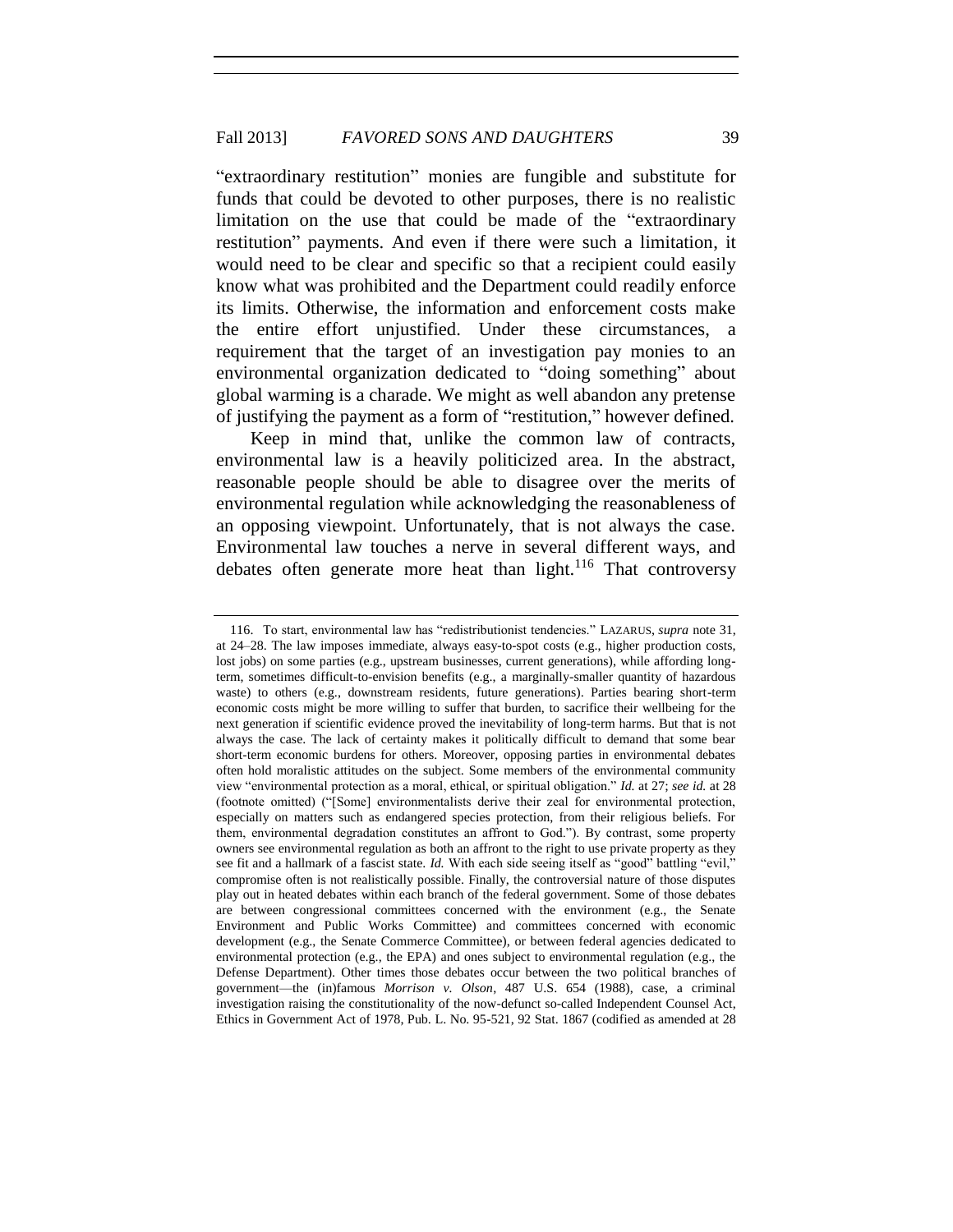40 *LOYOLA OF LOS ANGELES LAW REVIEW* [Vol. 47:1

spills over into criminal enforcement of the environmental laws. As Professor Richard Lazarus has explained, it is a "myth" that criminal environmental decisions are made in a value-neutral context.<sup>117</sup> Political and policy considerations affect decisions to enforce particular regulations and the substance of those regulations.<sup>118</sup>

The decision whether to investigate or charge a particular corporate defendant rests on a host of factors. Some of them, of course, are value neutral, such as the amount and type of evidence showing that a firm has broken the law and the availability of resources to get to the bottom of a case.<sup>119</sup> Each side in the environmental debate may agree with the other over whether most potential defendants should be charged with a crime or only a civil penalty. But not every case fits into that niche. Some reflect policy judgments. "Scarce resources require the executive branch to make decisions about priorities, which, in turn, necessarily reflect significant value judgments regarding social policy."<sup>120</sup> The more importance that an administration gives to a particular subject, the more resources the administration will commit to its enforcement and the more willing an administration may be to "push the edge of the envelope" to promote its policy agenda by advancing novel legal theories in criminal cases, rather than through the regulatory process.

U.S.C. §§ 49, 591-599 (1982)), began as a controversy over environmental protection—or between the federal and state governments over federalism issues. Environmental issues raise some of the most contentious disputes in America today.

<sup>117.</sup> *See* Lazarus, *supra* note 34, at 2456, 2492.

Providing for a meaningful debate in the environmental crimes context is especially difficult. The environmental criminal penalty provisions can attract support from both the more liberal proenvironmental protection legislators and the more conservative "law-and-order" representatives. Both "environmental protection" and "criminal prosecution" enjoy a rhetorical advantage that masks the difficult policy issues underlying their scope and application—and that, unfortunately, render difficult the thoughtful public debate of the policy implications of different options. There is little political advantage for either liberal or conservative legislators to gain through concern for potential overreaching. It is far easier just to assume away those issues and rely on the exercise of prosecutorial discretion—a result naturally supported, notwithstanding the associated pitfalls, by the executive branch agency that wants its programs dignified by criminal sanctions and by a Justice Department that prefers maximum discretion. Consequently, the prospects for legislative or executive branch reform of the existing program are bleak, despite the tremendous need for such reform.

*Id.* at 2508–09 (citations omitted).

<sup>118.</sup> *See* Lazarus, *supra* note 34, at 2457 (footnote omitted); *see also* BURNS, *supra* note 34, at 209 ("[E]nvironmental crime enforcement efforts will likely continue to be influenced by the party affiliation of those controlling the presidency and Congress.").

<sup>119.</sup> *See* BURNS, *supra* note 34, at 137; Lazarus, *supra* note 34, at 2456–57.

<sup>120.</sup> Lazarus, *supra* note 34, at 2457.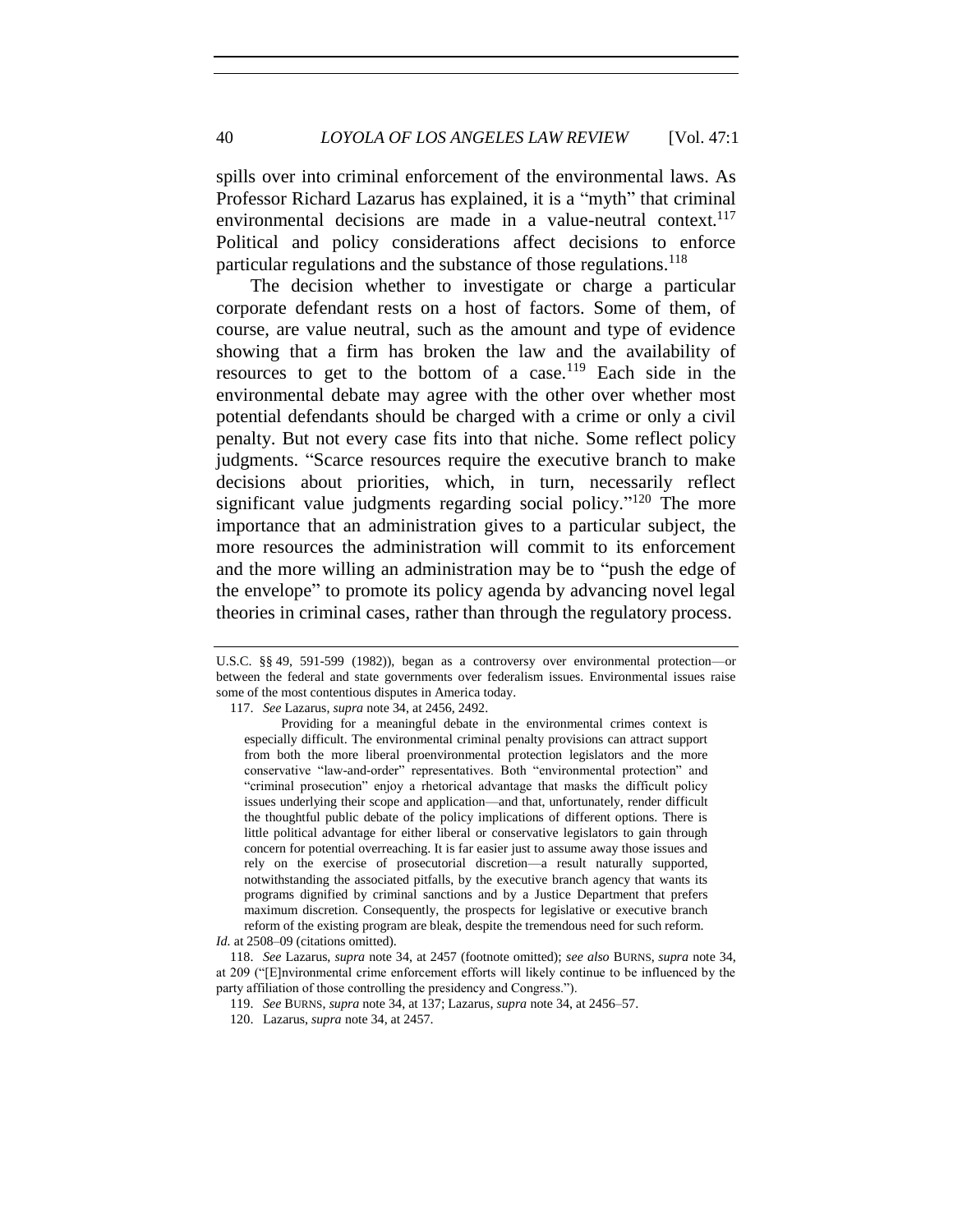The environmental laws are a good example of where that development could occur. Environmental laws address a far more complicated problem than the protection of static property rights secured by the common law of theft. The latter sought to create rules, enforced by the courts in the slow, case-by-case decision-making process characteristic of the common law system that protected individuals against deprivation of a possessory interest in chattels.<sup>121</sup> Environmental law has a far more ambitious goal. Environmental law seeks not only to create static rules defining what is in and out of bounds, but also to create an ongoing regulatory body to take the place of the courts. The agency would be staffed by experts so that over time it can use its superior scientific and technical know-how to discover new threats to human health. The agency also would possess dynamic lawmaking authority, enabling it to adapt a matrix of rules governing a modern industrial society quickly and as often as need be. Specialized types of legal rules are necessary in order to effectively carry out those responsibilities. If environmental law is to safeguard the public against the harms created by a modern industrial society, the governing law must be capacious and flexible, and also must delegate a considerable degree of fact-finding power and discretion to regulators, so that they can mold the shape of the law over time to account for emerging data about known health risks. For that reason, environmental statutes often use broadly written, indeterminate terms representing dynamic, aspirational goals in order to allow agencies room to change their regulations to reflect medical and scientific advances in the hope that continued technological developments will help regulated parties eliminate problems and lower pollution through engineering solutions.<sup>122</sup>

Environmental criminal laws therefore are materially different from ones outlawing what is colloquially known as "street crime." Laws criminalizing conduct such as murder, robbery, rape, arson, and larceny do not butt up against competing economic or social concerns. Laws criminalizing pollution do. Different administrations may give different weight to what it sees as the competing values of environmental protection, clarity in the criminal law, and promotion of business, and therefore may pursue a more-or-less aggressive

<sup>121.</sup> *See* JEROME HALL, THEFT, LAW, AND SOCIETY (2D ED. 1952).

<sup>122.</sup> *See* Lazarus, *supra* note 34, at 2423–27; Lazarus, *Assimilating Environmental Protection*, *supra* note 31, at 882.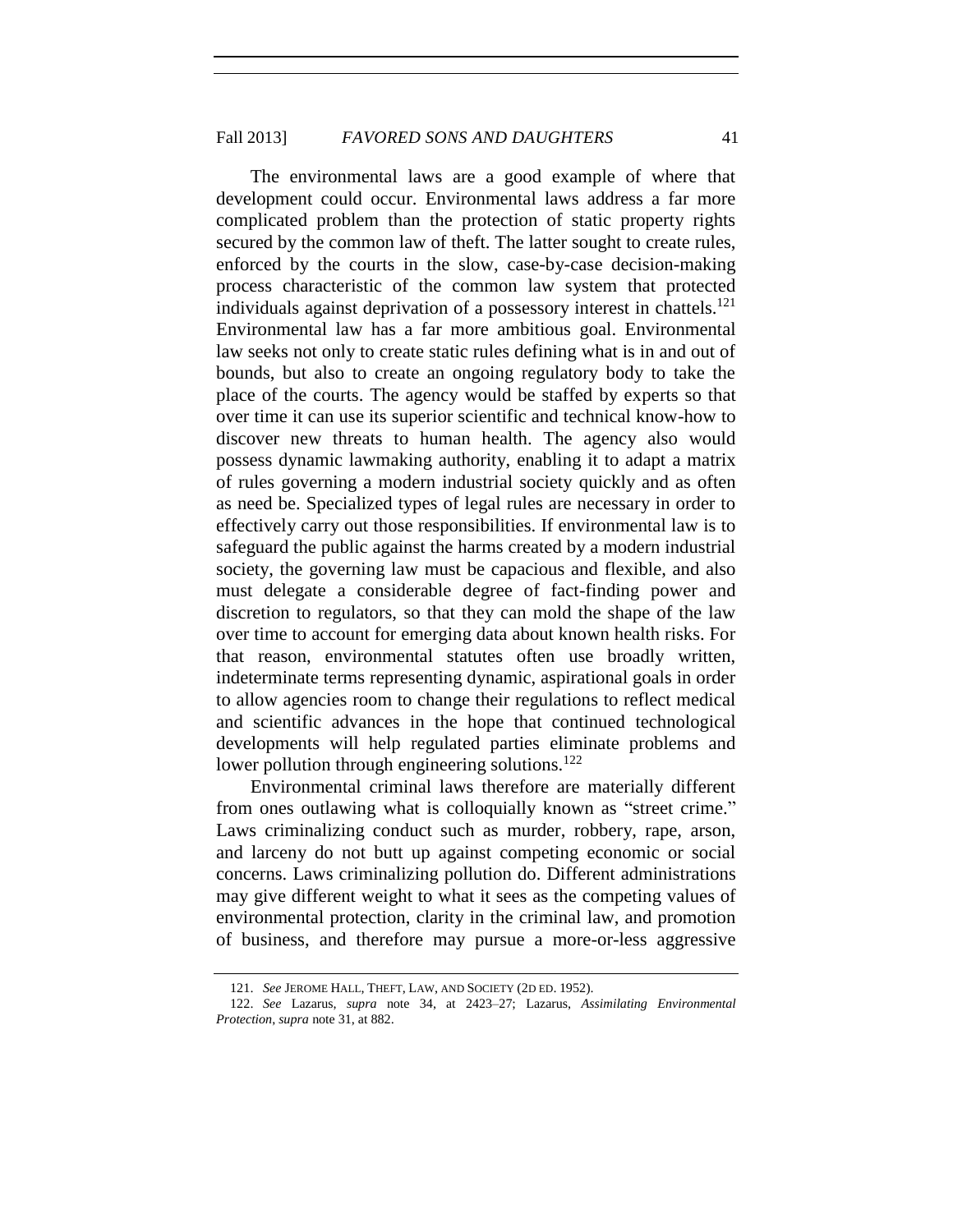interpretation of the environmental codes through advice-giving, compliance-assistance, regulation, litigation, and prosecution. The problem is not limited to any one administration or political party. Political appointees in Republican and Democratic administrations may decide to pursue environmental cases, including criminal prosecution, with more or less vigor, depending on their very different assessments of exactly how clear a law should be before someone should be charged with a crime or just how far away from the line of illegality a private party should remain in order to protect a particular interest from environmental harm.<sup>123</sup> The differences may exist within one branch of government (e.g., the EPA vs. the Commerce Department or the House vs. the Senate) or between branches (Capitol Hill vs. the White House).<sup>124</sup> Those judgments, in turn, may hinge on the state of the overall economy or the affected industry, the administration's tradeoff between the fact or risk of environmental degradation and a hoped-for economic benefit of reduced criminal enforcement, the administration's willingness to withstand public criticism from the right or the left played out in the media, or the entreaties of very different constituencies in the legislative and executive branches, as well as elsewhere inside or outside the government.<sup>125</sup> It therefore should come as no surprise to anyone that "environmental law is the product of fiercely contested entrepreneurial politics within both the legislative and executive branches." <sup>126</sup> The result is that criminal environmental enforcement can become as intertwined as regulatory environmental enforcement

<sup>123.</sup> *Cf., e.g.*, Richard Wasserstrom, *Strict Liability in the Criminal Law*, 12 STAN. L. REV. 721, 736–40 (1960) (stating that strict criminal liability is necessary to dissuade from entering potentially dangerous lines of work all but those parties committed to scrupulous exactitude in following safety protocols and to ensure that parties engaged in those activities steer clear of the lines necessary to protect the public against harm).

<sup>124.</sup> *See, e.g*., BURNS, *supra* note 34, at 209. As Professor Lazarus has noted:

A philosophical split has persisted between the two branches of government on environmental issues during the past twenty-five years [1969–84]. While Congress has enacted laws largely reflective of the nation's aspirations regarding environmental protection, the executive branch has been more responsive to those concerned about the economic and social costs of implementing those laws.

The upshot has been a steady supply of interbranch feuding.

Lazarus, *Assimilating Environmental Protection supra* note 31, at 876–77.

<sup>125.</sup> Lazarus, *supra* note 34, at 2427–28.

<sup>126.</sup> *Id.* at 2427; *id*. at 2494 ("Both sides [*i.e*., the legislative and executive branches] therefore are engaging in the same misguided grandstanding when they claim that the other is 'playing politics with crime.' Environmental law has a political dimension. So too does crime.").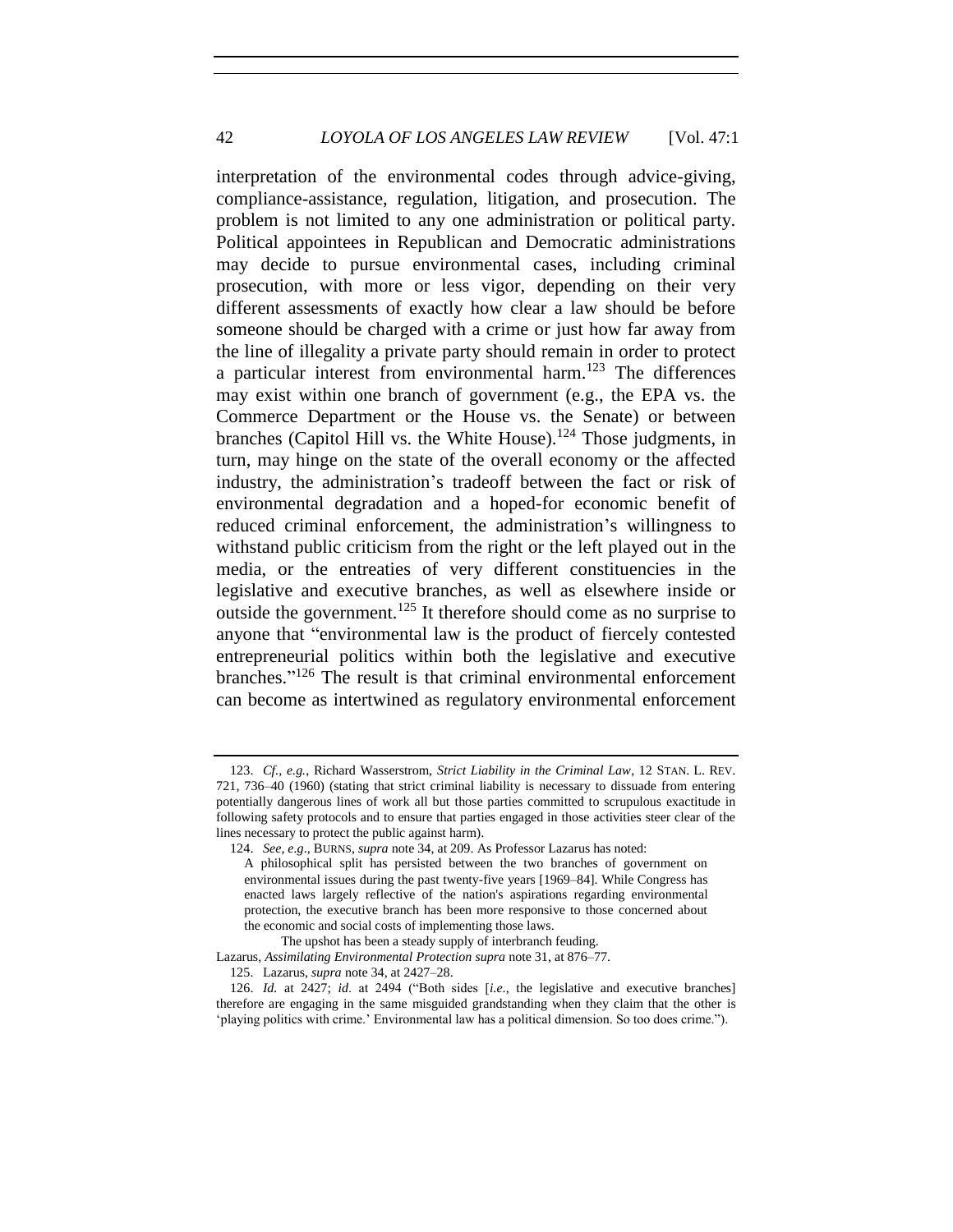with an administration's environmental, economic, and legal policies.<sup>127</sup>

If so, there is a powerful policy argument for rejecting the use of "extraordinary restitution" conditions in nonprosecution agreements: namely, they are susceptible to abuse. Turn again to the Gibson Guitar case. Why did the Justice Department direct Gibson Guitar to give the NFWF \$50,000? Was NFWF injured by Gibson Guitar's actions? Doubtful. If the claimed injury was that Gibson Guitar's illegality marginally increased global warming, then everyone on the planet would be injured, not just NFWF. Can NFWF be deemed a representative for the parties injured overseas, akin to the representative in a class action? No. It suffered no injury, and the agreement does not require NFWF to spend the money in India and Madagascar. Is NFWF an adequate representative for everyone on the planet? That question answers itself. Did the Department choose NFWF because it is an environmental organization? The agreement is silent in that regard. But if that is the reason, NFWF is in no better a position than the National Audubon Society, Resources for the Future, or dozens of other environmental organizations. Did the Department choose NFWF because NFWF can disburse funds to other organizations? Maybe, but that is Congress's job, not the Department's. Is there a reason to favor environmental organizations over other charities? It is not obvious that there is. The Department could have chosen the Potomac Labrador Retriever Rescue Society, the Lighthouse for the Blind, or the Boys & Girls Clubs. They also are worthwhile organizations, they also pursue noble goals, and money is fungible.

What is most troubling about the Gibson Guitar case is not that the Justice Department gave no reason for its choice. The deeper problem is with the Justice Department making *any* such choice. If Gibson Guitar had paid the \$50,000 as a fine, the public would have benefitted. Instead, the taxpayers wound up subsidizing the NFWF or whatever environmental organization ultimately receives Gibson

<sup>127.</sup> Commentators have made the same point in other contexts, as well. *See* JONATHAN R. MACEY, CORPORATE GOVERNANCE: PROMISES KEPT, PROMISES BROKEN 110 (2008) ("In the post-Enron world, the SEC, always a bureaucracy interested in maximizing political support, is guided by political considerations rather than policy considerations in its determination of which new corporate governance rules should be promulgated, and in determining how its existing rules should be enforced.").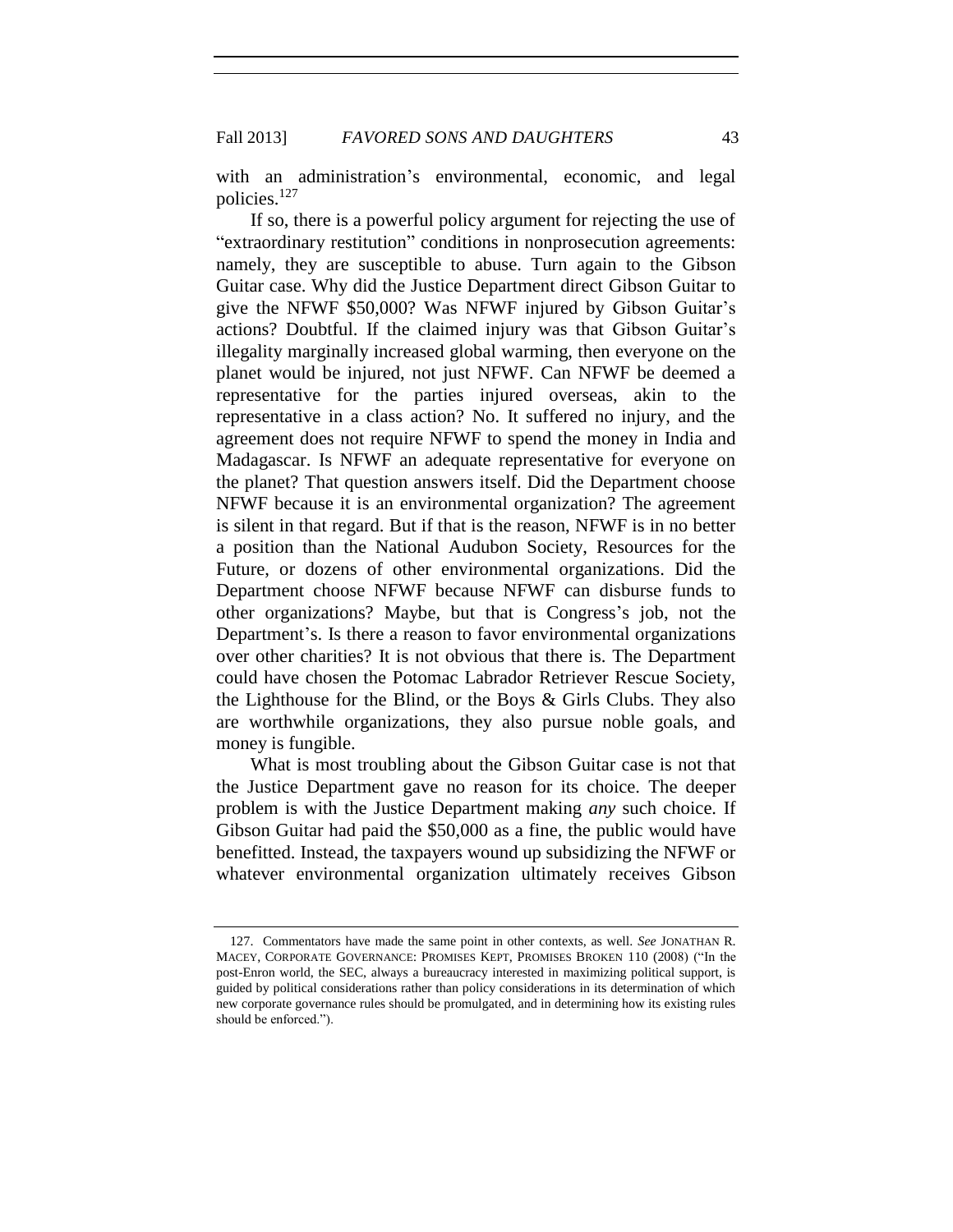Guitar's money. The Justice Department should not be in the business of making that decision. The Constitution bars the government from spending unappropriated funds<sup>128</sup> and the Anti-Deficiency  $Act^{129}$  prohibits the government from "mak[ing] or authoriz[ing] an expenditure or obligation exceeding . . . an appropriation" or relevant fund.<sup>130</sup> It is a prerogative of Congress, not the Executive, to allocate federal funds.<sup>131</sup> The upshot is that the Justice Department needs authority to give away the public's money,<sup>132</sup> and Congress has not given the Justice Department the necessary authority.

That is important because, viewed from an economic perspective, these restitutionary awards are an unauthorized distribution of public funds that otherwise would be deposited into the Federal Treasury. A corporation cannot be imprisoned; the only penalty that it can ultimately suffer is financial.<sup>133</sup> That penalty can be a direct cost (e.g., fines, restitution) or an indirect one (e.g., fees paid to a corporate monitor, an inefficient organizational structure demanded by the monitor). Either way, the company suffers a monetary loss, and the total penalty is the same regardless of the recipient. A \$1 million loss hurts the company economically just as much (or just as little) whether it is paid into the Federal Treasury or to a private party. In deciding whether to enter into a nonprosecution agreement, a corporation will determine exactly what penalty it is willing to pay to make an investigation go away, and it will care little about the name of the payee that its treasurer must put on the check. As a result, any money that the government demands to be paid to a private party is money that the corporation would be willing to pay into the federal fisc, which would help underwrite the general costs

<sup>128.</sup> U.S. CONST. art. I, § 9, cl. 7 ("No Money shall be drawn from the Treasury, but in Consequence of Appropriations made by Law . . . .").

<sup>129.</sup> Pub. L. No. 97-258, 96 Stat. 923 (1982) (codified at 31 U.S.C. § 1341 (2006)).

<sup>130.</sup> 31 U.S.C. § 1341(a)(1)(A) (2006).

<sup>131.</sup> *See* THE FEDERALIST NO. 58, at 357 (James Madison) (Clinton Rossiter ed., 2003) ("They [*viz.*, the Senate and House of Representatives] . . . hold the purse. . . . This power over the purse may, in fact, be regarded as the most complete and effectual weapon with which any constitution can arm the immediate representatives of the people . . . for carrying into effect every just and salutary measure.").

<sup>132.</sup> *See, e.g.*, Office of Pers. Mgmt. v. Richmond, 496 U.S. 414, 424 (1990) (explaining that estoppel does not apply against the executive branch because it is Congress's prerogative to disburse federal funds).

<sup>133.</sup> *See* STONE, *supra* note 27, at 36 (any penalty imposable on a corporation ultimately is an economic sanction).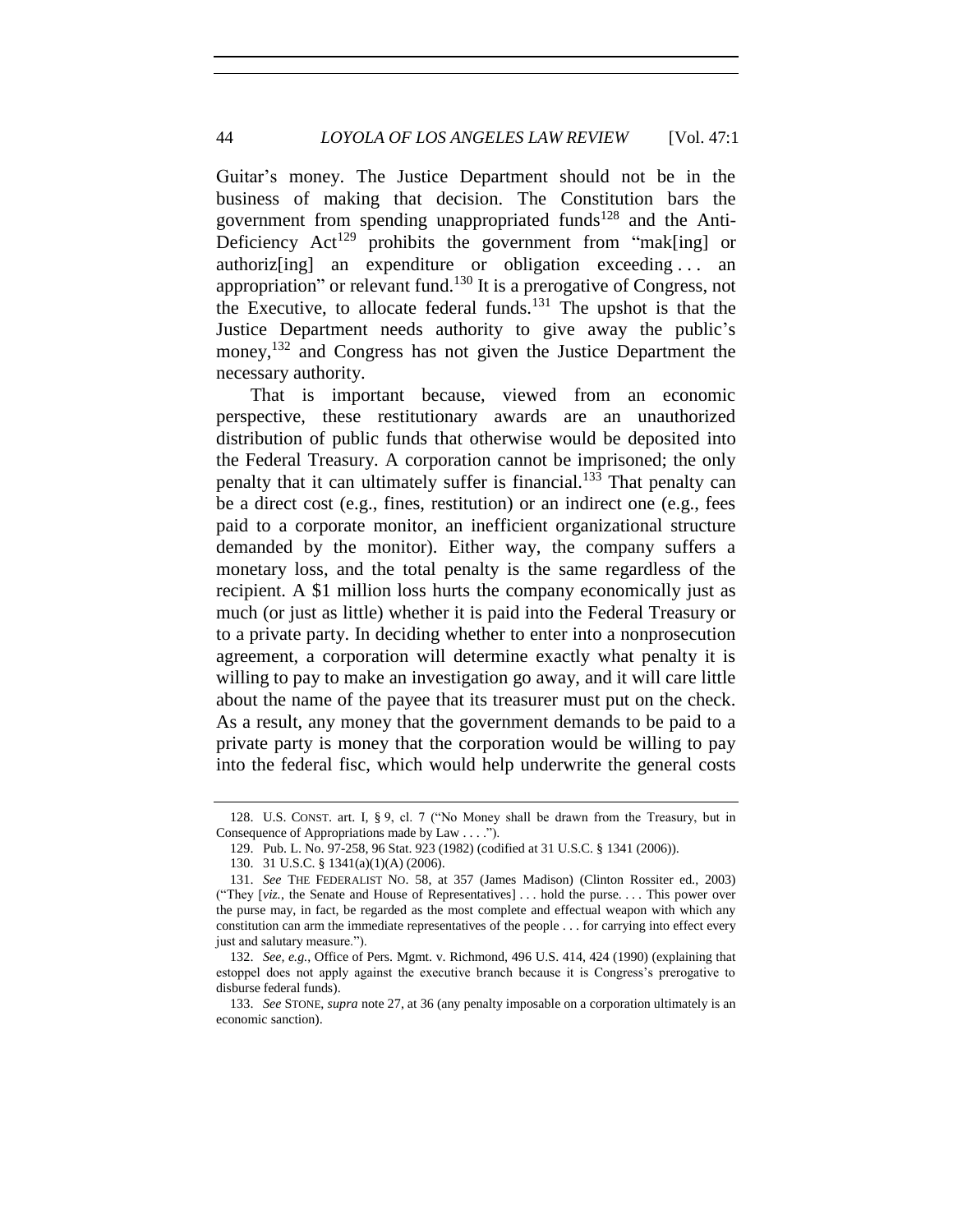of running the government. Money that the government demands to be paid to a private party therefore is tantamount to disbursing money from the Federal Treasury to a private party that Congress has not authorized. Even if the Appropriations Clause and the Antideficiency Act do not expressly outlaw that practice, they surely express a public policy that only the elected officials in Congress should decide who may receive federal funds and how those funds should be spent.<sup>134</sup> Allowing the Justice Department to make those decisions at a retail level denies the public of the opportunity to learn how their elected representatives are spending tax dollars, which is an essential ingredient of the factors that the electorate would want to know when making the biennial, quadrennial, and sexennial decisions about who should represent them in Congress and the White House.

Aggravating this practice is the secrecy enshrouding most nonprosecution agreements. Trials and guilty-plea proceedings occur in courtrooms open to the public.<sup>135</sup> Plea bargaining occurs in offices or courthouse corridors, or by phone or e-mail.<sup>136</sup> Only the participants are invited. Plea bargaining always has been conducted out of the public eye, originally out of a need for secrecy, now out of a need for efficiency.<sup>137</sup> There is generally no reason to object to that practice. The government cannot punish a defendant until he publicly pleads guilty and the judge publicly sentences him. But there is no guarantee that the terms of nonprosecution agreements will become public knowledge. The government can withhold such agreements on the theory that they are pre-decisional memoranda, and the government could demand as part of the agreement that the target keep the agreement confidential.<sup>138</sup> And there is no statutory

<sup>134.</sup> U.S. CONST. art. I § 9, cl. 7; 31 U.S.C. § 1341 (2006).

<sup>135.</sup> *See, e.g.*, Richmond Newspapers, Inc. v. Virginia, 448 U.S. 555 (1980).

<sup>136.</sup> *See, e.g.*, Barkow, *supra* note 82, at 188; BLUMBERG, *supra* note 53, at 5 (describing "the secret negotiation sessions which become forever submerged in the final plea of guilty"); HEUMANN, *supra* note 53, at 169.

<sup>137.</sup> *See, e.g.*, Blackledge v. Allison, 431 U.S. 63, 76 (1977).

<sup>138.</sup> The Freedom of Information Act (FOIA) exempts from disclosure documents covered by the attorney work-product doctrine. 5 U.S.C. § 552(b)(5) (2012). *See* Fed. Trade Comm'n v. Grolier, Inc., 462 U.S. 19 (1983); Nat'l Labor Relations Bd. v. Sears Roebuck & Co., 421 U.S. 132 (1975). *Nonprosecution* agreements arguably can be withheld on the ground because they are temporary agreements *not* to file charges that the Department reserves the right to walk away from if the target does not keep his end of the deal. It is a closer question whether *deferred* prosecution agreements also can be withheld under FOIA on the ground. The government already has obtained an indictment, and it would need the approval of the district court to dismiss the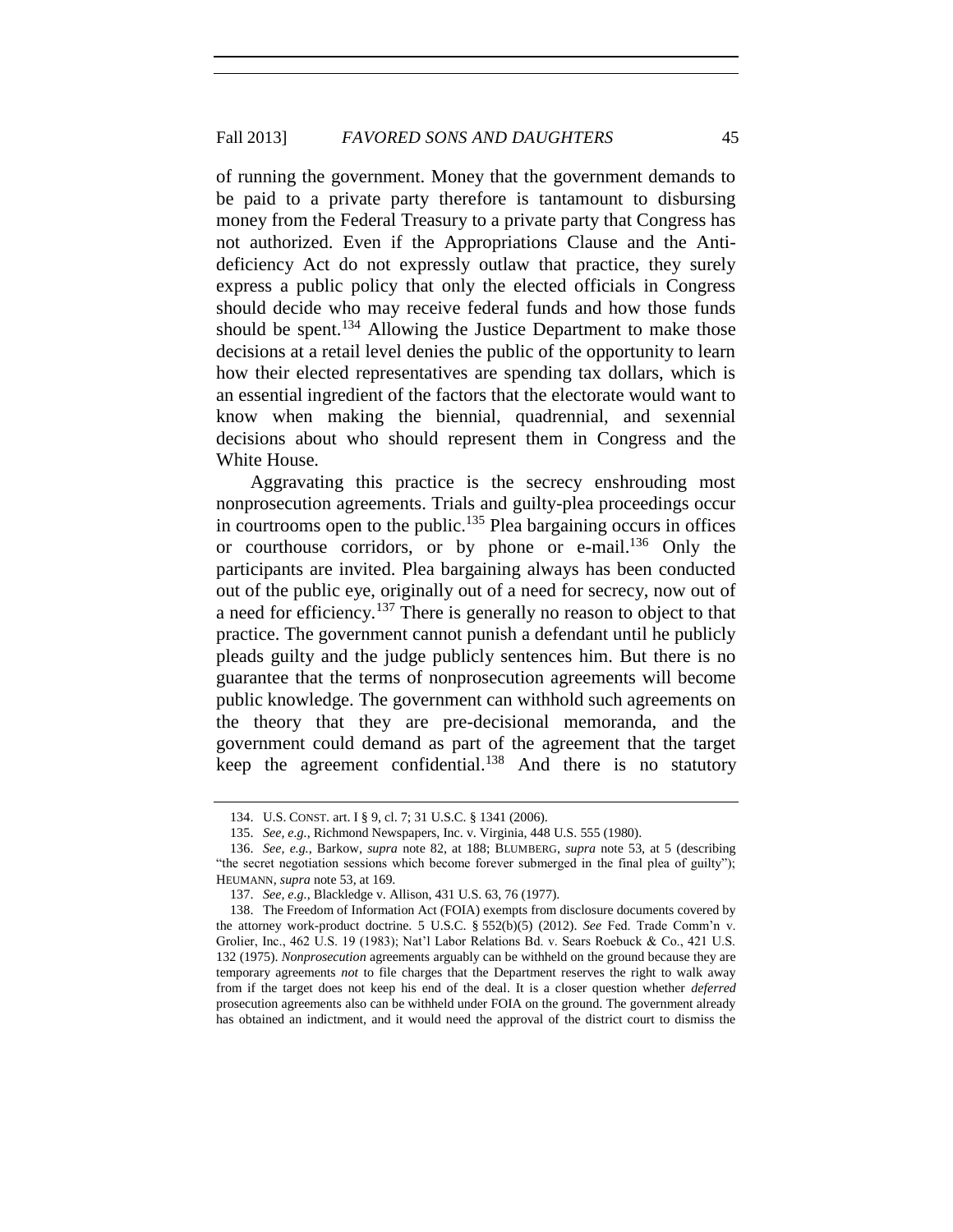requirement that parties like the NFWF publicly identify the ultimate recipients of extraordinary restitution and that those organizations or individuals provide a public accounting of how they spend the dollars they receive. Those results make it difficult for the public to know the identity of the parties who ultimately receive monies that otherwise would have been deposited into the Federal Treasury, effectively enshrouding recipients of the government's favor.

There is, however, an additional defense that could be offered for these payments. The government could argue that they are akin to payments made to informants who let the government know about crimes or criminals.<sup>139</sup> Law-enforcement agencies sometimes "put on the payroll" individuals, known in the vernacular as "snitches," who let the police know when they hear something about a crime that has occurred, is in the offing, or may just be in the wind. Paying informants for evidence regarding a crime is a longstanding and valuable law-enforcement practice.<sup>140</sup> If that is the explanation for contributions like these, the practice is not inherently an illegitimate one. But the method by which the Justice Department goes about this practice is problematic because it is done in secret.

It is far from obvious that payments to environmental groups should be kept secret. Secrecy cannot be defended on the ground that environmental groups fear retaliation by corporate America. Fortune 500 companies are hardly tantamount to Columbian drug cartels. Secrecy also keeps the public from learning why the government is paying environmental groups (viz., Are environmental groups supplying the government with leads or just receiving checks?), which groups are acting as government informants (viz., Is NFWF the only recipient?), whether those payments are effective (viz., Have any of those leads panned out?), or anything else that is necessary for the electorate to know in order to hold government officials accountable for how they disburse public monies. And it would be impossible to justify a \$2.394 billion payment to the NFWF as a bounty for bringing in BP for the Gulf of Mexico oil spill. After all,

charges before trial. *See* FED. R. CRIM. P. 48(a). The Justice Department, however, likely would argue that the terms of the agreement could be presumptively withheld.

<sup>139.</sup> *See, e.g.*, Andrew S. Hogeland, *Criminal Enforcement of Environmental Laws*, 75 MASS. L. REV. 112, 114, 118 (1990) (providing examples of private environmental groups working with criminal prosecutors).

<sup>140.</sup> *See, e.g*., Richard C. Donnelly, *Judicial Control of Informants, Spies, Stool Pigeons, and Agent Provocateurs*, 60 YALE L.J. 1091, 1091 (1951).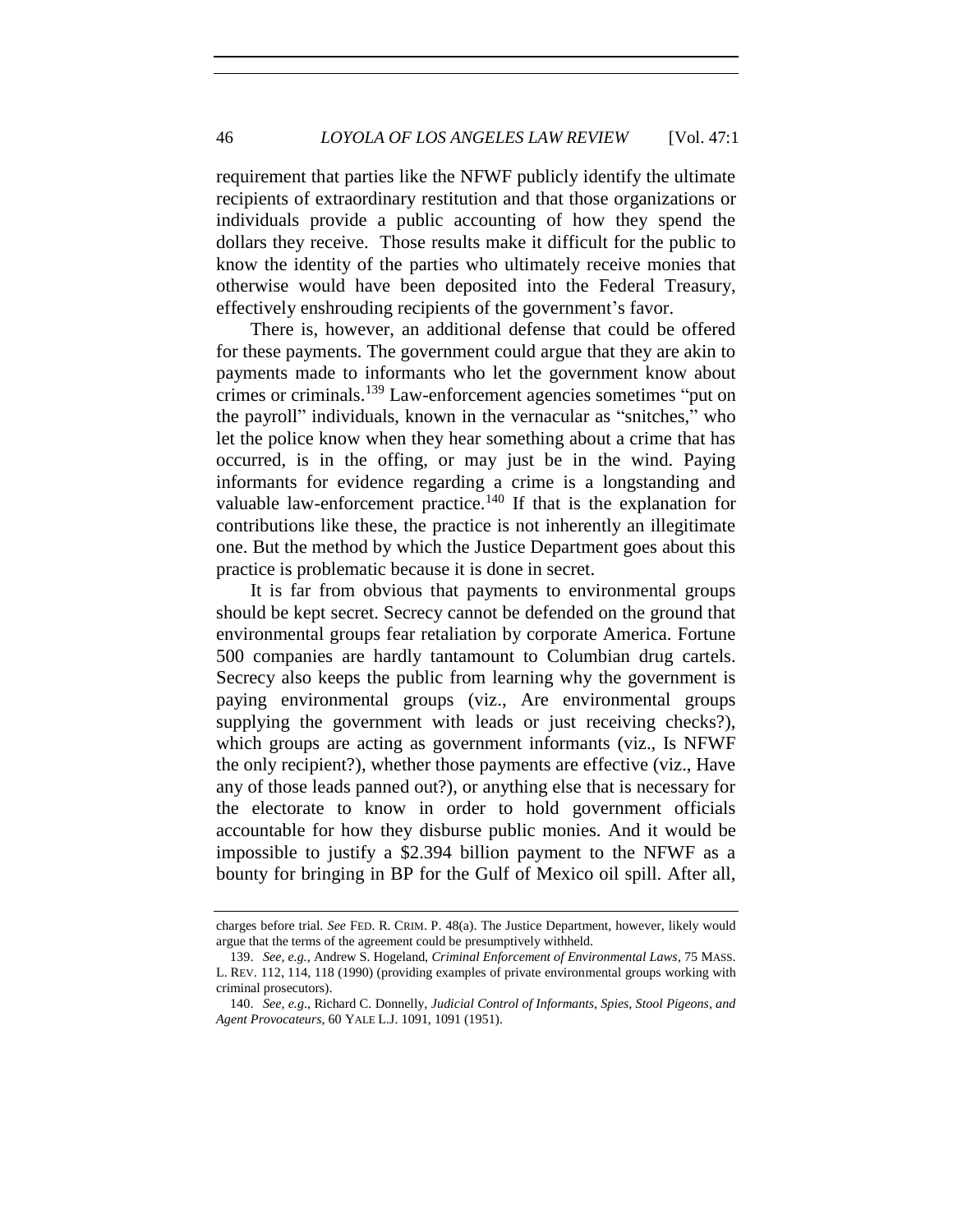the federal government offered only a \$27 million reward for the capture of Osama bin Laden.<sup>141</sup> Of course, environmental groups may object to being labeled "stoolies," but their objection to how they might be portrayed is an insufficient reason for allowing the executive branch to disburse unappropriated public funds in a manner that obscures its conduct, that appears to be done for a purpose unrelated to law enforcement, and that is susceptible to abuse.

#### *C. The Need for a Suitable Referee*

The final troubling feature of nonprosecution agreements is that they are designed without judicial review in mind—in fact, their goal is to keep any court from becoming involved at all. Trial judges are involved in the plea-bargaining process because a guilty plea results in a judgment of conviction that provides the necessary legal justification for a criminal punishment.<sup>142</sup> When the government and a defendant settle a case before charges are filed, however, a district court judge never becomes a participant. The agreement effectively serves as a private contract between the parties, and, like any other contract, a nonprosecution agreement does not inevitably and directly involve the judiciary. In contrast to a plea agreement or settlement of a pending lawsuit, no one needs to submit a nonprosecution agreement to a judge for his blessing before it can take effect. Only if one or the other party were to see a need for an independent construction of a nonprosecution agreement's terms or for enforcement of its requirements against a recalcitrant party would a court become involved. Yet, some nonprosecution agreements foreclose any resort to judicial review and leave any question of

<sup>141.</sup> Carrie Johnson, *Who Gets the \$27 Million Reward Offered for Bin Laden's Capture?*, NPR (May 2, 2011, 4:48 PM), http://www.npr.org/blogs/thetwo-way/2011/05/04/135929518/who -gets-the-27-million-reward-offered-for-bin-ladens-capture.

<sup>142.</sup> *See* Menna v. New York, 423 U.S. 61, 62 n.2 (1975) ("[A] counseled plea of guilty is an admission of factual guilt so reliable that, where voluntary and intelligent, it quite validly removes the issue of factual guilt from the case. In most cases, factual guilt is a sufficient basis for the State's imposition of punishment."); McMann v. Richardson, 397 U.S. 759, 766 (1970) ("A conviction after a plea of guilty normally rests on the defendant's own admission in open court that he committed the acts with which he is charged."); Kercheval v. United States, 274 U.S. 220, 223 (1927) ("A plea of guilty differs in purpose and effect from a mere admission or an extra-judicial confession; it is itself a conviction. Like a verdict of a jury it is conclusive. More is not required; the court has nothing to do but give judgment and sentence."). For the peculiar instance where a guilty plea does not rest on an in-court admission of the crime, see *North Carolina v. Alford*, 400 U.S. 25 (1970); *supra* note 70.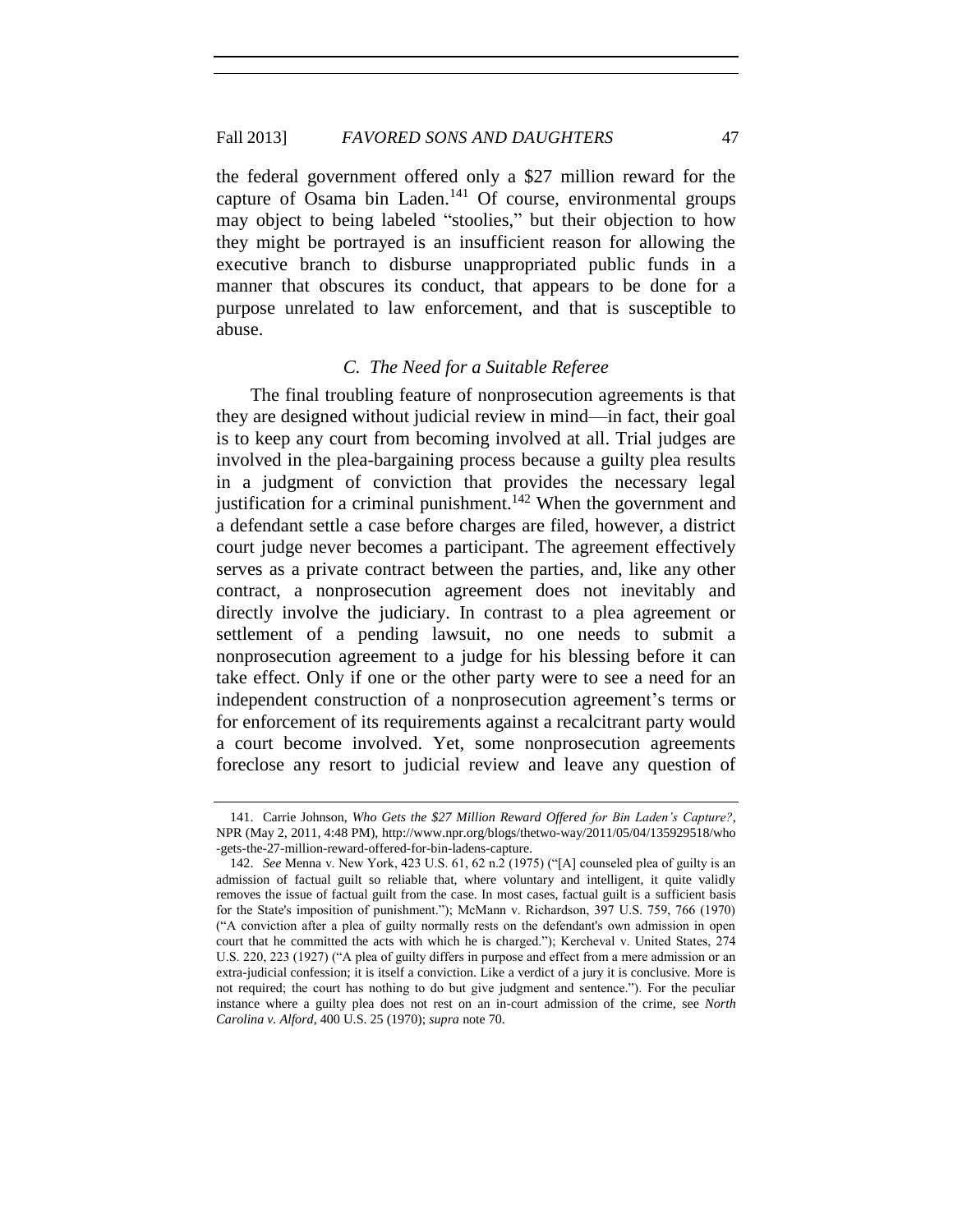48 *LOYOLA OF LOS ANGELES LAW REVIEW* [Vol. 47:1

interpretation or compliance in the hands of the Justice Department.<sup>143</sup>

Avoidance of judicial review by contracting parties generally raises few legal concerns. The law encourages private parties to negotiate contracts as well as mutually acceptable mechanisms for dispute resolution. As part of that freedom, parties may choose their own forum for interpretation and enforcement of their agreement. They may use the federal or state courts, but they also can avoid the courts altogether, opting instead for binding arbitration, for example, as their chosen mechanism. In fact, a series of recent Supreme Court decisions liberally applying the protections afforded contracting parties by the Federal Arbitration Act<sup>144</sup> in light of the "national policy favoring arbitration<sup>"145</sup> would virtually guarantee a party the right to opt out of the judicial process altogether.<sup>146</sup>

Three (rather obvious) factors, however, make nonprosecution agreements different from run-of-the-mill contracts. Two are that the federal government is a party to the agreement, and the agreement resolves a criminal investigation. One consequence of those factors is that the Constitution may limit the type of agreements that the government may negotiate, either by forbidding certain elements (e.g., imprisonment) or requiring others that normally would not be demanded when private parties negotiate a compromise (e.g., representation by counsel). The rationale for those limitations rests in part on the fact that the parties to a nonprosecution agreement do not have equal bargaining power. The government has a monopoly over the criminal process, and, unlike cases where a private company holds a monopoly over some industry, "[t]hat power cannot be eroded by new entry, and no one in the crosshairs of the prosecutor can just walk away." <sup>147</sup> The law may limit what a monopolist can do for the benefit of the public, and that may involve curtailing the monopolist's power. As Professor Epstein put it, "[s]ometimes the greater power"—viz., the authority to forego nonprosecution

<sup>143.</sup> *See* Greenblum, *supra* note 2, at 1871–72, 1881–82, 1892–93.

<sup>144.</sup> 9 U.S.C. §§ 1–16 (2006).

<sup>145.</sup> Buckeye Check Cashing, Inc. v. Cardegna, 546 U.S. 440, 443 (2006).

<sup>146.</sup> *See, e.g.*, AT&T Mobility LLC v. Concepcion, 131 S. Ct. 1740 (2011) (holding that the Federal Arbitration Act preempts a state law rule deeming unconscionable the use of class arbitration waivers); Preston v. Ferrer, 552 U.S. 346 (2008) (holding that the act preempts a state law rule exempting certain types of contracts from arbitration).

<sup>147.</sup> Epstein, *supra* note 4, at 49.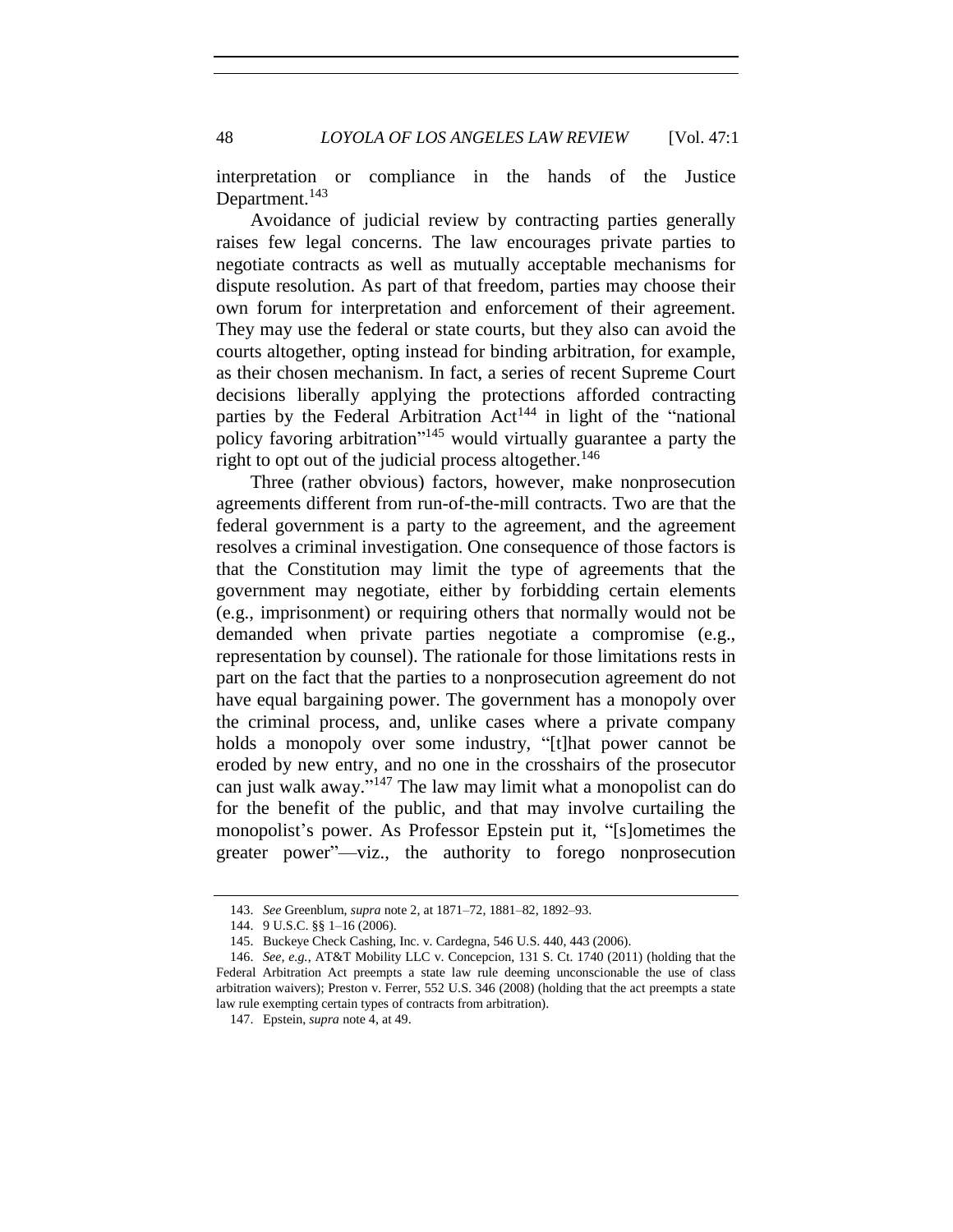agreements entirely—"does not encompass the lesser power"—the ability to impose any condition it wishes in such an agreement.<sup>148</sup>

The third factor is also an important one. In the criminal process, the Constitution places numerous barricades in the government's path in order to limit its ability to punish private parties for crimes, even when there is no factual or legal doubt of a suspect's guilt. The Constitution seeks not only to protect an individual against his own improvident decisions, but also (on occasion) to deny the government the ability to demand of private parties even what they knowingly and freely might consent to abandon. A defendant cannot consent to be imprisoned when that penalty is not authorized, even if he agrees to be confined in lieu of paying a fine.<sup>149</sup>

The possibility that an agreement may contain an unlawful provision is not problematic when a party is able and willing to challenge the agreement in court or some other forum. But that possibility does pose a conundrum when neither party objects to the agreement because each one finds it favorable as a whole and neither party wants to see it set aside on the ground that one or more provisions are invalid. In fact, when that is true, and a nonprosecution agreement contains a legally suspect term, no party wants to involve a court in the interpretation or administration of the agreement because everyone would fear that the entire deal could unravel once the judge controls it. Yet, if a term in a nonprosecution agreement were unconstitutional or unjustifiable as a matter of public policy, the public would be better served by having that provision held invalid even at the cost of spoiling the agreement in its entirety and upsetting the expectations of the parties. All such provisions should be out of bounds regardless of whether a private party accepts or objects to them. The difficulty is that unless and until the government files a criminal charge against the target of the investigation, a federal court cannot referee a dispute over its terms

<sup>148.</sup> *Id*. The Supreme Court's decision in *Citizens United v. Federal Election Commission*, 558 U.S. 310 (2010) illustrates that point. *Citizens United* makes it clear that, although parties do not have a constitutional right to create a corporation, the federal and state governments cannot prohibit corporations from exercising the right to free speech. *Id.* at 368. *See also, e.g.*, Perry v. Sindermann, 408 U.S. 593, 597 (1972) ("For at least a quarter-century, this Court has made clear that even though a person has no 'right' to a valuable governmental benefit and even though the government may deny him the benefit for any number of reasons, there are some reasons upon which the government may not rely.").

<sup>149.</sup> *See supra* notes 83–87.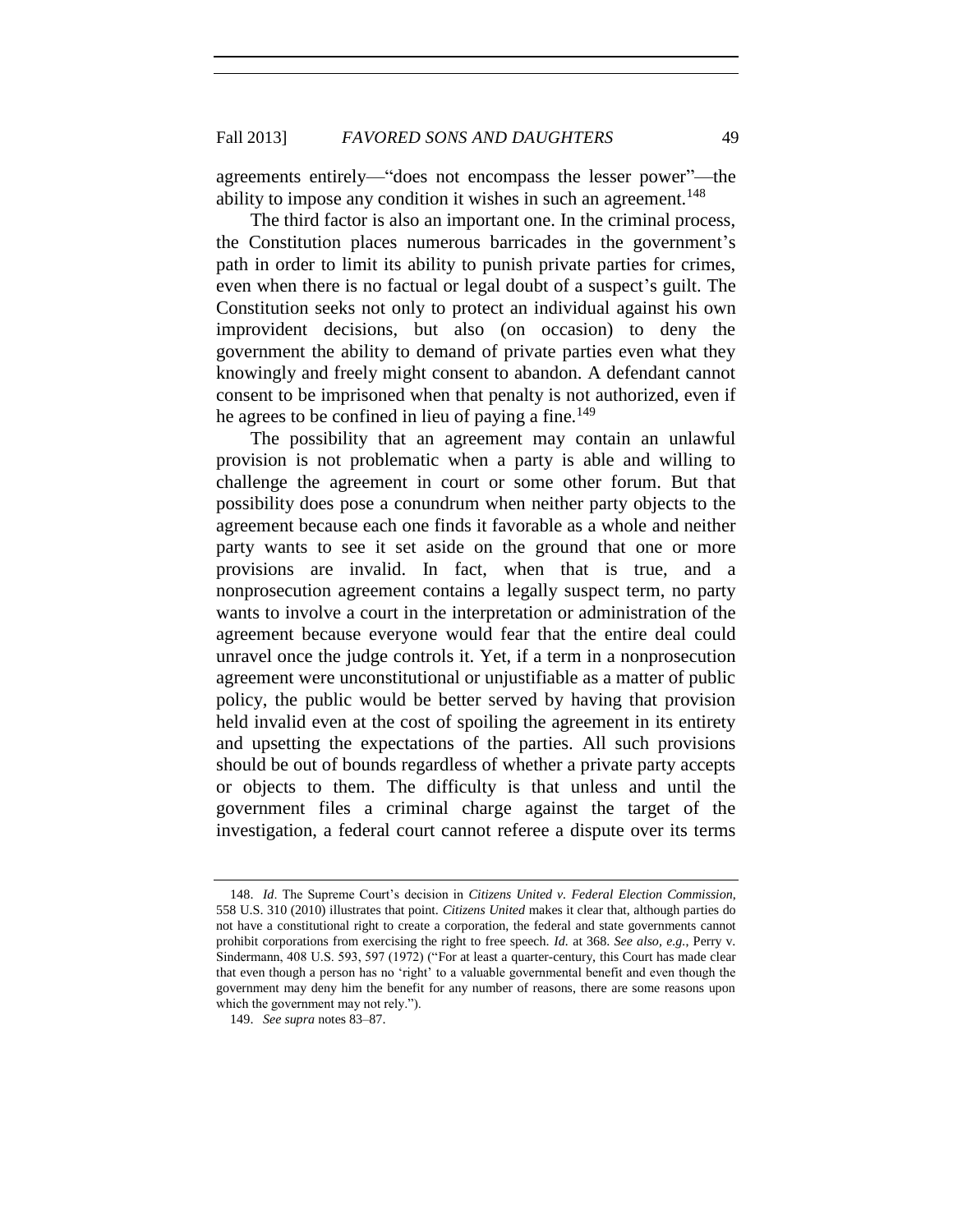50 *LOYOLA OF LOS ANGELES LAW REVIEW* [Vol. 47:1

because there would be no "Case or Controversy" between the parties necessary to establish federal jurisdiction. The attorney general could and should prohibit the government from entering into nonprosecution agreements that contain invalid terms, but it is the Justice Department that is responsible for that troublesome feature, so asking the Department to overrule itself is not likely to be successful. Congress could intervene and forbid the Department from using unlawful terms, but Congress could wind up chasing a variety of specific problems in these agreements because there may be more than one objectionable feature to them.

One approach is worth considering. Congress should require the parties to a nonprosecution agreement to submit it to review by a United States magistrate judge for him or her to determine whether the agreement is lawful. A federal district court may not be able to express an opinion on the validity of such an agreement because doing so could be tantamount to offering an advisory opinion on legal issues that are not part of a "Case or Controversy," an action that an Article III court cannot undertake.<sup>150</sup> But a United States magistrate judge is not an Article III judge,  $^{151}$  so he or she can be tasked with responsibilities that are not limited by the Case or Controversy requirement. Magistrate judges already perform functions such as issuing search warrants that are not governed by Article III.<sup>152</sup> Accordingly, there should be no objection to having magistrate judges review nonprosecution agreements. Directing them to do so enables a judicial officer to address the validity of such agreements and makes it easier for the public to gain access to their terms, since an agreement submitted to a magistrate judge likely would become a public record that the public could access via the Internet.<sup>153</sup> Those functions are worth directing magistrate judges to pursue.

<sup>150.</sup> *See*, *e.g*., Hayburn's Case, 2 U.S. (2 Dall.) 409 (1792) (establishing that federal courts cannot issue advisory opinions).

<sup>151.</sup> *Compare*, *e.g.*, U.S. CONST. art. III, § 1 (federal judges serve during "good Behaviour"), *with* Federal Magistrate's Act, 28 U.S.C. § 631 (2012) (full-time magistrates serve an eight-year term, and part-time magistrates serve a four-year term).

<sup>152.</sup> FED. R. CRIM. P. 41(b) (magistrate judges can issue search warrants).

<sup>153.</sup> *See, e.g*., Press-Enter. Co. v. Superior Court, 464 U.S. 501, 509–10 (1984) (stating that the public and media are presumptively entitled to access court records); Richmond Newspapers, Inc. v. Virginia, 448 U.S. 555 (1980) (establishing that the public has a constitutional right of access to criminal trials); Nixon v. Warner Commc'ns, Inc., 435 U.S. 589, 597–99 (1978) (footnotes omitted) (discussing the common-law right of access to judicial records); Colquitt,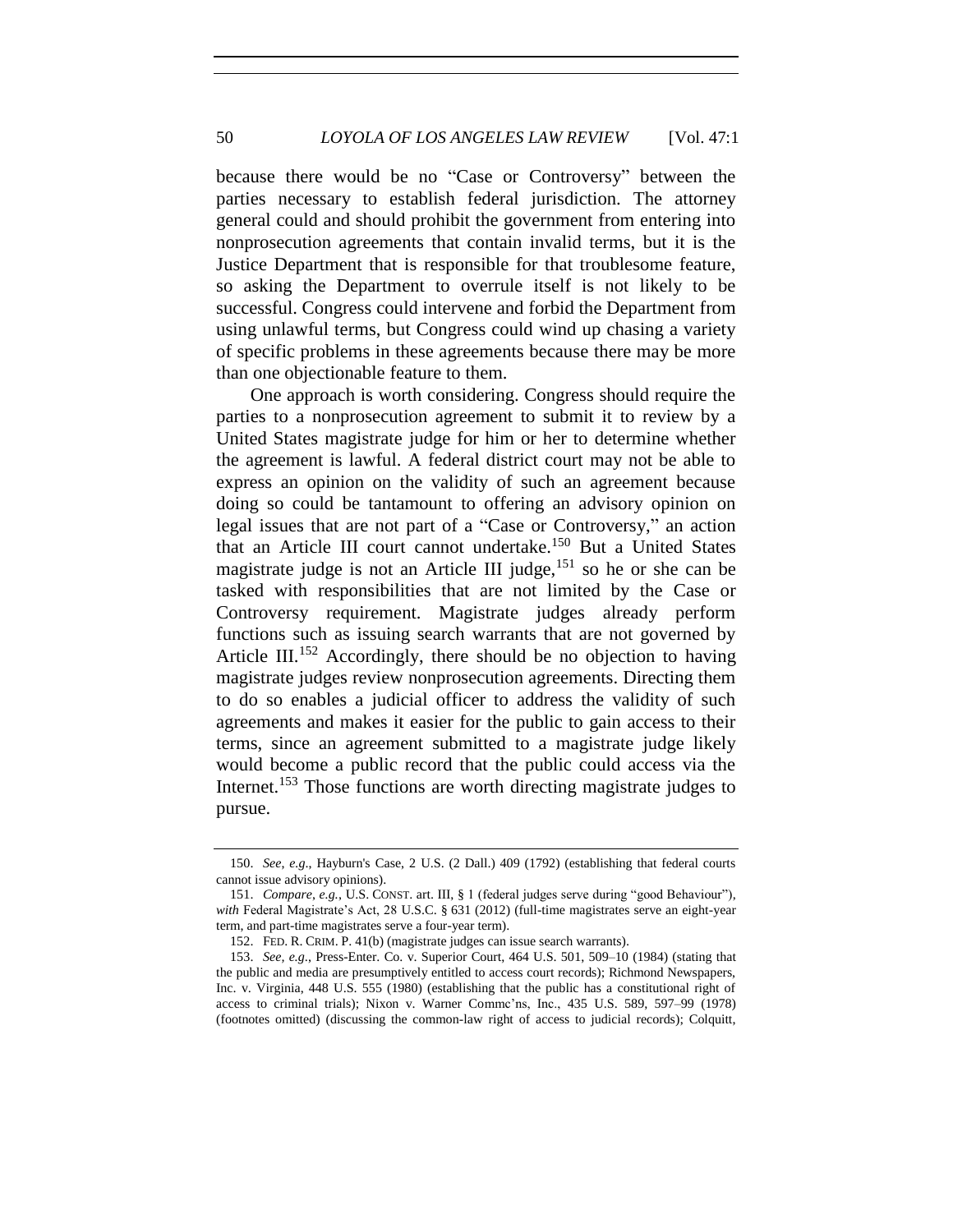#### IV. CONCLUSION

The use of nonprosecution agreements to resolve criminal investigations fairly and efficiently is a practice that should be encouraged when it benefits all of the concerned parties. But the current mechanism can leave the public interest out of the mix of factors that must be evaluated. The practice of forcing the target of an investigation to contribute to a private organization is a very troublesome one. It deprives the public of funds that otherwise should be paid into the Treasury; it displaces elected officials' power to determine how government funds should be spent; and it poses the risk that the executive branch will disburse unauthorized public funds to favored organizations for projects that work more to the benefit of the recipients than the victims of a crime or the public generally. The Supreme Court's October Term 2011 plea-bargaining decisions display a practical concern for regulating the actual practice of plea bargaining as it is conducted in state and federal courts.<sup>154</sup> The same need exists with respect to nonprosecution agreements. Congress ought to forbid the Justice Department from engaging in this practice absent approval by a magistrate judge. Only that mechanism (or one similar) will ensure that the government does not end up quietly and secretly funding its favored sons and daughters.

*supra* note 17, at 729 ("Courts are open governmental agencies. As such, the public generally has had access to plea agreements and proceedings. However, parties frequently bargain the closure of court proceedings or the sealing of court records during the settlement process.").

<sup>154.</sup> *See* Missouri v. Frye, 132 S. Ct. 1399 (2012); Lafler v. Cooper, 132 S. Ct. 1376 (2012).